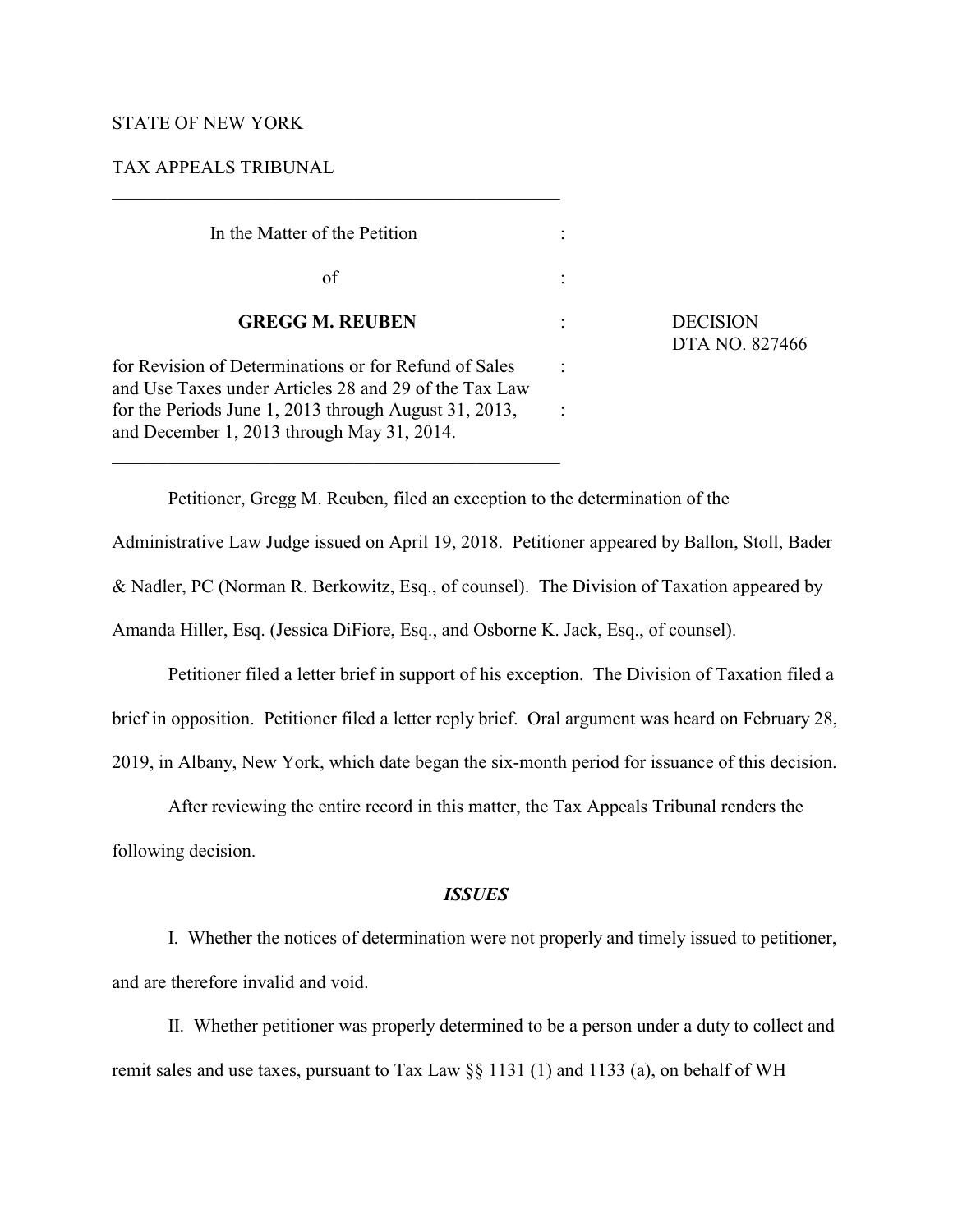Parking Mgmt., LLC.

III. Whether, if so, petitioner has nonetheless established facts and circumstances sufficient to negate his liability for failing to have collected and remitted taxes, or to warrant reduction or abatement of penalties.

# *FINDINGS OF FACT*

We find the facts as determined by the Administrative Law Judge, except that we have modified findings of fact 10, 55 and 56 to more accurately reflect the record. As so modified, the Administrative Law Judge's findings of fact appear below.

1. Petitioner, Gregg M. Reuben, created Alliance Parking Services, LLC (Alliance Parking) in September 2003. However, Alliance Parking did not begin operating parking facilities in the New York City metropolitan area until January 2007.

2. Alliance Parking had two members: (i) petitioner, who owned 99% of the limited liability company (LLC); and (ii) Gregg M. Reuben, Inc., that owned the remaining 1%. Gregg M. Reuben, Inc., was an S corporation, of which petitioner was the sole shareholder.

3. During the periods at issue, petitioner, through Alliance Parking, was engaged in the business of operating 25 to 30 parking facilities in the New York City metropolitan area through "single-purpose entities." Petitioner created the entities and "the family tree of companies." WH Parking Mgmt., LLC (WH Parking) was one of the entities created by petitioner that was underneath Alliance Parking.

4. Alliance Parking was the sole member of WH Parking.

5. On February 8, 2010, petitioner, as organizer, filed the articles of organization of WH Parking with the New York State Department of State (Department of State). On February 5,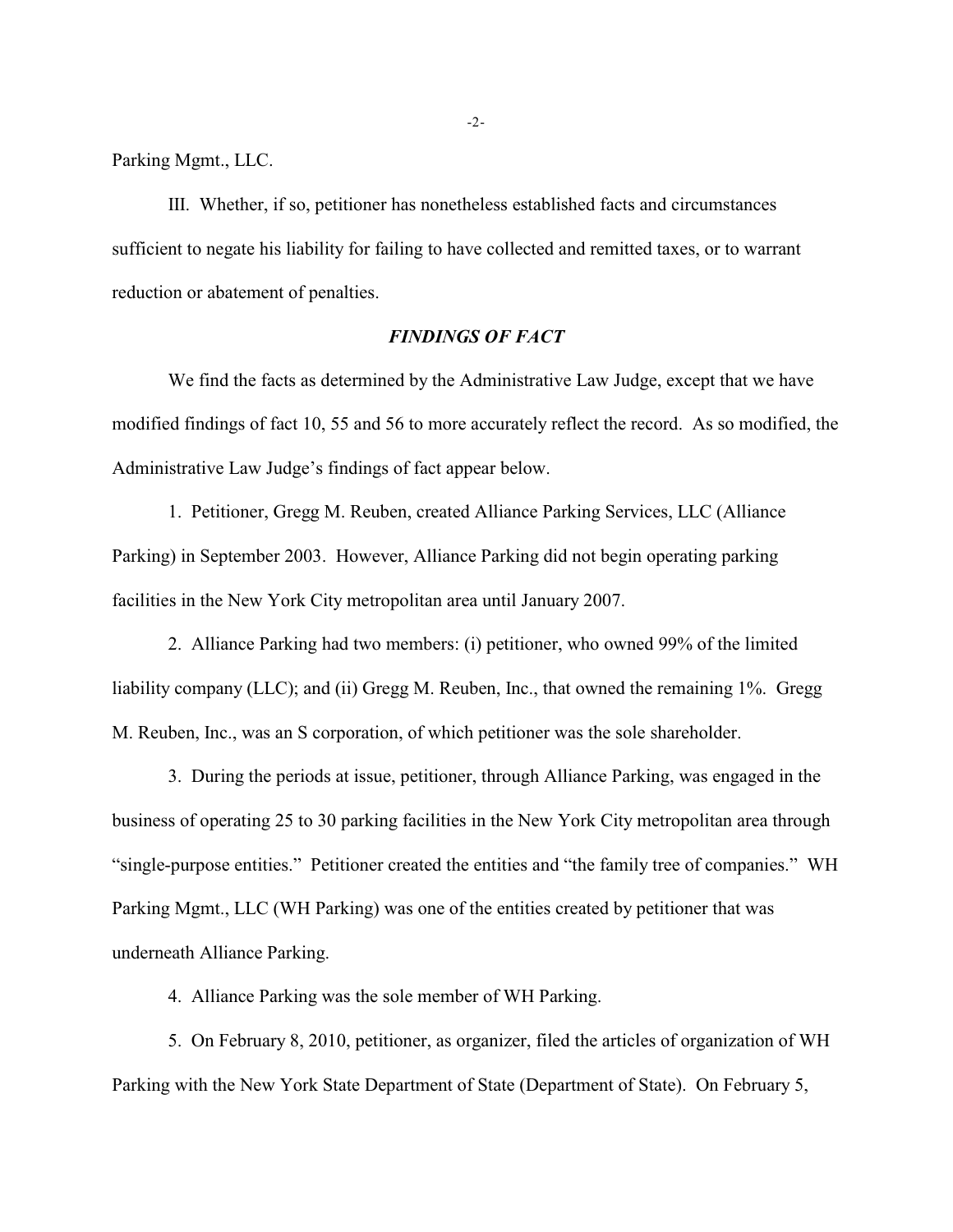2010, WH Parking electronically filed an application to register for a sales tax certificate of authority (COA), form DTF-17, with the Division. On this COA, petitioner's e-mail address was listed as WH Parking's business e-mail address, and he was listed as the sole responsible person of WH Parking. In February 2012, WH Parking's limited liability company biennial statement was submitted to the Department of State, Division of Corporations. Petitioner signed this biennial statement as member.

6. According to petitioner, WH Parking was set up to manage the parking facility at 4320 Broadway, New York, New York, a freestanding garage with about 300 parking spaces. WH Parking began managing that parking facility in 2010.

7. For almost 20 years prior to beginning operating parking facilities through Alliance Parking, petitioner had been employed by large and mid-size companies that were engaged in the business of operating parking facilities. Petitioner testified that he "understood how the facilities themselves should be managed in terms of setting up the operating controls, the appropriate levels of staffing, pricing strategies, marketing strategies, and all of the garage and facility  $level$ ."<sup>1</sup>

8. In January 2007, Alliance Parking managed one parking facility. By 2010, Alliance Parking had grown to operating over 30 parking facilities. Among all of the entities, Alliance Parking had about 200 employees.

9. According to petitioner, Alliance Parking's offices were initially located in his

-3-

<sup>&</sup>lt;sup>1</sup> The transcript of the proceeding in *Matter of Gregg M. Reuben* (Division of Tax Appeals, February 15, 2018) is included in the record as the Division's exhibit "Y." Issues in that matter included, among others, whether petitioner was properly determined to be a person under a duty to collect and remit sales and use taxes, pursuant to Tax Law §§ 1131 (1) and 1133 (a), on behalf of 12 different limited liability companies, each of whose sole member was Alliance Parking.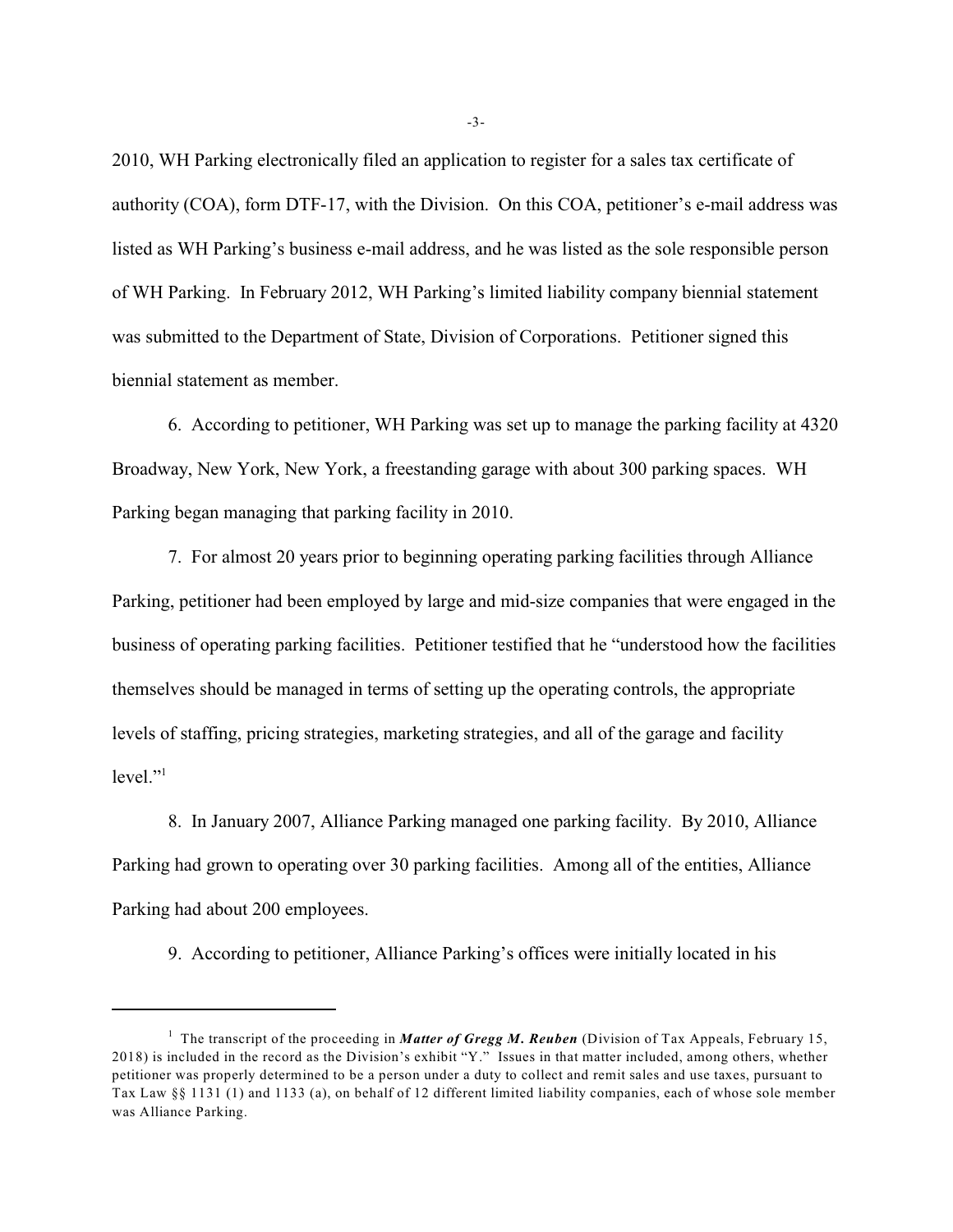apartment. However, as its business grew, Alliance kept moving its offices to different locations. At some point, Alliance Parking built offices within WH Parking's Broadway garage. In either late 2013 or early 2014, Alliance Parking moved its office site to a larger location at 270 West 60th Street.

10. As Alliance Parking grew, petitioner hired administrative staff to perform accounting services, including accounts payable and accounts receivable functions. Petitioner also hired Yagal Vainroov and Michael Matsoukatidis, Alliance Parking's two vice presidents of operations. 11. In 2009, petitioner hired Kwesi Bovell, as Alliance Parking's comptroller and chief financial officer (CFO). Mr. Bovell was tasked by petitioner with developing accounting systems for Alliance Parking. Mr. Bovell's duties also included paying vendors, managing payroll, and preparing monthly financial statements for the owners of each garage that Alliance Parking managed.

12. During its early years, Alliance Parking utilized outside payroll services, either ADP or Paychex. However, in or about 2013, Alliance Parking's payroll processing was changed so as to be handled in-house, at the request and under the direction of Mr. Bovell. Petitioner stated that he was "very concerned" about this move, but that he agreed to Mr. Bovell's request.

13. An outside accounting firm was retained to prepare annual financial statements and income tax returns for Alliance Parking and WH Parking and in connection therewith to provide review, but not an audit level examination of Alliance Parking's business. While income tax preparation and filing matters were handled by the accounting firm, sales tax accounting, reporting and payment functions were kept in-house, under the direction of Mr. Bovell.

14. According to petitioner, Mr. Bovell was directly in charge of preparing and filing the

-4-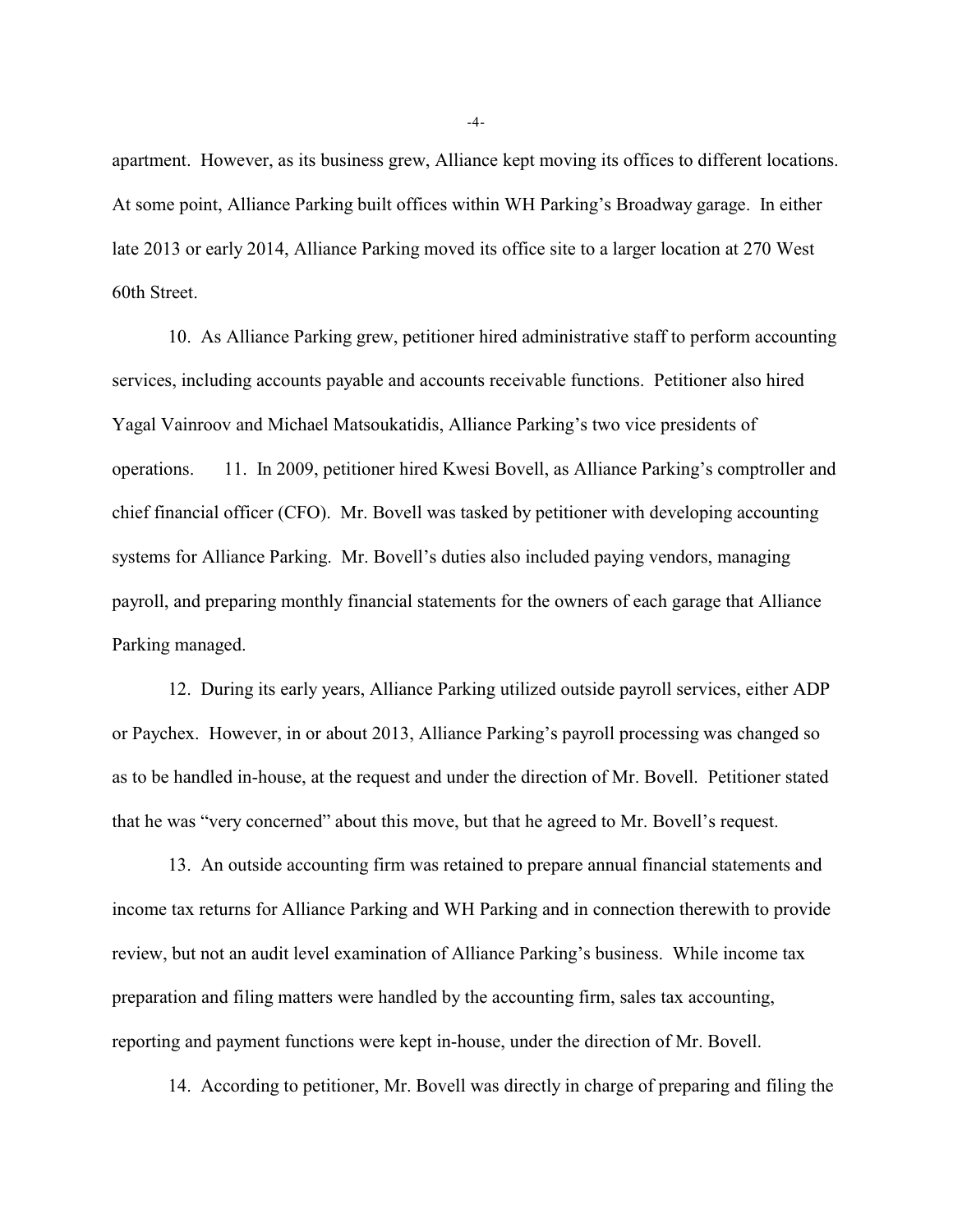sales tax returns, and paying the tax due thereon. Petitioner was the sole authorized signatory on the bank accounts of Alliance Parking and WH Parking. However, Mr. Bovell was authorized to use petitioner's electronic signature and signature stamp, and did so for sales tax filings and payments, as well as for other payments.

15. Petitioner relied upon Mr. Bovell to handle financial matters for Alliance Parking. Because of his knowledge and experience in the area of operating parking facilities, petitioner focused on the operational matters of Alliance Parking, including "growing the business," by obtaining new operating locations, and "engaging in strategic partnerships." Petitioner did not open or review bank statements, and he never looked at the mail unless somebody specifically brought it to his attention. With regard to tax and other financial matters, petitioner stated that:

"[m]y litmus test in terms of making sure that the i's were being dotted and had [sic] the t's were being crossed was maybe too simple, but I figured as long as our landlords were getting paid, our clients were receiving financial statements with their remittances, hence our landlords, our employees were getting paid, payroll was being met, our vendors were being paid, I assumed all systems were running as they should be because I knew if the landlords didn't get paid, they were going to call me. I was the client contact with all of the people - - with all the landlords who owned the garages that we were managing on their behalf, so I would get a call right away. If a vendor didn't get paid, I had contacts with a lot of the vendors. They would usually call me. . . . So for many years, I just operated that so long as everybody was getting paid and we always had money to open up new locations and expand, everything should be going well."

16. In the months following the change to in-house payroll processing, petitioner determined that there were serious problems with Alliance Parking's business. Petitioner became unsatisfied with Mr. Bovell's attempts to explain the reasons for the problems, and he discharged Mr. Bovell sometime in April 2014.

17. Sometime after Mr. Bovell was discharged, petitioner hired an unnamed bookkeeping

firm to prepare and file sales tax returns for WH Parking, and to assist in the preparation of the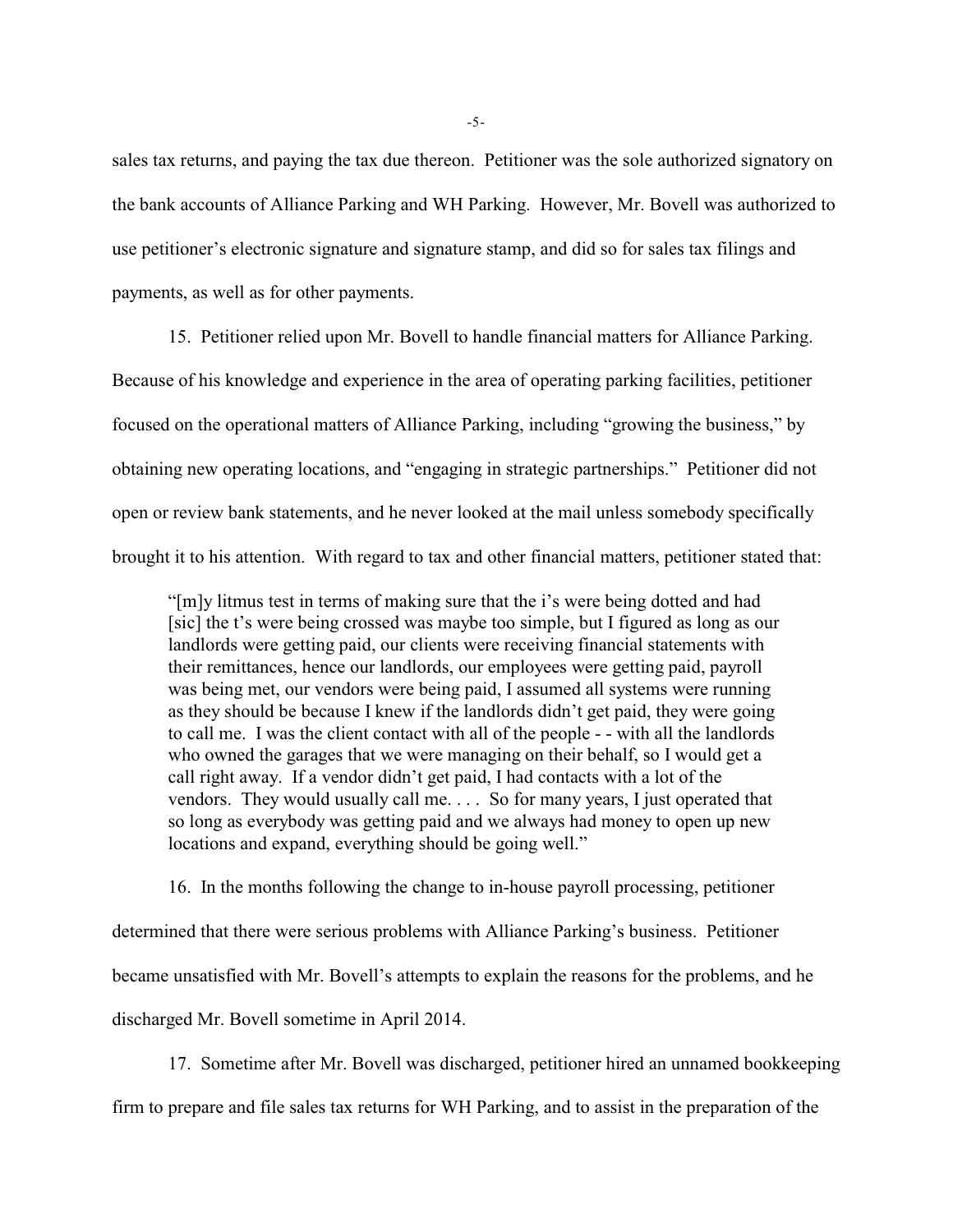monthly financial statements for owners of the garages.

18. On April 7, 2014, WH Parking late-filed a partial remit New York State and Local Quarterly Sales and Use Tax Return, form ST-100, for the period December 1, 2013 through February 28, 2014. On this sales and use tax return, WH Parking reported gross sales or services in the amount of \$363,674.00, and calculated sales and use taxes due of \$50,222.48, less a vendor collection credit of \$200.00, for a total amount due of \$50,022.48. Although petitioner's printed name, e-mail address and title of "Member" appear in Step 9 of 9 on page 4 of this return, petitioner testified that the illegible signature written on the "Signature of taxpayer" line in Step 9 of 9 was not his signature.

19. WH Parking timely filed a non-remit sales and use tax return for the period March 1, 2014 through May 31, 2014. On this return, WH Parking reported gross sales or services in the amount of \$352,834.00, and calculated sales and use taxes due of \$50,143.00, less a vendor collection credit of \$200.00, for a total amount due of \$49,943.00. Although petitioner's printed name, e-mail address and title of "Member" appear in Step 9 of 9 on page 4 of this return, petitioner testified that he did not handwrite the initials "GMR" that appear on the "Signature of taxpayer" line in Step 9 of 9. WH Parking, on this return, also indicated that this was its final return because the business was sold or discontinued due to a "sold lease." The exact date that WH Parking discontinued business is not part of the record.

20. On August 13, 2014, WH Parking late-filed a non-remit sales and use tax return for the period June 1, 2013 through August 31, 2013. On this return, WH Parking reported gross sales or services in the amount of \$484,357.00, and calculated sales and use taxes due of \$69,486.00, for a total amount due of \$69,486.00. Petitioner's name, e-mail address and title of

-6-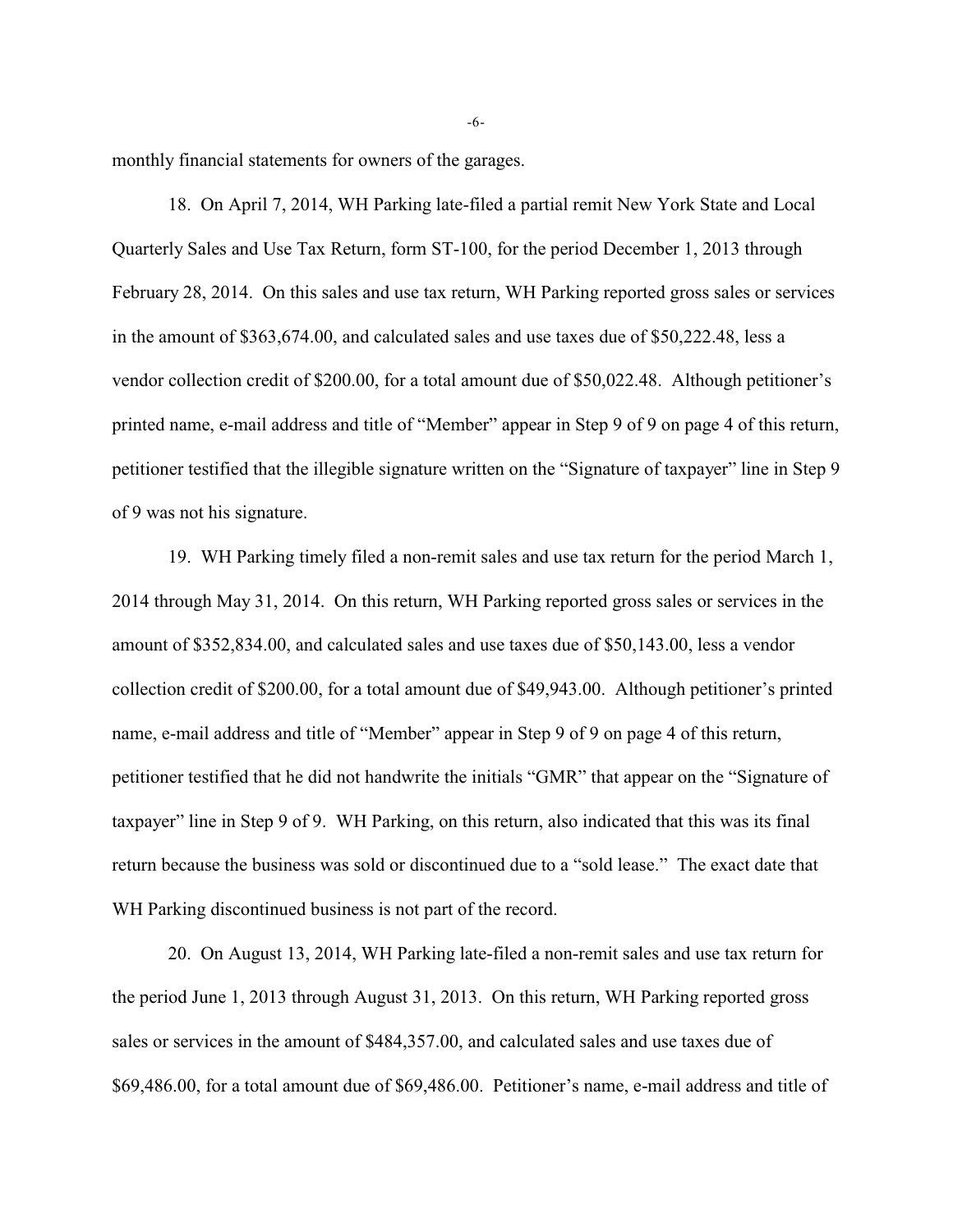member were handwritten in Step 9 of 9 on page 4 of this return. Petitioner testified that he did not handwrite the initials "GMR" that appear on the "Signature of taxpayer" line in Step 9 of 9 of this return.

21. On its New York State partnership return, form IT-204, for tax year 2013, Alliance Parking reported gross receipts in the amount of \$14,257,630.00, and ordinary income of \$709,636.00. This return was electronically filed by Alliance Parking's outside accounting firm on or about September 9, 2014.

22. Petitioner continued his own attempts to ascertain the reasons for the financial difficulties facing Alliance Parking. However, Alliance Parking and petitioner did not have the financial means to remain in business, and began to wind down operations in late 2014.

23. Petitioner hired an accounting firm, WeiserMazars, LLP, to perform a forensic accounting of Alliance Parking's business. In a letter dated July 27, 2015, WeiserMazars stated that:

"It is our understanding that during a period of about one and a half  $(1/2)$  years, [Mr. Bovell] prepared sales and use tax returns and issued tax-payment checks for each of the separate LLCs. Unbeknownst to [petitioner], . . . many of those returns and/or payments were never remitted and the funds for the taxes are missing."

24. Petitioner did not have the funds to continue the forensic accounting process to completion, and the engagement of WeiserMazars was terminated.

25. Petitioner retained an attorney who conducted his own examination into the operations of Alliance Parking, including Mr. Bovell's role therein. Testimony at the hearing, and allegations set forth in the complaint filed in a civil action brought on behalf of petitioner and Alliance Parking against Mr. Bovell, on April 17, 2017, in New York County Supreme Court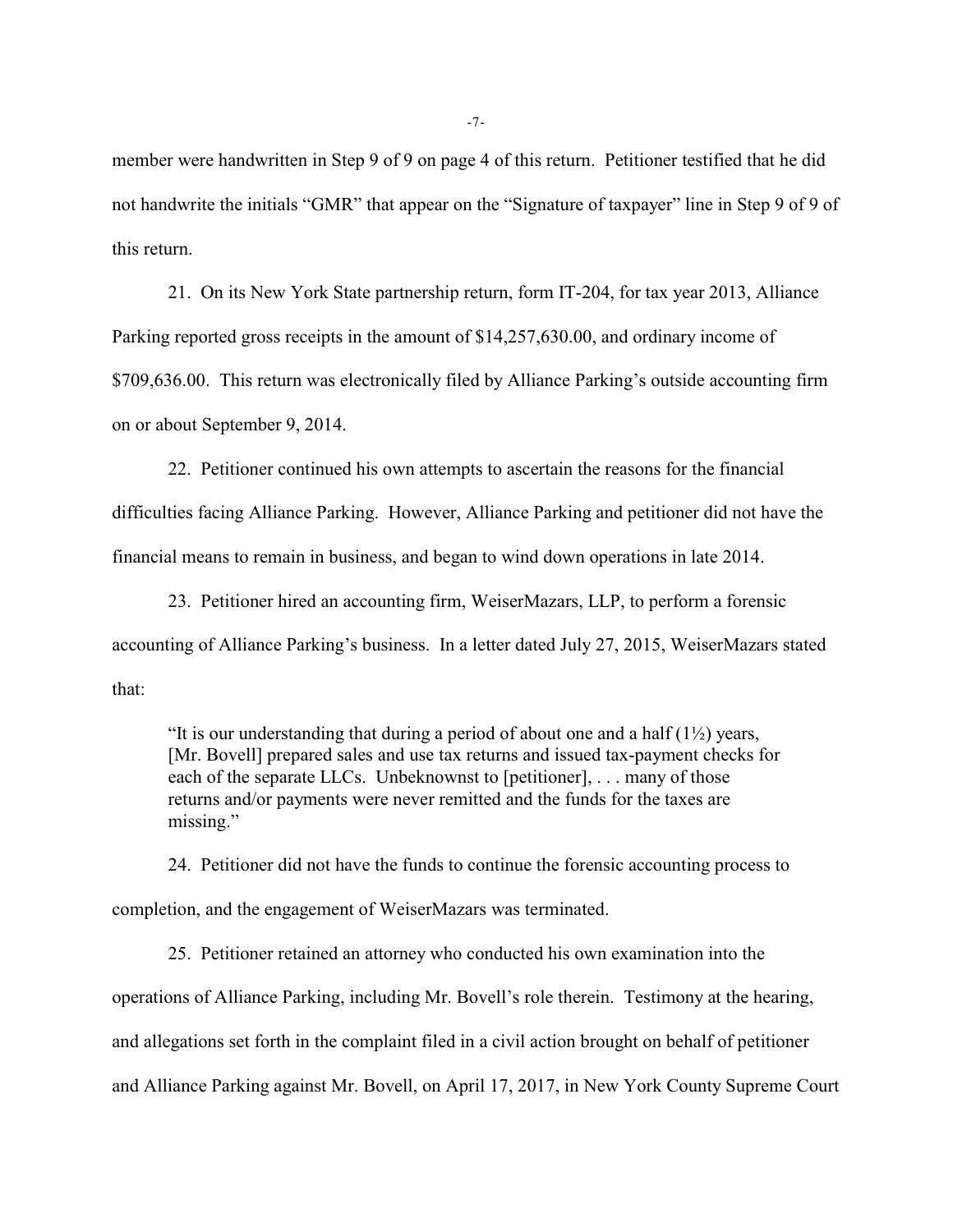(Index No. 652049/2017), basically set forth a scenario where Mr. Bovell diverted or siphoned money from Alliance Parking to himself. The methods described and allegedly employed by Mr. Bovell included:

a) opening multiple bank accounts, unbeknownst to petitioner, in Alliance Parking's name, or in the name of other entities, to which merchant services accounts (credit card payment terminals located in various parking facilities) were linked, such that customers' credit card payments for parking were deposited to the linked bank accounts and thus diverted to Mr. Bovell;

b) setting up false accounts, including hiring fictitious employees, such that the number of employees was inflated and by which wages and other payments to such phantom employees could be diverted to Mr. Bovell; and

c) preparing tax returns, including sales and use tax returns, but not filing and/or remitting the amounts due thereon.

26. None of the financial statements or reports prepared by the outside accounting firm hired by Alliance Parking are part of the record in this matter. In addition, the civil complaint filed against Mr. Bovell had not been answered as of the date of the hearing held in this matter, and none of the documentation allegedly supporting the causes of action listed in the complaint has been included in the record in this matter. Furthermore, there is no claim or evidence that law enforcement has been contacted to pursue criminal prosecution against Mr. Bovell.

27. The Division issued to petitioner, at "555 W 59TH ST APT 31D, NEW YORK, NY

10019-1247," three notices of determination, each dated October 3, 2014, assessing sales tax due,

as follows:

| Assessment<br>ID number | Period<br>Ended | Tax<br>Amount<br>Assessed | Interest<br>Amount<br>Assessed | Penalty<br>Amount<br>Assessed | Assessment<br>Payments/Credits | Current<br>Balance<br>Due |
|-------------------------|-----------------|---------------------------|--------------------------------|-------------------------------|--------------------------------|---------------------------|
| L-041978311             | $08-31-13$      | \$66,177.88               | \$10,657.4                     | \$13,202.51                   | 0.00                           | \$90,037.85               |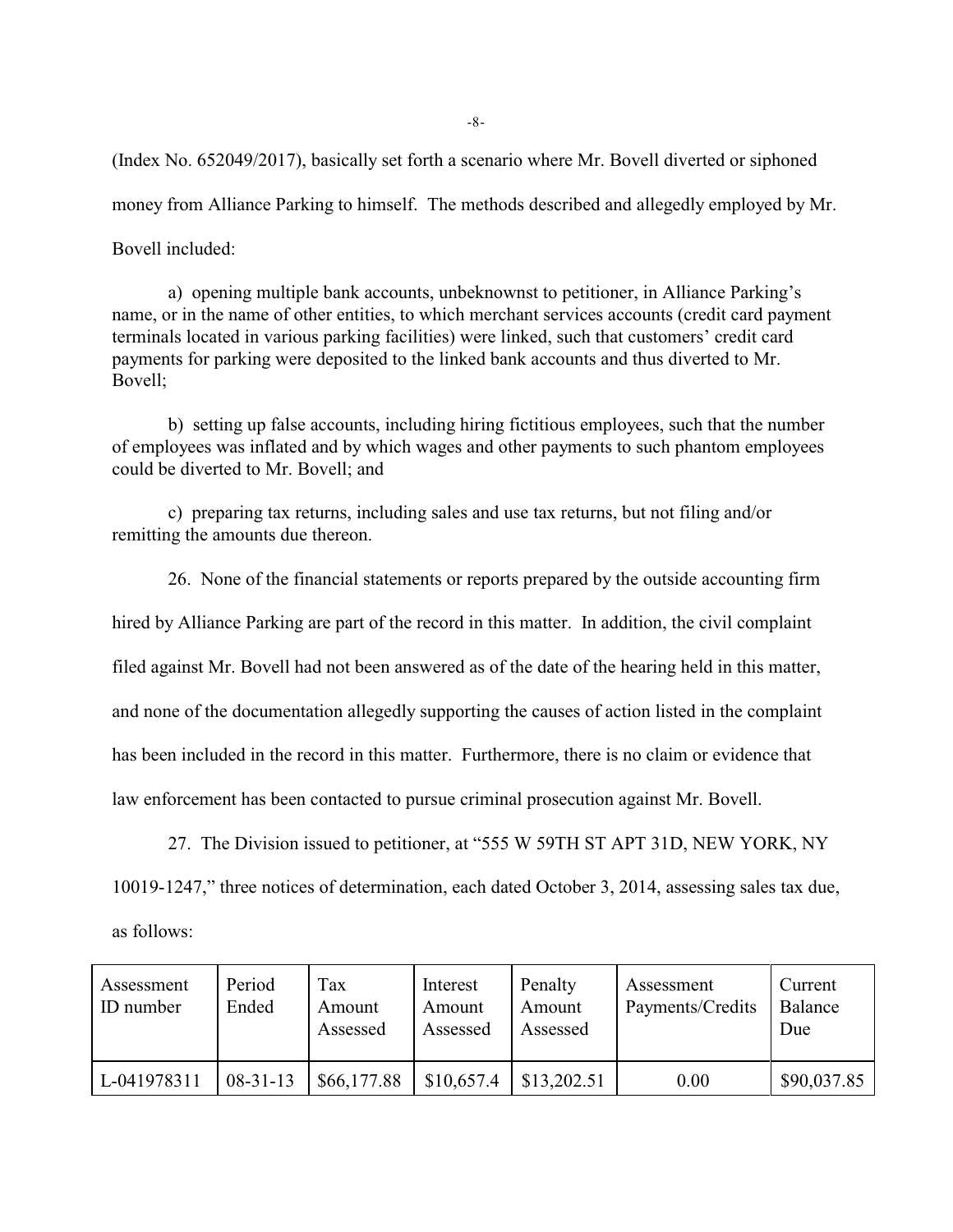| L-041978312   05-31-14   \$50,142.62   \$2,771.52   \$7,019.94                |  |  | 0.00 | \$59,934.08 |
|-------------------------------------------------------------------------------|--|--|------|-------------|
| L-041978313   02-28-14   \$50,222.48   \$3,360.07   \$ 7,385.26   \$16,006.06 |  |  |      | \$44,961.75 |

The mailing cover sheets of notices of determination L-041978311, L-041978312 and L-041978313 bore certified control numbers 7104 1002 9730 0282 9759, 7104 1002 9730 0282 9766 and 7104 1002 9730 0282 9773, respectively. Each of these notices of determination was issued to petitioner upon the Division's assertion that he was determined to be an officer or responsible person of WH Parking. Penalties were assessed against petitioner, as an officer or responsible person of WH Parking, on these notices because WH Parking: a) failed to file a sales tax return; b) filed sales tax returns late and failed to remit the taxes due thereon; or c) filed a sales tax return with respect to which additional tax was due but was not remitted.

28. The Division issued to petitioner, a notice of determination, L-042249602, dated December 2, 2014, assessing sales and use taxes due in the amount of \$3,308.57, plus penalty and interest, for the period June 1, 2013 through August 31, 2013. The notice is addressed to "REUBEN-GREGG M 555 W 59TH ST APT 31D NEW YORK NY 10019-1247." The mailing cover sheet of this notice contains the certified control number 7104 1002 9730 0330 4408. This notice was issued to petitioner upon the Division's assertion that he was determined to be an officer or responsible person of WH Parking. Penalties were assessed against petitioner on this notice because WH Parking filed the sales tax return late and failed to remit the taxes due thereon.

29. The Division issued two assessments, L-041978311 and L-042249602, to petitioner for the period June 1, 2013 through August 31, 2013 because there were two corresponding assessments issued to WH Parking. Initially, WH Parking was assessed an estimated amount of tax due for the period June 1, 2013 through August 31, 2013 after it failed to timely file its sales and

-9-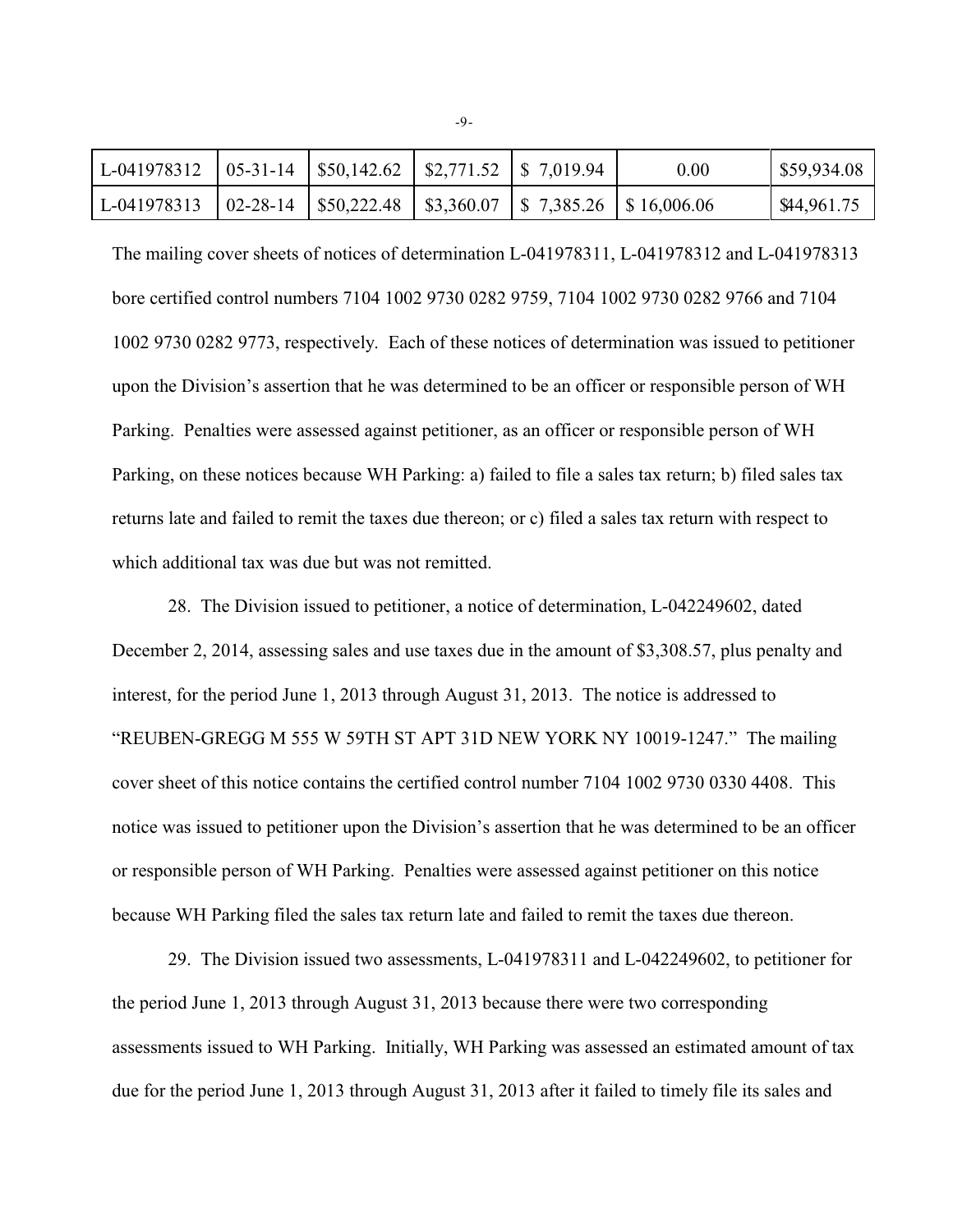use tax return for that period. Thereafter, WH Parking filed a sales and use tax return for the period June 1, 2013 through August 31, 2013 showing more tax due than had been initially estimated and assessed. The Division issued to WH Parking a second assessment for the additional amount due, less what was previously assessed, for the period June 1, 2013 through August 31, 2013, based upon its late-filed return for such period.

30. Petitioner's representative, Norman R. Berkowitz, Esq., filed a request for conciliation conference with the Division's Bureau of Conciliation and Mediation Services (BCMS) in protest of notices of determination L-042249602, L-041978311, L-041978312 and L-041978313. Mr. Berkowitz hand-dated and signed the request on December 9, 2015. The reasons given on the request for protesting the four listed notices included, among others, that the notices were not received by the taxpayer, and that the notices were not mailed in accordance with Tax Law § 1147. Attached to the request was a "consolidated statement of tax liabilities" (form DTF-967) dated October 6, 2015, issued to petitioner, that listed a number of statutory notices including the four notices being protested by the request. On this request, petitioner's address is listed as 555 West 59th Street, Apt. 31-D, New York, NY 10019. The envelope in which the request was sent by United States Postal Service (USPS) certified mail bore illegible postmarks. BCMS received the request on December 14, 2015.

31. On December 31, 2015, BCMS issued a conciliation order dismissing request (dismissal order) to petitioner. Bearing CMS No. 268839 and referencing notice numbers L-041978311, L-041978312, L-041978313 and L-042249602, the dismissal order determined that petitioner's protest was untimely and stated, in part:

"The Tax Law requires that a request be filed within 90 days from the date of the statutory notice. Since the notice(s) was issued on October 3, 2014 and December

-10-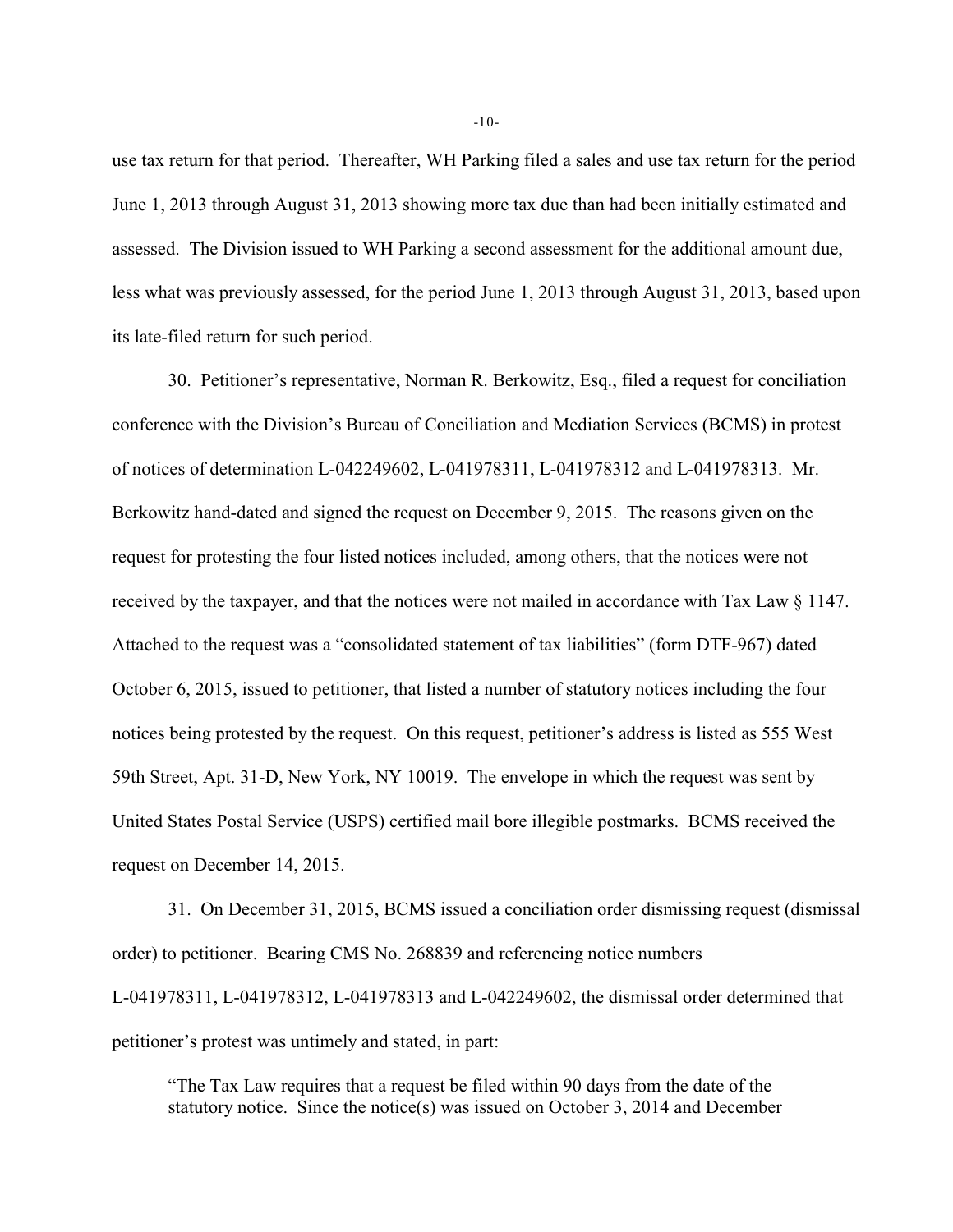2, 2014, but the request was not received until December 14, 2015, or in excess of 90 days, the request is late filed."

32. On February 1, 2016, the Division of Tax Appeals received a petition seeking revision of four notices of determination L-041978311, L-041978312, L-041978313 and L-042249602. The envelope in which the petition was sent by certified mail bears a USPS metered stamp dated January 27, 2016. There is no dispute that the petition was filed within 90 days after the December 31, 2015 issuance of the dismissal order, and constitutes a timely challenge thereto. Petitioner's petition lists his address as 555 West 59th Street, Apt. 31-D, New York, NY 10019. Petitioner, in this petition, asserted that: notwithstanding his status as principal owner and chief executive officer of WH Parking, he was thwarted by various others from carrying out his duties through no fault of his own and should not be liable as a "responsible person" pursuant to Tax Law § 1131; he should not be liable for any penalties since his actions were based upon reasonable cause and not willful neglect; and "[t]he appropriate and required Notices were not served" on him "in accordance with Tax Law § 1147 and are therefore invalid and void."

33. On June 27, 2016, the Division brought a motion seeking an order dismissing the petition or, in the alternative, granting summary determination pursuant to 20 NYCRR 3000.5, 3000.9 (a) (1) (i) and 3000.9 (b), with respect to only notice of determination L-042249602. Petitioner, through his representative, filed a letter in opposition to the Division's motion on July 13, 2016. The Administrative Law Judge treated the Division's motion as one for summary determination and denied the motion without prejudice by an order dated October 20, 2016. In denying the Division's motion, the Administrative Law Judge found that while the mailing procedures were both established and properly followed, the Division did not prove mailing of notice of determination L-042249602 to petitioner's last known address.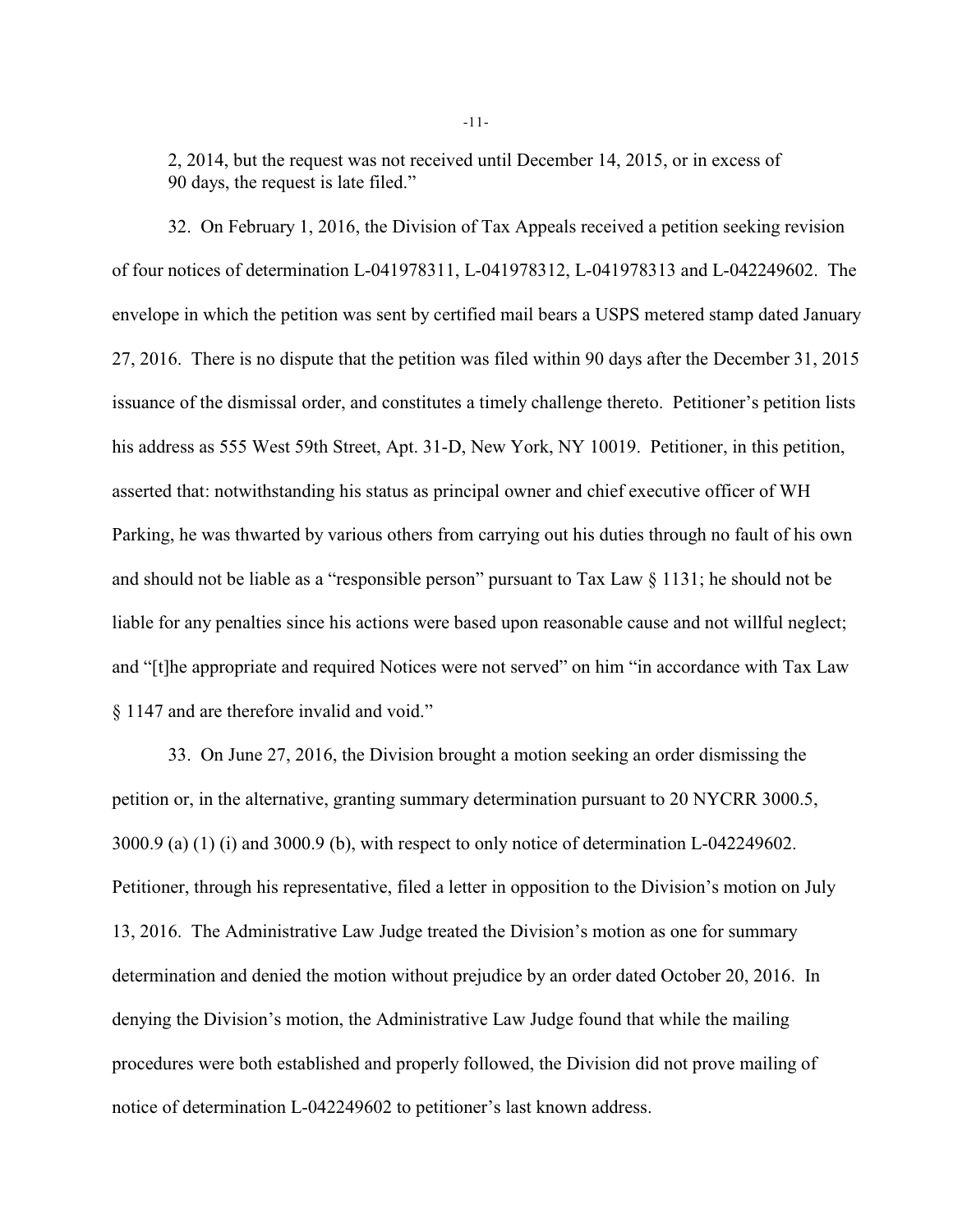34. At the hearing, to prove mailing of notices of determination L-042249602, L-041978311, L-041978312, and L-041978313, the Division submitted the following:

a) for notice of determination L-042249602: (i) the affidavit, dated May 20, 2016, of Mary Ellen Nagengast, a Tax Audit Administrator I and Director of the Division's Management Analysis and Project Services Bureau (MAPS), and annexed exhibits; and (ii) an affidavit, dated May 24, 2016, of Bruce Peltier, store and mail operations supervisor in the Division's mail room;

b) for notices of determination L-041978311, L-041978312, and L-041978313: (i) the affidavit, dated June 12, 2017, of Deena Picard, a Data Processing Fiscal Systems Auditor 3 and Acting Director of MAPS, and annexed exhibits; and (ii) the affidavit, dated June 12, 2017, of Mary Kate Koslow, a head mail and supply clerk and supervisor in the Division's mail room; and

c) for all four notices of determination, an affidavit, dated May 18, 2017, of Lori Schettine, a Taxpayer Services Specialist III in the Division's Office of Processing and Taxpayer Services, Enterprise Services Bureau (ESB), and annexed exhibits.

#### **Notice L-042249602**

35. The affidavit of Mary Ellen Nagengast, who has been in her current position since October 2005, sets forth the Division's general practice and procedure for processing statutory notices. Ms. Nagengast is the Director of MAPS, which is responsible for the receipt and storage of CMRs, and is familiar with the Division's Case and Resource Tracking System (CARTS) and the Division's past and present procedures as they relate to statutory notices. Statutory notices are generated from CARTS and predated with the anticipated date of mailing. Each page of the CMR lists an initial production date that is approximately 10 days in advance of the anticipated date of mailing. Following the Division's general practice, this date was manually changed on the first and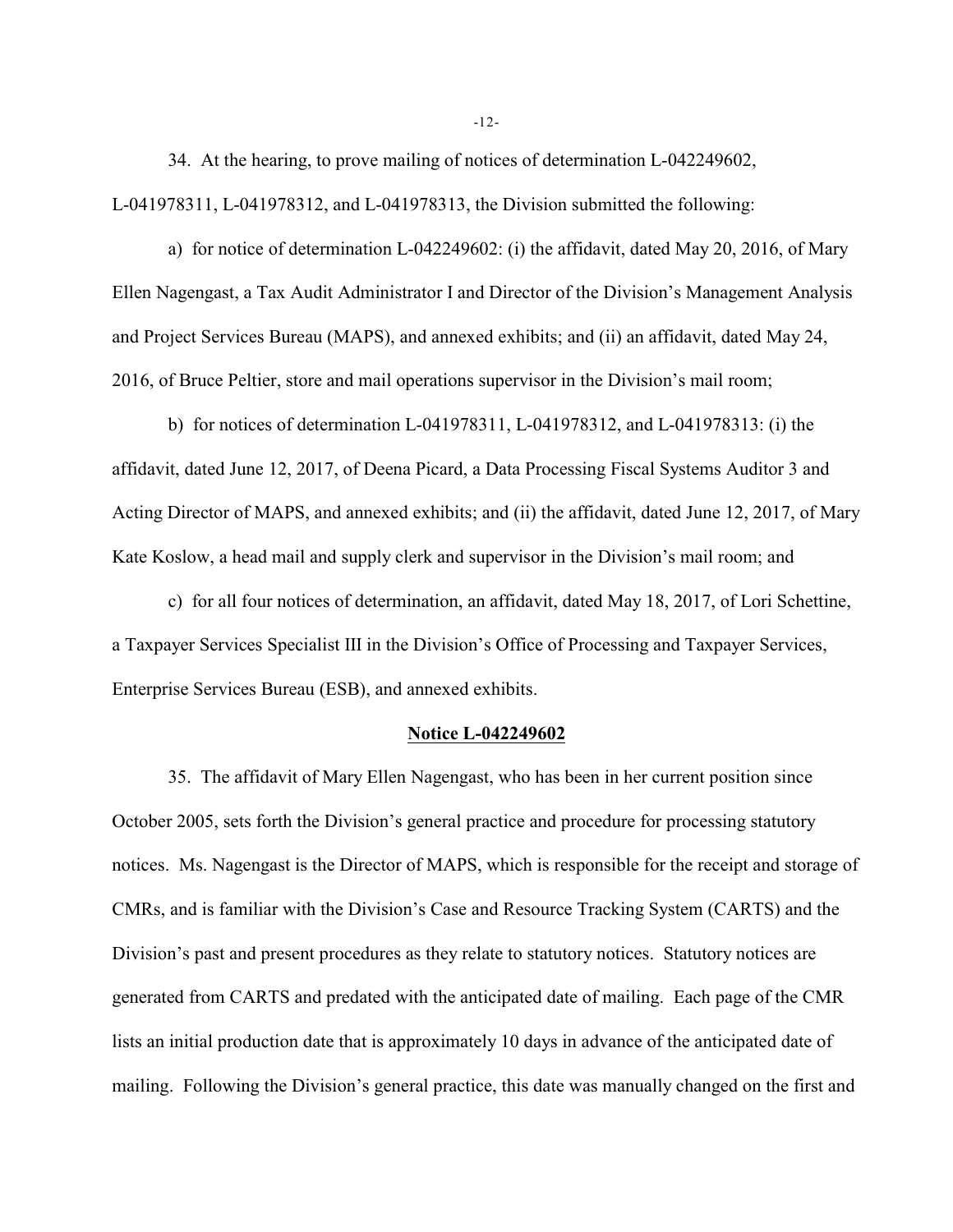last pages of the CMR in the present case to the actual mailing date of "12/2/14." It is also the Division's general practice that all pages of the CMR are banded together when the documents are delivered into the possession of the USPS and remain so when returned to its office. The pages of the CMR stay banded together unless otherwise ordered. The page numbers of the CMR run consecutively, starting with "PAGE: 1," and are noted in the upper right corner of each page.

36. All notices are assigned a certified control number. The certified control number of each notice is listed on a separate one-page mailing cover sheet, which also bears a bar code, the taxpayer mailing address and the Departmental return address on the front, and taxpayer assistance information on the back. The certified control number is also listed on the CMR under the heading "Certified No." The CMR lists each notice in the order the notices are generated in the batch. The assessment numbers are listed under the heading "Reference No." The names and addresses of the recipients are listed under "Name of Addressee, Street, and P.O. Address."

37. The December 2, 2014 CMR relevant to notice of determination L-042249602 consists of 35 pages and lists 381 certified control numbers along with corresponding assessment numbers, names and addresses. Each page of the CMR includes 11 such entries with the exception of page 35, which contains seven entries. Ms. Nagengast noted that portions of the CMR that were attached to her affidavit had been redacted to preserve the confidentiality of information relating to taxpayers who were not involved in this proceeding. A USPS employee initialed or signed and affixed a postmark, dated December 2, 2014, of the Colonie Center, New York, branch of the USPS to each page of the CMR and wrote and circled the number "381" on page 35 next to the heading "TOTAL PIECES RECEIVED AT POST OFFICE." Ms. Nagengast adds that the total number of statutory notices mailed pursuant to the CMR was 381.

-13-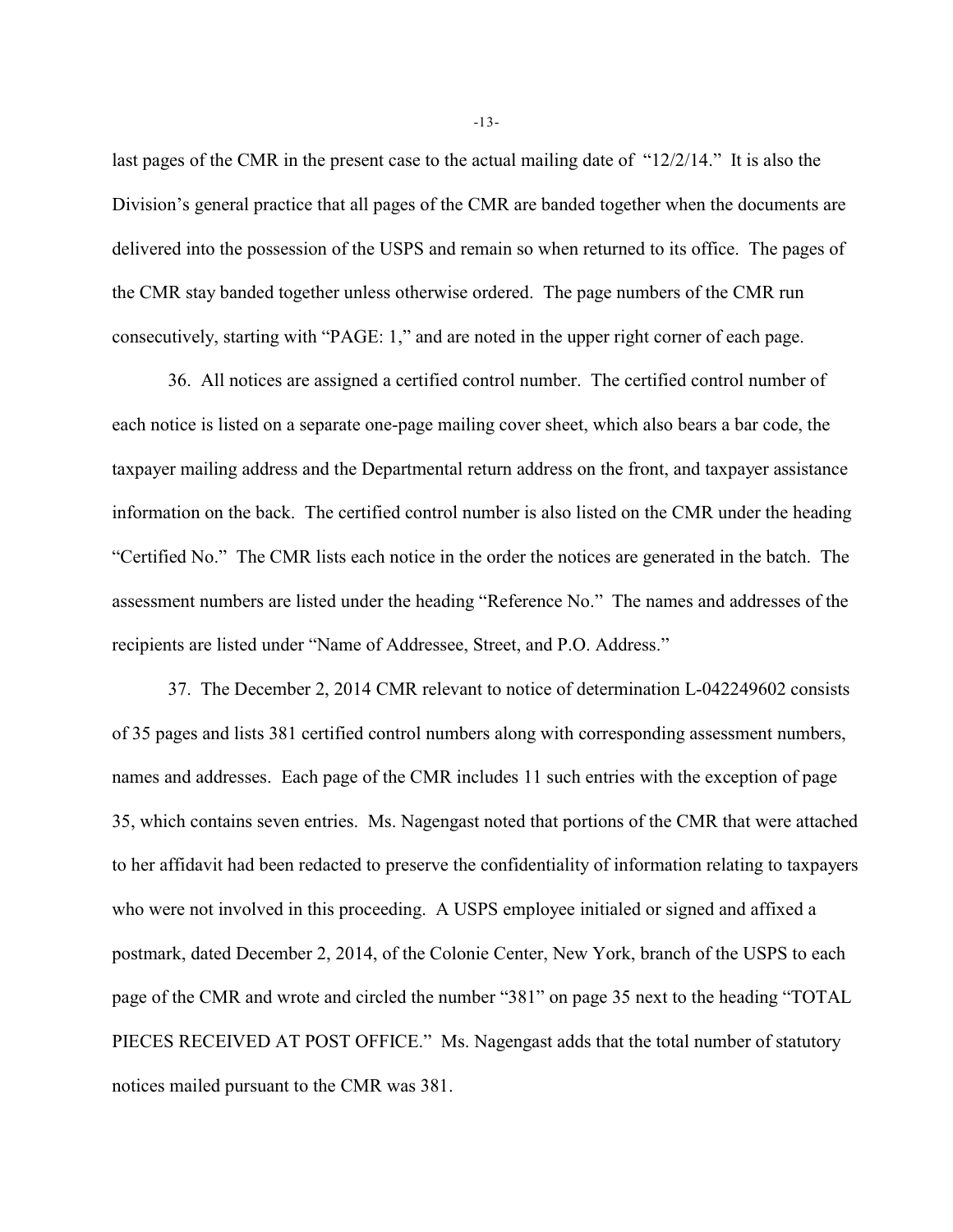38. Page two of the CMR indicates that a notice of determination, assigned certified control number 7104 1002 9730 0330 4408 and reference number L-042249602, was mailed to "REUBEN-GREGG M," at 555 West 59th St., Apt 31D, New York, NY 10019-1247, i.e., the same address listed on the notice of determination. The corresponding mailing cover sheet, attached to the Nagengast affidavit as "Exhibit B," bears this certified control number and petitioner's name and address as noted above.

39. The affidavit of Bruce Peltier, a supervisor in the Division's mail room since 1999, describes the mail room's general operations and procedures. The mail room receives the notices in an area designated for "Outgoing Certified Mail." Each notice is preceded by a mailing cover sheet. A CMR is also received by the mail room for each batch of notices. A staff member retrieves the notices and mailing cover sheets and operates a machine that puts each notice and mailing cover sheet into a windowed envelope. That staff member then weighs, seals and places postage and fee amounts on each envelope. The first and last pieces of mail listed on the CMR are checked against the information contained on the CMR. A clerk then performs a random review of 30 or fewer pieces listed on the CMR by checking those envelopes against information contained on the CMR. A staff member then delivers the envelopes and the CMR to one of the various USPS branches located in the Albany, New York, area. A USPS employee affixes a postmark and also places his or her initials or signature on the CMR, indicating receipt by the post office. Here, as noted, the USPS employee affixed a postmark dated December 2, 2014 to each page of the CMR and initialed or signed on page 35. The mail room further requests that the USPS either circle the total number of pieces received or indicate the total number received by writing the number on the CMR. Here, the USPS employee complied with this request by writing and circling the number "381" on the last

-14-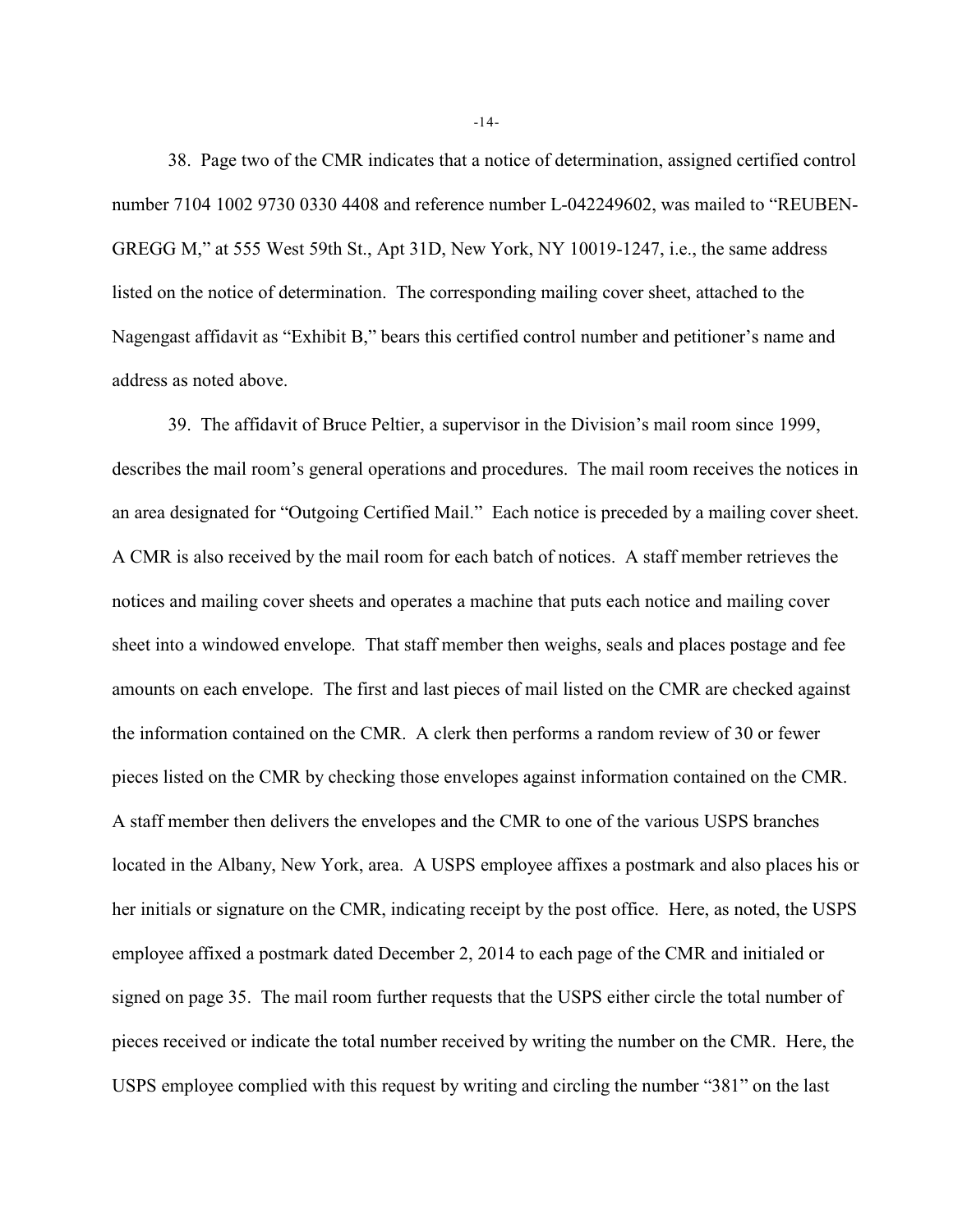page of the CMR.

40. Mr. Peltier's affidavit states that the CMR is the Division's record of receipt, by the USPS for the pieces of certified mail listed thereon. In the ordinary course of business and pursuant to the practices and procedures of the Division's Mail Processing Center, the CMR is picked up at the post office by a member of Mr. Peltier's staff on the following day after its initial delivery and is then delivered to other departmental personnel for storage and retention.

41. According to both the Nagengast and Peltier affidavits, a copy of notice of determination L-042249602 was mailed to petitioner on December 2, 2014, as claimed.

### **Notices L-041978311, L-041978312, and L-041978313**

42. The affidavit of Deena Picard, who has been in her current position since May 2017, and was previously a Data Processing Fiscal Systems Auditor 3 since February 2006, sets forth the Division's general practice and procedure for processing statutory notices. Ms. Picard is the Acting Director of MAPS, which is responsible for the receipt and storage of CMRs, and is familiar with CARTS and the Division's past and present procedures as they relate to statutory notices. Statutory notices are generated from CARTS and are predated with the anticipated date of mailing. Each page of the CMR lists an initial date that is approximately 10 days in advance of the anticipated date of mailing. In addition, as described by Ms. Picard, generally all pages of the CMR are banded together when the documents are delivered into possession of the USPS and remain so when returned to the Division. The pages of the CMR stay banded together when the documents are delivered into the possession of the USPS and remain so unless otherwise ordered. The page numbers of the CMR run consecutively, starting with "PAGE: 1," and are noted in the upper right corner of each page.

-15-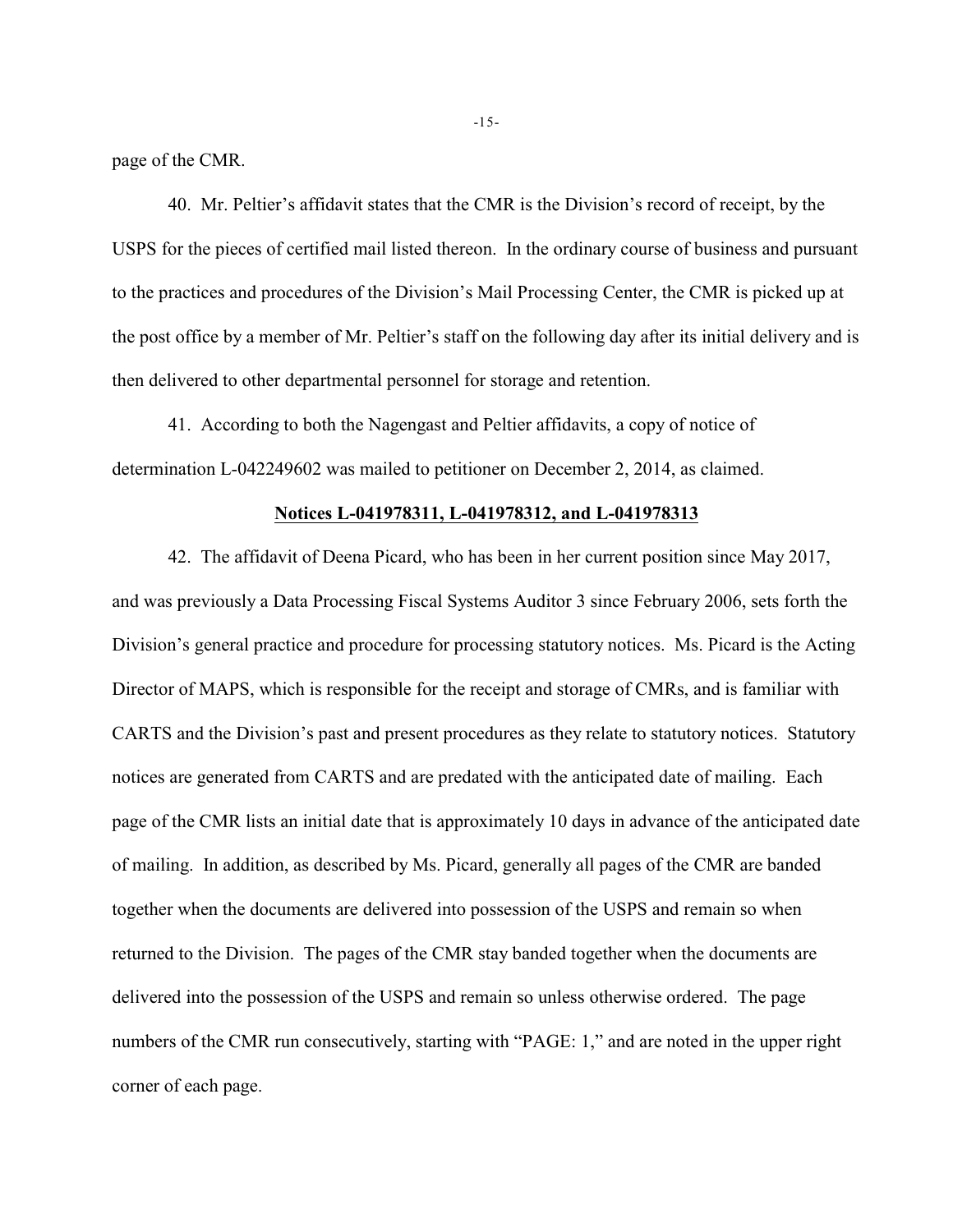43. All notices are assigned a certified control number. The certified control number of each notice is listed on a separate one-page mailing cover sheet, which also bears a bar code, the mailing address and the departmental return address on the front, and taxpayer assistance information on the back. CARTS also generates any enclosures referenced within the body of each notice, and each notice, with its accompanying mailing cover sheet, is the first sheet in the unit.

44. The CARTS-generated CMR for each batch of notices lists each statutory notice in the order the notices are generated in the batch. The certified control number is also listed on the CMR under the heading entitled "Certified No." The assessment numbers are listed under the heading "Reference No." The names and addresses of the recipients are listed under "Name of Addressee, Street, and PO Address." Each CMR and associated batch of statutory notices are forwarded to the Division's mail room together.

45. Each statutory notice is, as noted, predated with the anticipated date of its mailing. In contrast, each page of the CMR lists an initial date that is approximately 10 days in advance of such anticipated date of mailing in order to allow sufficient lead time for manual review and processing for postage by personnel in the Division's mail room. The CMR lists in its upper left corner the date, ordinal day of the year and military time of the day when the CMR was printed. Following the Division's general practice, this preprinted date, identified as the "run," is to be manually changed by personnel in the Division's mail room to reflect that the preprinted date on the CMR is conformed to the actual date on which the statutory notices and the CMR were delivered into the possession of the USPS (i.e., the mailing date).

46. The affidavit of Mary Kate Koslow, a supervisor in the Division's mail room since April 2010 and currently a head mail and supply clerk, describes the mail room's general operations

-16-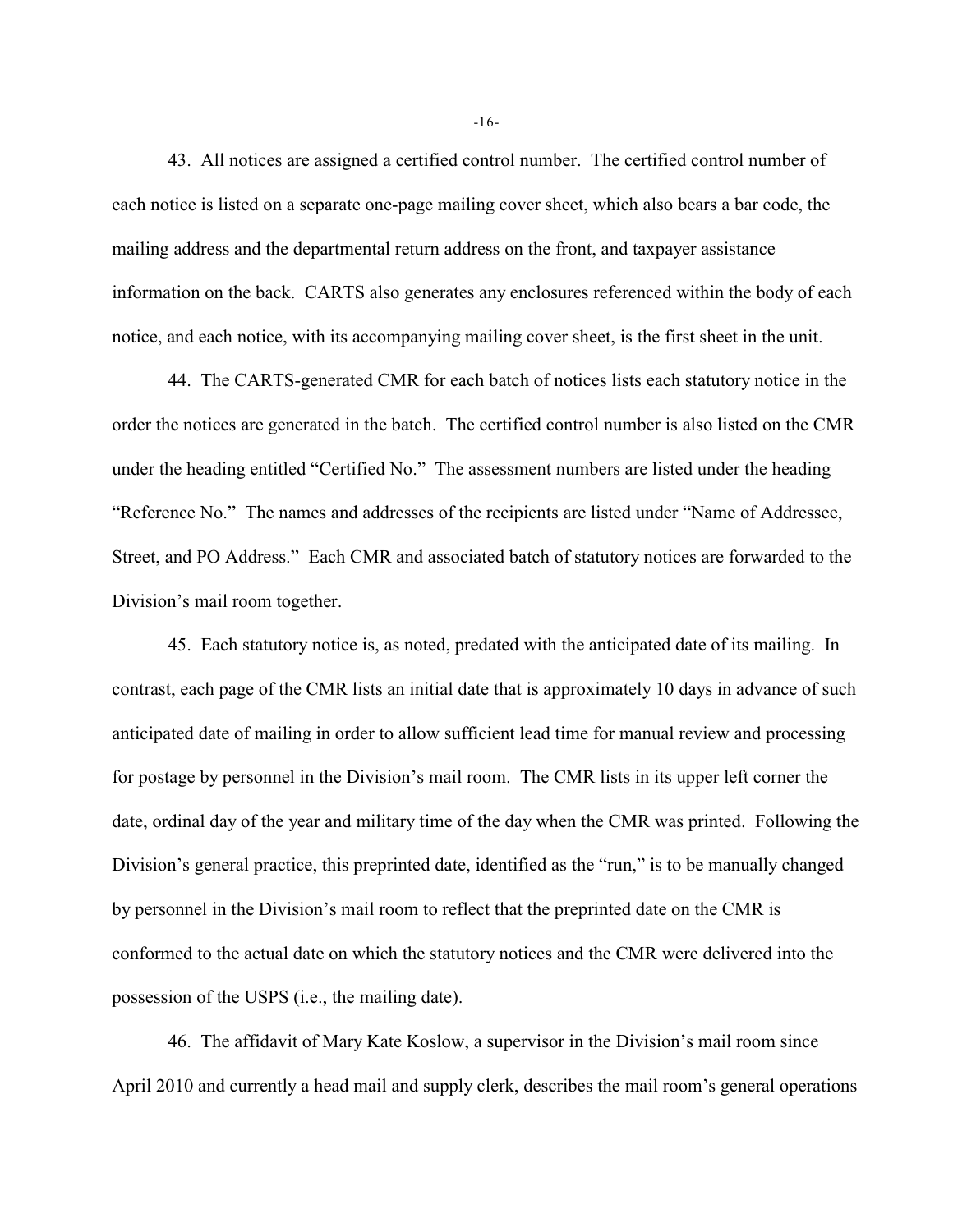and procedures. The mail room receives the notices in an area designated for "Outgoing Certified Mail." Ms. Koslow confirms that a mailing cover sheet precedes each notice and is accompanied by any required enclosures, and each batch includes its accompanying CMR. A staff member retrieves the notices and mailing cover sheets and operates a machine that puts each notice and mailing cover sheet into a windowed envelope. That staff member then weighs, seals and places postage and fee amounts on each envelope. The first and last pieces of mail are checked against the information on the CMR. A clerk then performs a random review of up to 30 pieces listed on the CMR, by checking those envelopes against the information listed on the CMR. A staff member then delivers the envelopes and the CMR to one of the various USPS branches located in the Albany, New York, area. A USPS employee affixes a postmark and also places his or her initials or signature on the CMR, indicating receipt by the post office. The mail room further requests that the USPS either circle the total number of pieces received or indicate the total number of pieces received by writing the number on the CMR. The CMR is the Division's record of receipt, by the USPS for the pieces of certified mail listed thereon. In the ordinary course of business and pursuant to the practices and procedures of the Division's Mail Processing Center, the CMR is picked up at the post office by a member of Ms. Koslow's staff on the following day after its initial delivery and is then delivered to other departmental personnel for storage and retention.

47. The CMR relevant to notices of determination L-041978311, L-041978312 and L-041978313 consists of 22 pages and lists 236 certified control numbers along with corresponding assessment numbers, names and addresses. Each page of the CMR includes in its upper left corner the preprinted year/day/time "run" listing of "20142691700." Appearing in the upper right corner of the first and last pages of the CMR is the handwritten date of "10/3/14," reflecting the manual

-17-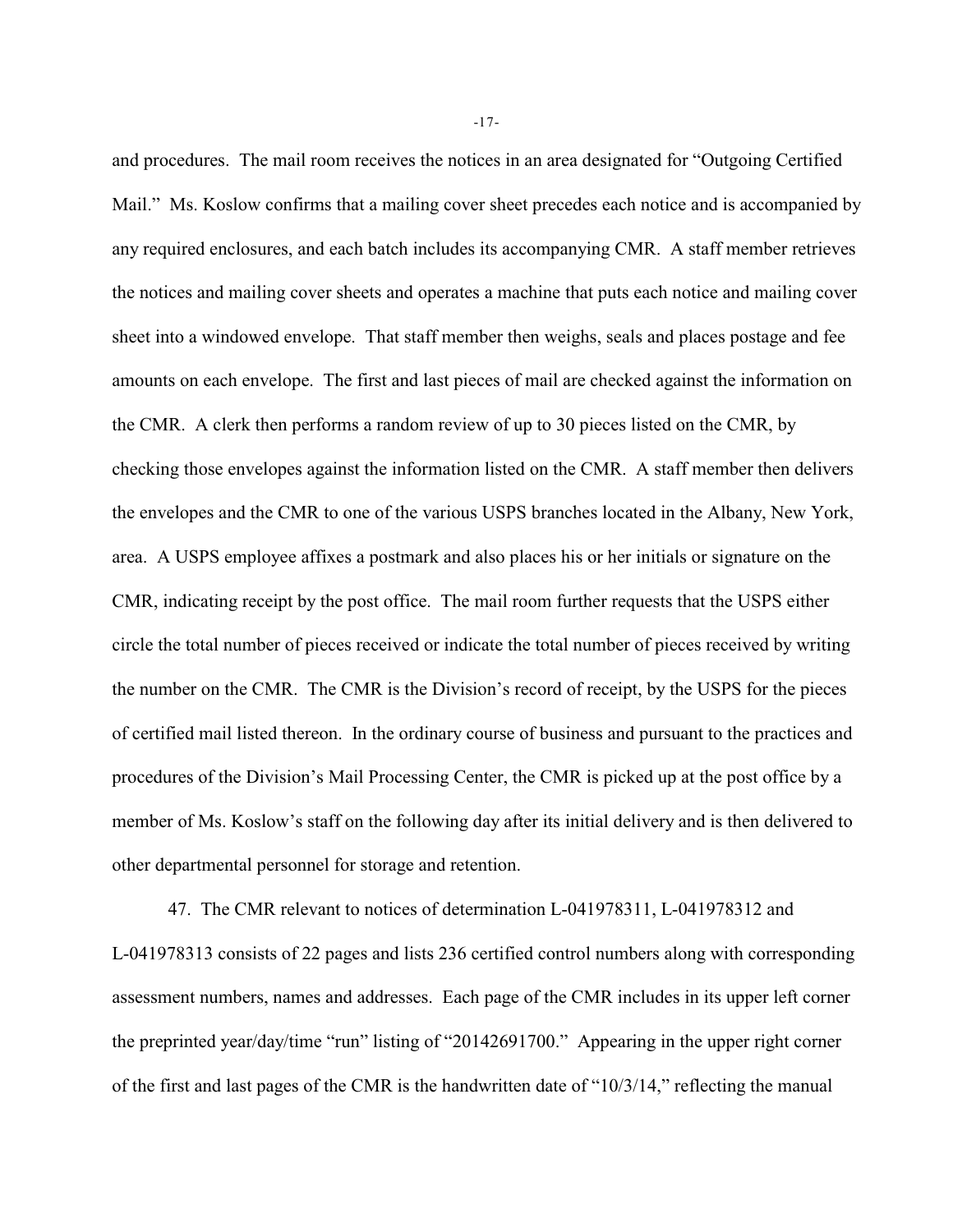change made by Division personnel to ensure that the preprinted date on the CMR was changed to conform with the actual date on which the statutory notices and the CMR were delivered into the possession of the USPS.

48. A postal employee affixed a USPS postmark to every page of the October 3, 2014 CMR, but it is illegible on pages 18 through 22 of the CMR. All pages of the CMR include 11 such entries, with the exception of page 22, which contains five entries. Ms. Picard notes that the copy of the CMR that is attached to her affidavit has been redacted to preserve the confidentiality of information relating to taxpayers who are not involved in this proceeding.

49. Page 3 of the October 3, 2014 CMR indicates that notices of determination with certified control numbers 7104 1002 9730 0282 9759, 7104 1002 9730 0282 9766 and 7104 1002 9730 0282 9773, and reference numbers L- 041978311, L-041978312 and L-041978313, respectively, were mailed to "REUBEN-GREGG M," at 555 West 59th St., Apt 31D, New York, NY 10019-1247, i.e., the same address listed on each notice of determination. The corresponding mailing cover sheets, attached to the Picard affidavit as exhibit "B," bear these certified control numbers and petitioner's name and address as noted above.

50. Appearing on page 22 of the October 3, 2014 CMR is the preprinted heading "TOTAL PIECES AND AMOUNTS," to the right of which appear preprinted columns headed "PIECES," "POSTAGE," "FEE  $@$  3.30," and "RR FEE  $@$  .00." These columns reflect the preprinted number of pieces of mail on this CMR, here 236, as well as the postage and fee amounts for such pieces, \$162.00 and \$778.80, respectively. The preprinted postage amount of \$162.00 is circled. Immediately below this heading is the preprinted heading "TOTAL PIECES RECEIVED AT POST OFFICE," which is blank. The aforementioned illegible USPS postmark, and the initials or

-18-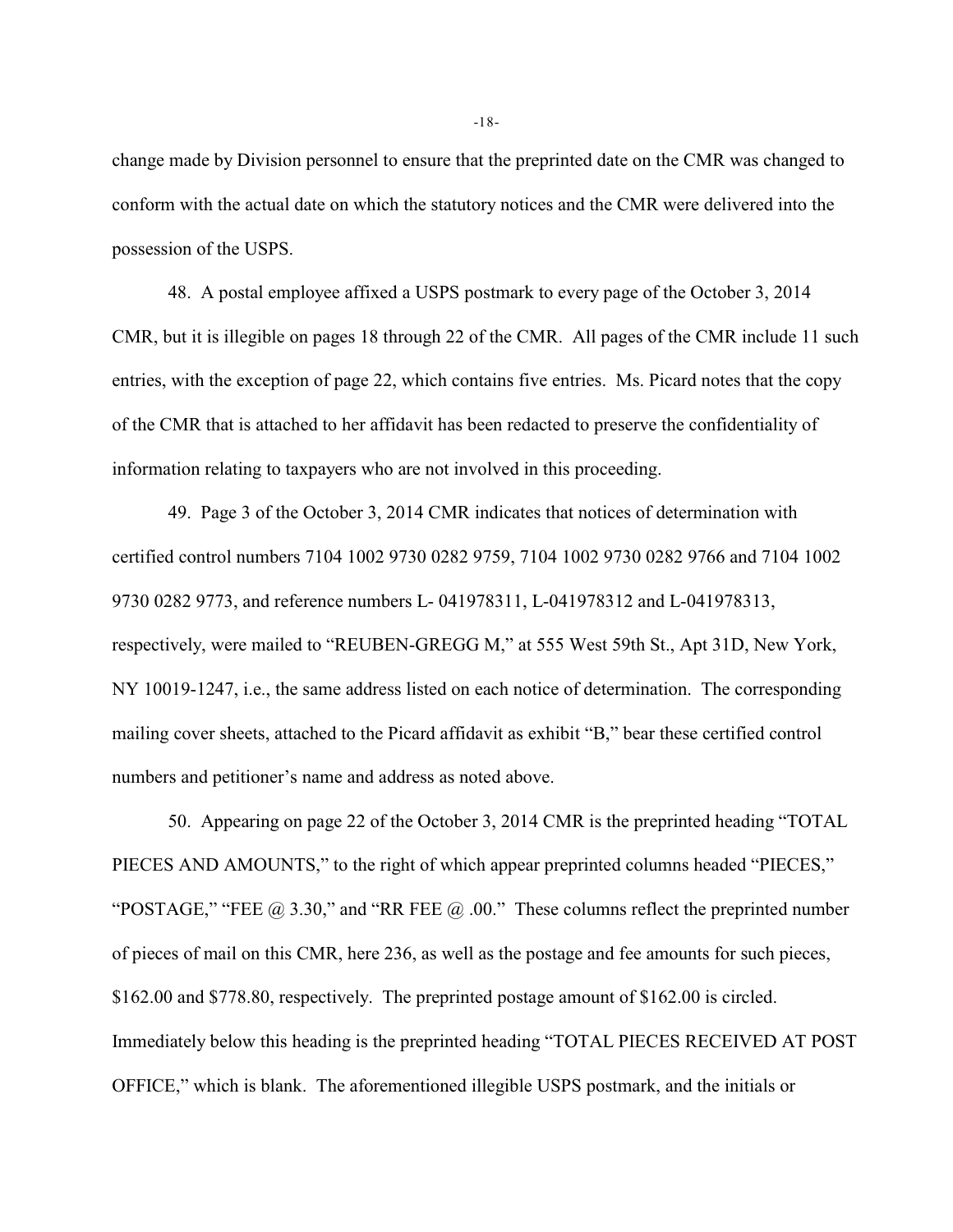signature of the USPS employee appear below and to the right of the circled preprinted postage amount.

51. The affidavit of Lori Schettine, a Tax Services Specialist III in the Division's ESB Office of Processing and Taxpayer Services since November 2012, describes the general practice and procedure for creating and maintaining an online services (OLS) account. Ms. Schettine has been employed by the Division for approximately 32 years, and has held numerous positions within the Division, including with its Office of Information Technology Services. Her current responsibilities include supervising the Account Summary and Online Services section of the ESB.

52. Since 2006, the Division has offered OLS accounts to provide New York State taxpayers with a secure portal to access their tax information and a number of Division-supported web applications. To set up an OLS account, a taxpayer is required to visit the Division's website and click on the link "create account" for online services for individuals. Once a taxpayer has chosen to create an OLS account, he or she is asked to input his or her social security number (SSN), and first and last name. The taxpayer is then required to authenticate his or her identity, which can be done via one of two methods: an assessment ID or a shared secret from a recently filed return. To create an account using an assessment ID, the taxpayer must enter the assessment ID from a notice issued to him or her. To create an account using a shared secret, the taxpayer must enter a specific dollar amount from a previously filed New York State income tax return, such as federal adjusted gross income. Once all information is verified, the taxpayer is then directed to the terms and conditions.

53. The taxpayer must agree to the terms and conditions of an OLS account prior to activating his or her account. These terms and conditions have been updated various times

-19-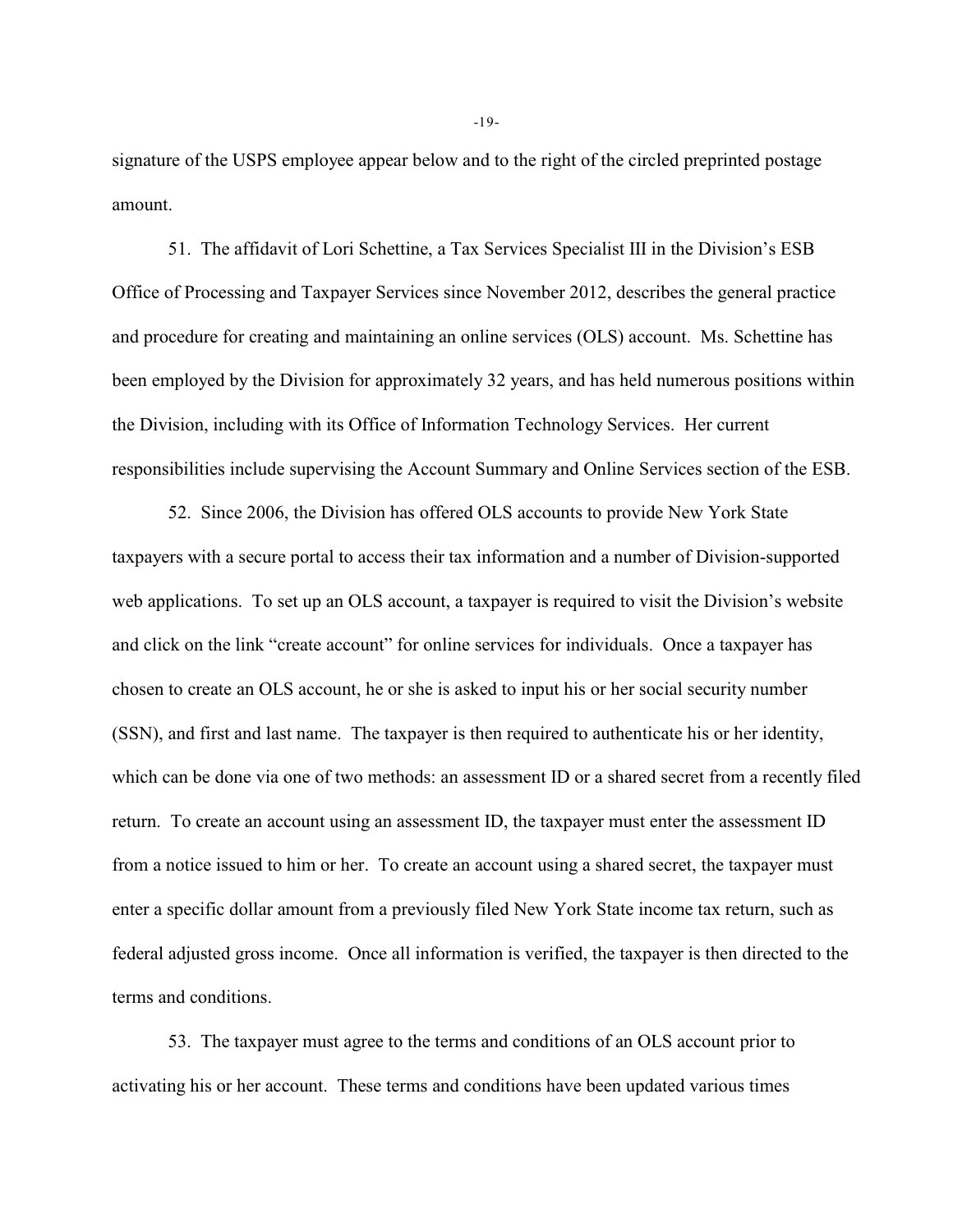throughout the existence of the OLS system. $^2$  Among other things, these terms and conditions require the taxpayer "to provide true, accurate, current and complete information" and "to maintain and update this information to keep it true, accurate, current and complete." The taxpayer also agrees "that your username and password are to be used by you exclusively for the purposes of your own Online Services Account and no other." The terms and conditions also include a statement that:

"DTF may change these Terms and Conditions of Use at any time. You are responsible for checking these terms periodically for changes. If you continue to use an Online [Services] Account after we post changes, you are signifying your acceptance of the new terms."

54. Once the taxpayer agrees to the terms and conditions, the account will be created. The taxpayer must provide the first and last name of the person creating the account, a telephone contact number, and an email address. The taxpayer will also be directed to create a username and password. A notice confirming creation of the OLS account will be sent to the individual's address of record via USPS, as well as an e-mail to the e-mail address entered during the account's creation. Once an individual has created an account, he or she can access numerous online services offered by the Division, such as individual change of address, submitting payments, and responding to Division notices. An individual also has the ability to disable his or her OLS account at any time.

55. An update of a taxpayer's address of record may be done within the taxpayer's OLS account using the change of address web service. Once logged into his or her account, from the account summary page, a taxpayer can view the mailing address the Division currently has on file. To change the address, the taxpayer can either click on the "change of address" link in the services

 $-20-$ 

<sup>&</sup>lt;sup>2</sup> Attached as exhibit "1" to Ms. Schettine's affidavit is a copy of Version 10 of the Division's Online Services Account - Terms and Conditions for Individuals.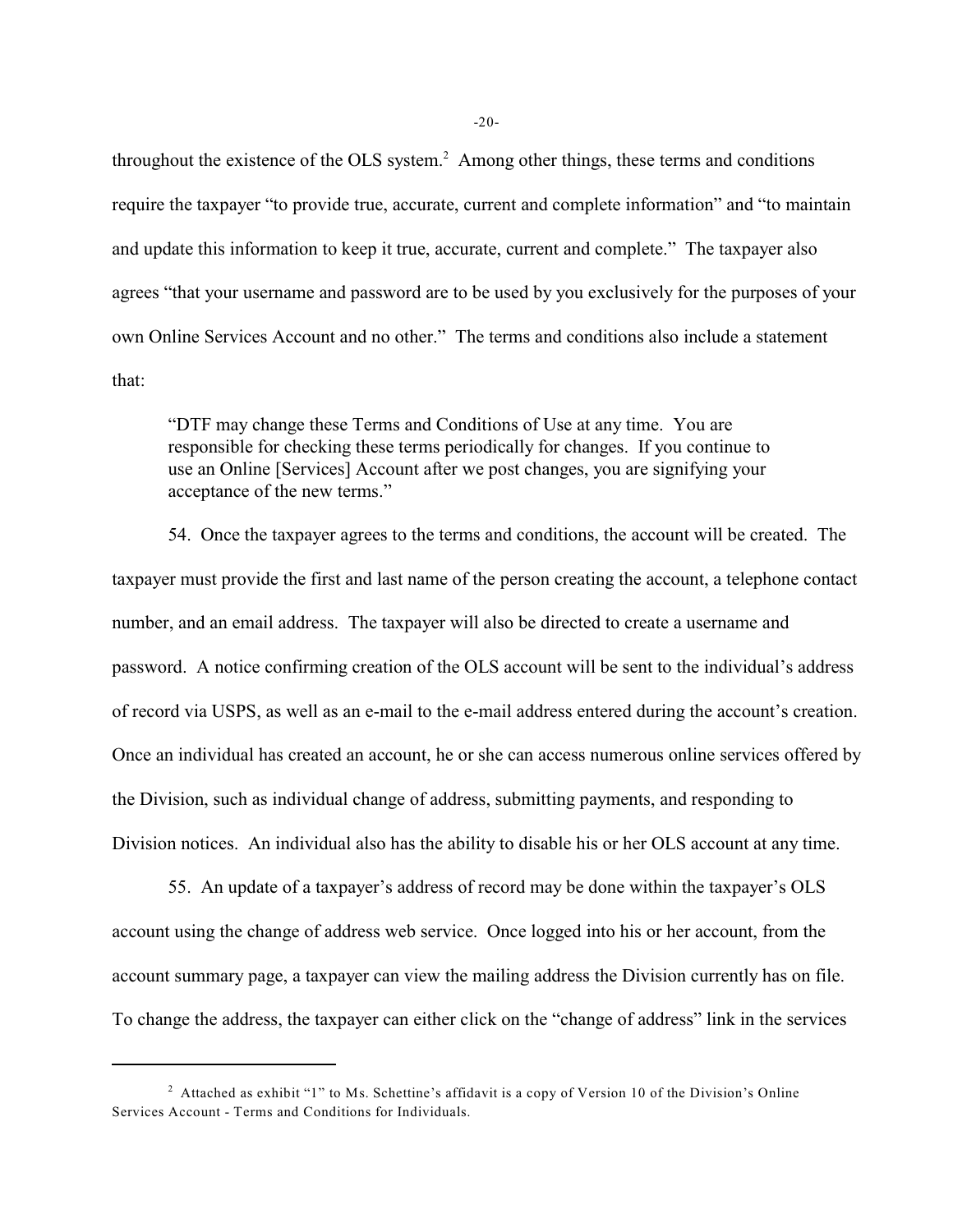menu or click on the link next to his or her current address that says "edit," and then input the updated information. The taxpayer is then required to certify that the provided information is complete and that he or she is authorized to report the change. Next, the taxpayer must submit the change. The exhibit attached to the Schettine affidavit indicates a statement located above the submit link that advises the taxpayer that the new address information will be used "for communications and notices between DTF [the Division] and the taxpayer and mail addressed to the taxpayer at the address provided will be sufficient notice to the taxpayer for all purposes, unless DTF is subsequently provided with a different address for the taxpayer." Once any changes are submitted, the taxpayer receives a confirmation page, and the new address is displayed at the bottom of the account summary page.

56. When an address is changed in a taxpayer's OLS account, an internal email is automatically generated. This e-mail includes the taxpayer's name and ID as well as the updated information. It also includes the terminology "Environment: PROD" that means the change was made using the change of address web service from within the taxpayer's account. Lastly, the address change is automatically updated in the taxpayer's e-MPIRE account address summary tab with the source of "WEB ADR CHG (N9)" indicating that the address change was initiated through the change of address web service. The taxpayer's e-MPIRE account summary tab will be used by the Division to determine the taxpayer's address for all mailings.

57. Ms. Schettine avers that on November 15, 2012, an OLS account was created for petitioner using the email address XXXXXXXXXXXXXXX.com and the telephone number 917- XXX-XXXX<sup>3</sup>. She further avers that to create this account, petitioner was required to follow all of

-21-

<sup>&</sup>lt;sup>3</sup> Petitioner's email address and telephone number have been redacted for confidentiality purposes.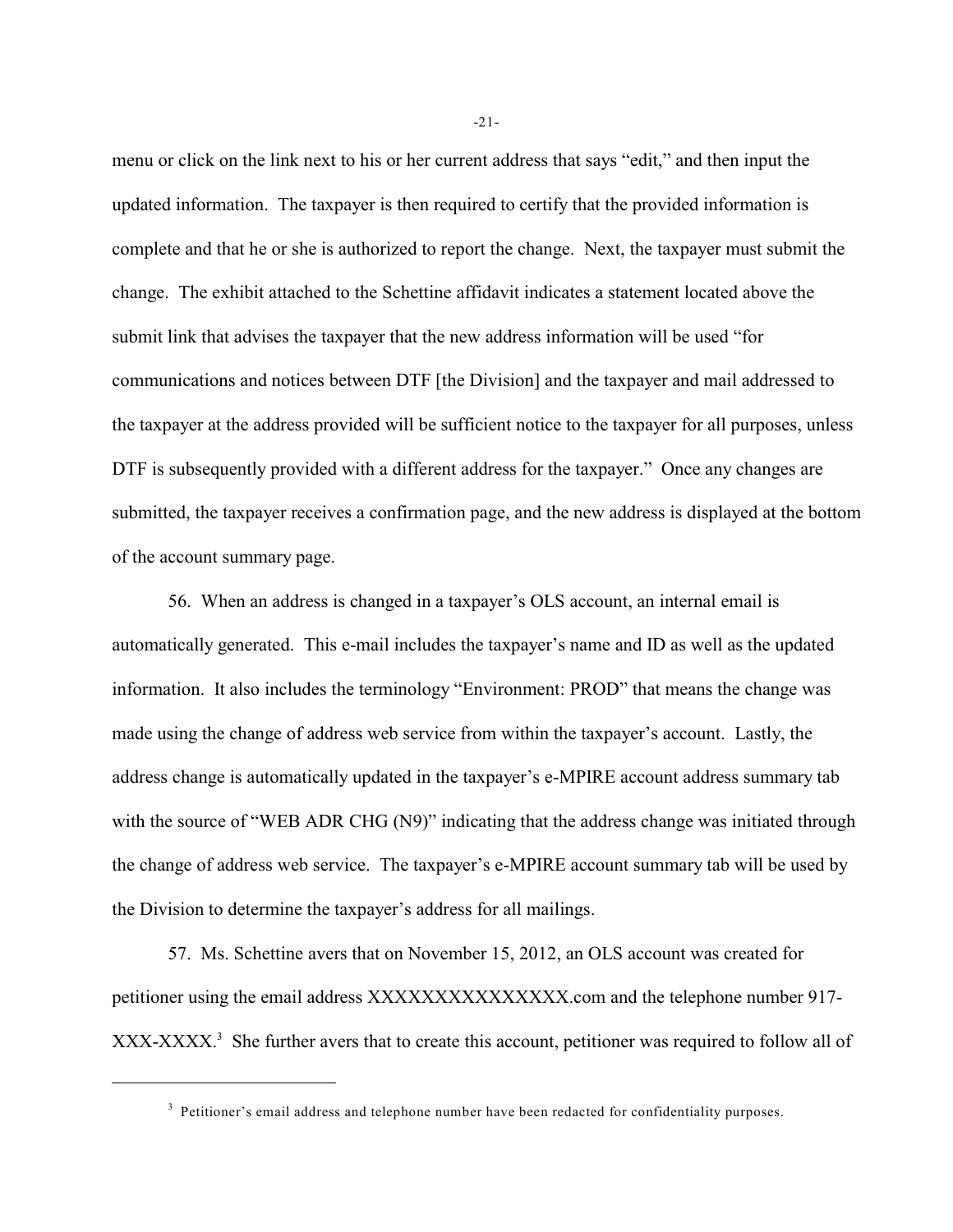the steps set forth in findings of fact 52 through 54, including authentication of his identity via one of the outlined methods, and agreement to the terms and conditions in effect in November 2012.

58. Ms. Schettine attests that the creation of petitioner's account was confirmed by e-mail as well as via a notice dated November 20, 2012 sent by USPS to Gregg M. Reuben at 4320 Broadway, New York, NY 10033,<sup>4</sup> his address of record at the time of the notice. This notice, issued by OPTS - SAT - eServices Management, stated, in pertinent part, as follows:

"[T]hank you for creating an online account with the New York State Department of Taxation and Finance. This letter is to confirm that on 11/15/2012 you or your authorized representative created an account through our Web site to use the applications provided through Online Services for your own account.

Your username, XXXXXXXXXXXXXXX.COM, used in conjunction with the password selected when creating your account will allow you to log in to Online Services. Please retain this letter for future reference."

59. Ms. Schettine, in her affidavit, states that on October 15, 2013, petitioner's address was

updated in his e-MPIRE account to 555 West 59th Street, Apt. No. 32D, New York, NY 10019,

based upon petitioner's electronically filed Form IT-201 for the year 2012. Ms. Schettine further

states that on November 13, 2013, an address change was made through petitioner's OLS account

updating his address of record from "555 West 59th St Apt. No. 32D, New York, NY 10019" to

"555 West 59th St Apt. No. 31D, New York, NY 10019." When this address change was made, an

internal e-mail was automatically generated showing the address change and the code

"Environment: PROD," indicating the address change was made through petitioner's OLS account

using the change of address web service.

60. Attached as exhibit "4" to Ms. Schettine's affidavit is a copy of a one-page email, dated

<sup>&</sup>lt;sup>4</sup> Attached as exhibit "3" to Ms. Schettine's affidavit is a copy of the notice dated November 20, 2012. A copy of this notice is also in the record as petitioner's exhibit "18."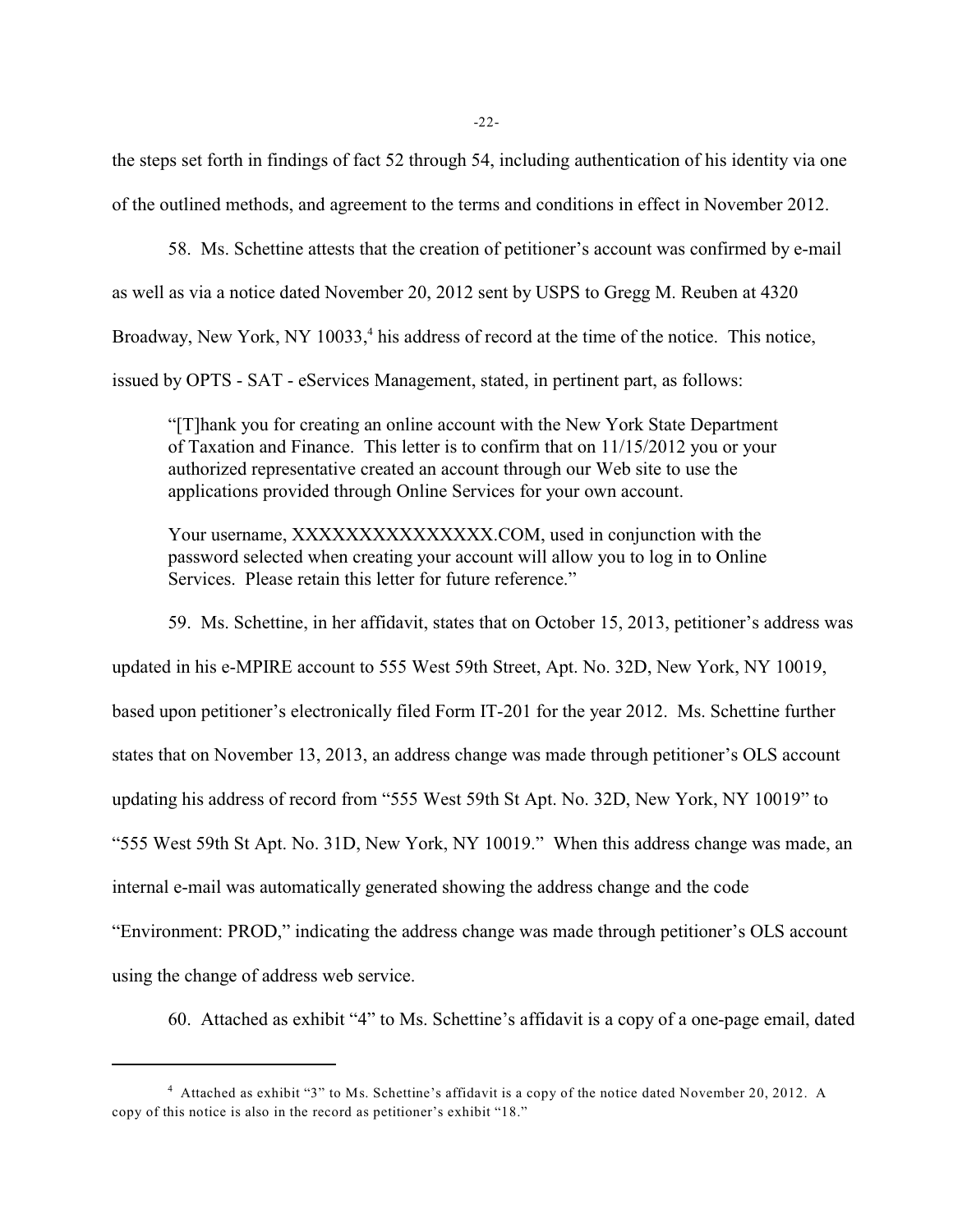November 13, 2013, at 10:08 a.m., from IADR.EmailUtility to tax.sm.OTC.applications.IADR regarding a "Change of Address application - Individual - PROD" for "REUBEN-GREGG." On this November 13, 2013 e-mail, the following code appears "Environment: PROD," along with petitioner's "New physical [and] mailing address of 555 W 59TH ST APT 31D, NEW YORK, NY 10019-1247, US," as well as new contact information (i.e., telephone numbers). When petitioner's address was updated through the OLS system, his address was automatically updated in the e-MPIRE system to reflect these changes.

61. Attached as exhibit "5" to Ms. Schettine's affidavit is a two-page e-MPIRE printout document, dated "11/02/2016 at 11:05:13" containing an "Address Summary" for petitioner's taxpayer identification number, petitioner's name, and an "Address" in Hoboken, New Jersey. This document shows petitioner's address change history, including the change made on November 13, 2013, updating petitioner's address to 555 W 59TH ST APT 31D, NEW YORK, NY 10019-1247, reflected on petitioner's address summary tab as sequence #028. Review of the "Address Details" section of the e-MPIRE address summary indicates that the change of address to 555 W 59TH ST **APT 31D**, NEW YORK, NY 10019-1247, address sequence number 028, was initiated through "WEB ADR CHG (N9)," i.e., the change of address web service (emphasis added).

62. The record includes petitioner's resident income tax return for the year 2013 that was electronically filed on or about October 2, 2014. This return was the last return filed by petitioner prior to the issuance of notices of determination L-042249602, L-041978311, L-041978312 and L-041978313, and it lists petitioner's address as 555 West 59th Street, *Apt. No. 32D*, New York, NY 10019 (emphasis added). Ms. Schettine, in her affidavit, states that on October 10, 2014, petitioner's address was updated in his e-MPIRE account to 555 W 59th St Apt 32D, New York,

-23-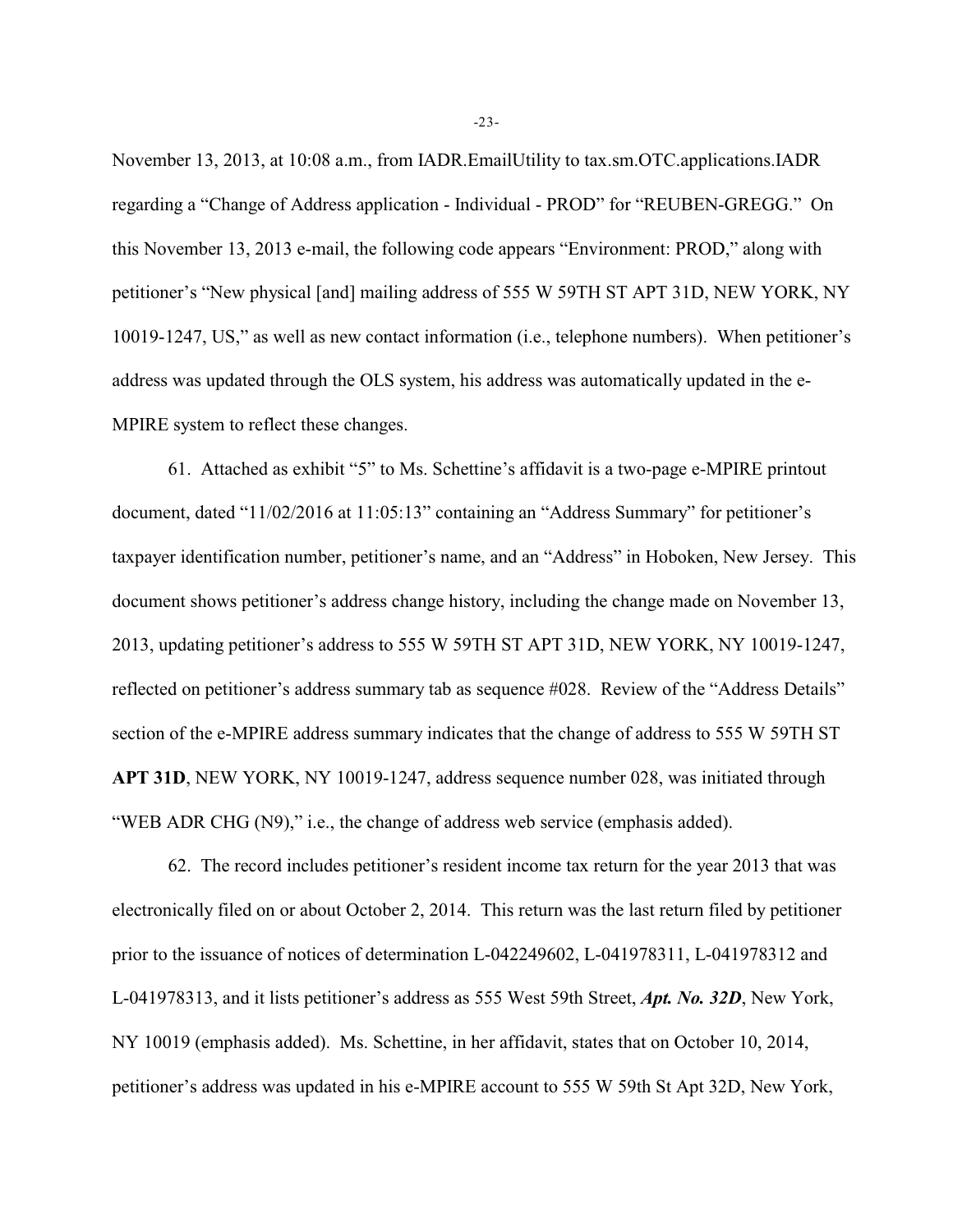NY 10019, based upon petitioner's electronically filed form IT-201 for the year 2013, dated October 2, 2014. She further states that on October 27, 2014, an address change was made through petitioner's OLS account, updating his address of record from "555 West 59th St Apt. No. 32D, New York, NY 10019" to "555 West 59th S Apt. No. 31D, New York, NY 10019." When this address change was made, an internal e-mail was automatically generated showing the address change and the code "Environment: PROD," indicating the address change was made through petitioner's OLS account using the change of address web service.

63. Attached as exhibit "6" to Ms. Schettine's affidavit is a copy of a one-page email, dated October 27, 2014 at 10:49 a.m., from IADR.EmailUtility to tax.sm.OTC.applications.IADR regarding a "Change of Address application - Individual - PROD" for "REUBEN-GREGG." On this October 27, 2014 e-mail, the following code appears "Environment: PROD," along with petitioner's "New physical [and] mailing address of 555 W 59TH ST APT 31D, NEW YORK, NY 10019-1247," as well as new contact information (i.e., telephone numbers). When petitioner's address was updated through the OLS system, his address was automatically updated in the e-MPIRE system to reflect these changes.

64. Attached as exhibit "7" to Ms. Schettine's affidavit is a two-page e-MPIRE printout document, dated "11/02/2016 at 11:04:27" containing an "Address Summary" for petitioner's taxpayer identification number, petitioner's name, and an "Address" in Hoboken, New Jersey. This document shows petitioner's address change history, including the change made on October 27, 2014, updating petitioner's address to 555 W 59TH ST APT 31D, NEW YORK, NY 10019-1247, reflected on petitioner's address summary tab as sequence #030. Review of the "Address Details" section of the e-MPIRE Address Summary indicates that the change of address to 555 W 59TH ST

-24-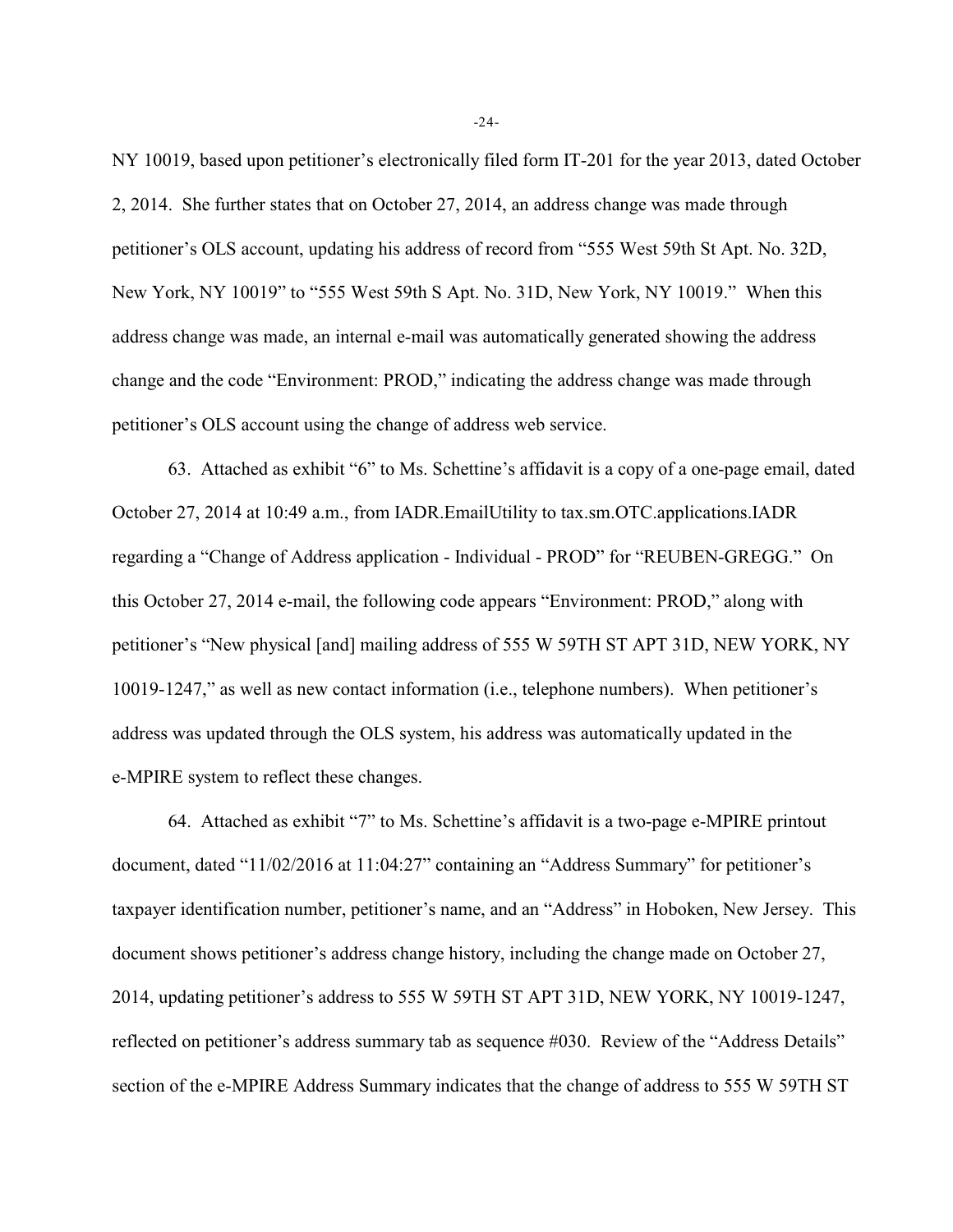*APT 31D*, NEW YORK, NY 10019-1247, address sequence number 030, was initiated through "WEB ADR CHG (N9)," i.e., the change of address web service (emphasis added). This was the last known address of record prior to the issuance of notice of determination L-042249602. Further review of the "Address Summary" indicates that petitioner's address was not changed again until December 9, 2015. 65. Ms. Schettine, in her affidavit, avers that the Division's Office of Processing and Taxpayer Services has not received any notification or information that petitioner's OLS account "should be modified or discontinued."

66. In support of his position that the notices of determination were not properly and timely issued to him, petitioner submitted a copy of the Administrative Law Judge's order dated October 20, 2016 (*see* finding of fact 33).

67. Petitioner testified that he did not recall either creating an online services account through the Division's website on November 15, 2012 or receiving the notice, dated November 20, 2012, from the Division's OPTS-SAT-V services management confirming the creation of an online services account. He also testified that he did not authorize anyone to open an online services account on his behalf.

68. Petitioner testified that he never resided at the 4320 Broadway, New York, New York, address listed on the notice, dated November 20, 2012. He further testified that if he applied for any form, he would not use the 4320 Broadway, New York, New York, address as his address.

69. After reviewing the notice, dated November 20, 2012, petitioner admitted that the username, XXXXXXXXXXXXXXX.COM, stated therein (*see* finding of fact 58), was his e-mail address.

70. Petitioner testified that he did not recall ever notifying the Division that he had moved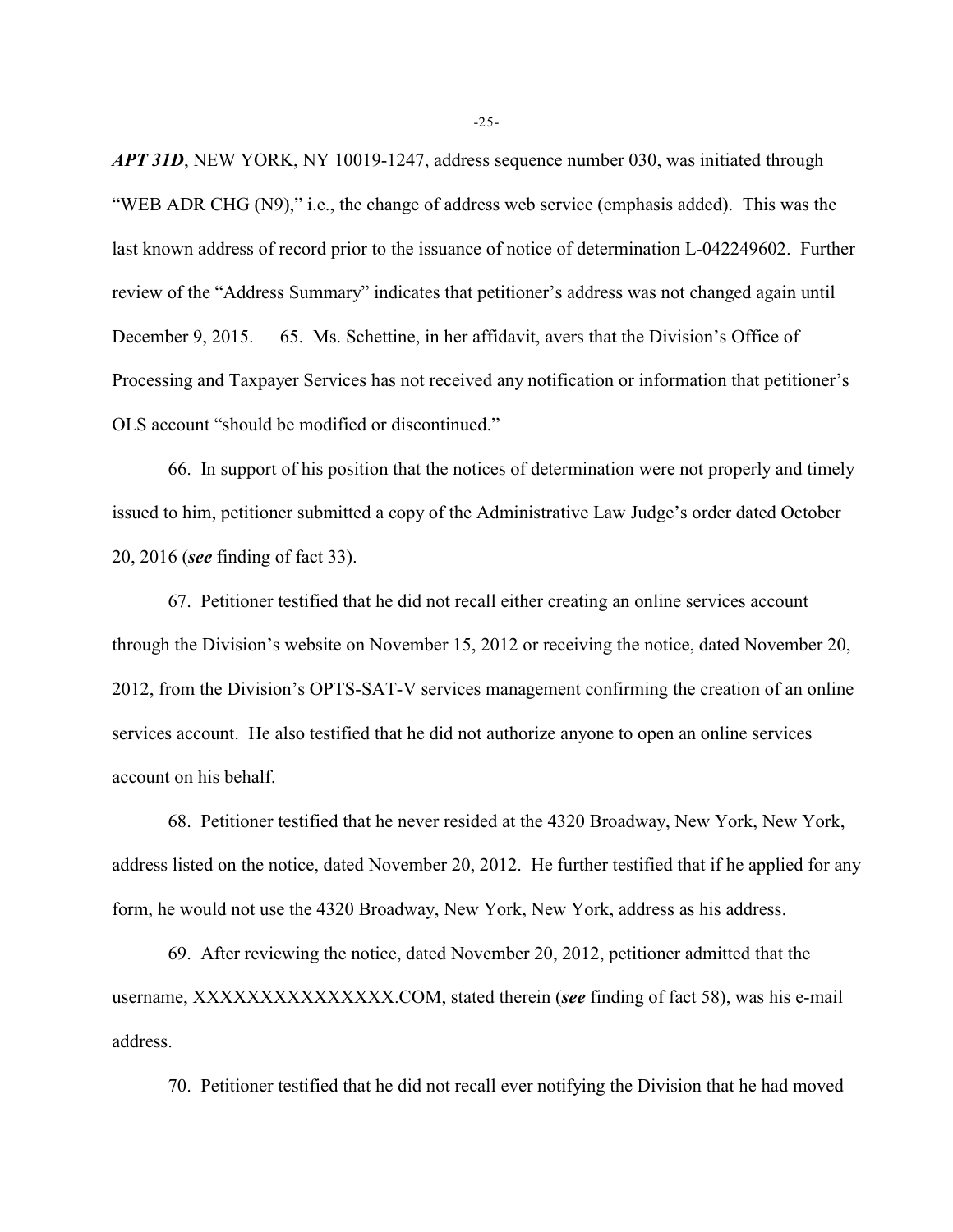from the address that he used on his tax return. He further testified that he did not recall ever receiving the four notices of determination at issue.

## *THE DETERMINATION OF THE ADMINISTRATIVE LAW JUDGE*

The Administrative Law Judge began her determination by reviewing the statutory law relevant to the issuance of notices of determination. The Administrative Law Judge noted that, in such matters, the Division bears the burden of establishing that it properly issued the notice by mailing the notice to the taxpayer's last known address using registered or certified mail. The Administrative Law Judge found that the Division must establish its standard mailing procedure and that its procedure was followed in this specific case in order to meet this burden. With respect to notice of determination L-042249602, the Administrative Law Judge concluded that the Division introduced adequate proof of its standard mailing procedure through the affidavits of Ms. Nagengast and Mr. Peltier and she determined that those affidavits, along with the properly completed CMR, established that such procedure was followed on the date in question. In response to petitioner's contention that he never created an OLS account and that the subject notice was not mailed to his last known address as required, the Administrative Law Judge found that the evidence submitted by the Division established that petitioner did create an OLS account on November 15, 2012 and that he did indicate a change of address to that account on October 27, 2014. She thus determined that the Division had established proper mailing of the subject notice to petitioner's last known address and that petitioner's denial, without substantiation, was insufficient to rebut the presumption of receipt. The Administrative Law Judge determined that, since the request for conciliation conference was received beyond the 90-day period of limitation, BCMS had properly dismissed the request. She further determined that the Division of Tax Appeals may not consider the merits of

-26-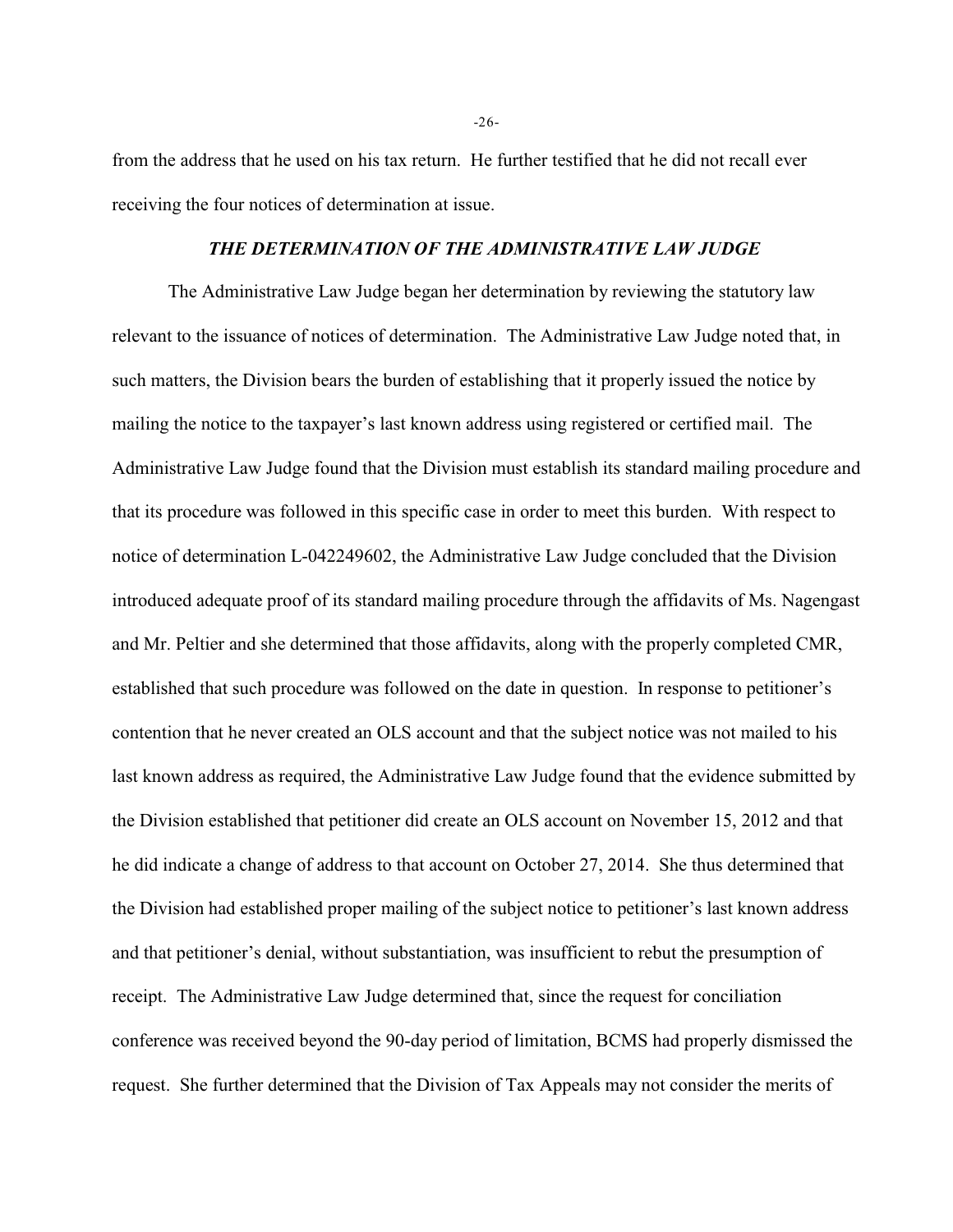petitioner's protest, given the late filing of the request.

With respect to notices of determination L-041978311, L-041978312, and L-041978313, the Administrative Law Judge determined that the Division had introduced adequate proof of its standard mailing procedure through the affidavits of Ms. Picard and Ms. Koslow; however, the relevant CMR was not properly completed and thus did not constitute adequate documentary evidence of both the fact and date of mailing. The Administrative Law Judge noted that where proof of proper mailing is absent, the 90-day period for challenging the notice is tolled until actual notice of the assessment is received by the taxpayer. In this case, the Administrative Law Judge noted that petitioner had denied receiving the actual notices, but submitted a request for conciliation conference and included a consolidated statement of tax liabilities, dated October 5, 2015, which listed the three subject notices of determination. Since the exact date of the mailing of the notices of determination could not be established, petitioner was allowed to address both the timeliness of petitioner's protest and the underlying merits of the assessment.

Next, the Administrative Law Judge reviewed the Tax Law provisions relating to the liability for sales tax due and the definition of persons responsible to collect sales tax. She found that petitioner owned 99% of Alliance Parking<sup>5</sup>, individually, and 1% of Alliance as the sole shareholder of Gregg M. Reuben, Inc., the only other member of Alliance. The Administrative Law Judge determined that petitioner, consequently, was per se personally liable for the sales and use taxes due herein by virtue of his status as a member of Alliance with a 99% ownership interest. She determined that petitioner was also liable for the sales and use taxes due herein as a person under a duty to act by virtue of his ownership and active management of Alliance and, in turn, WH Parking.

-27-

 $<sup>5</sup>$  Alliance Parking will be referred to as "Alliance" throughout the remainder of this decision.</sup>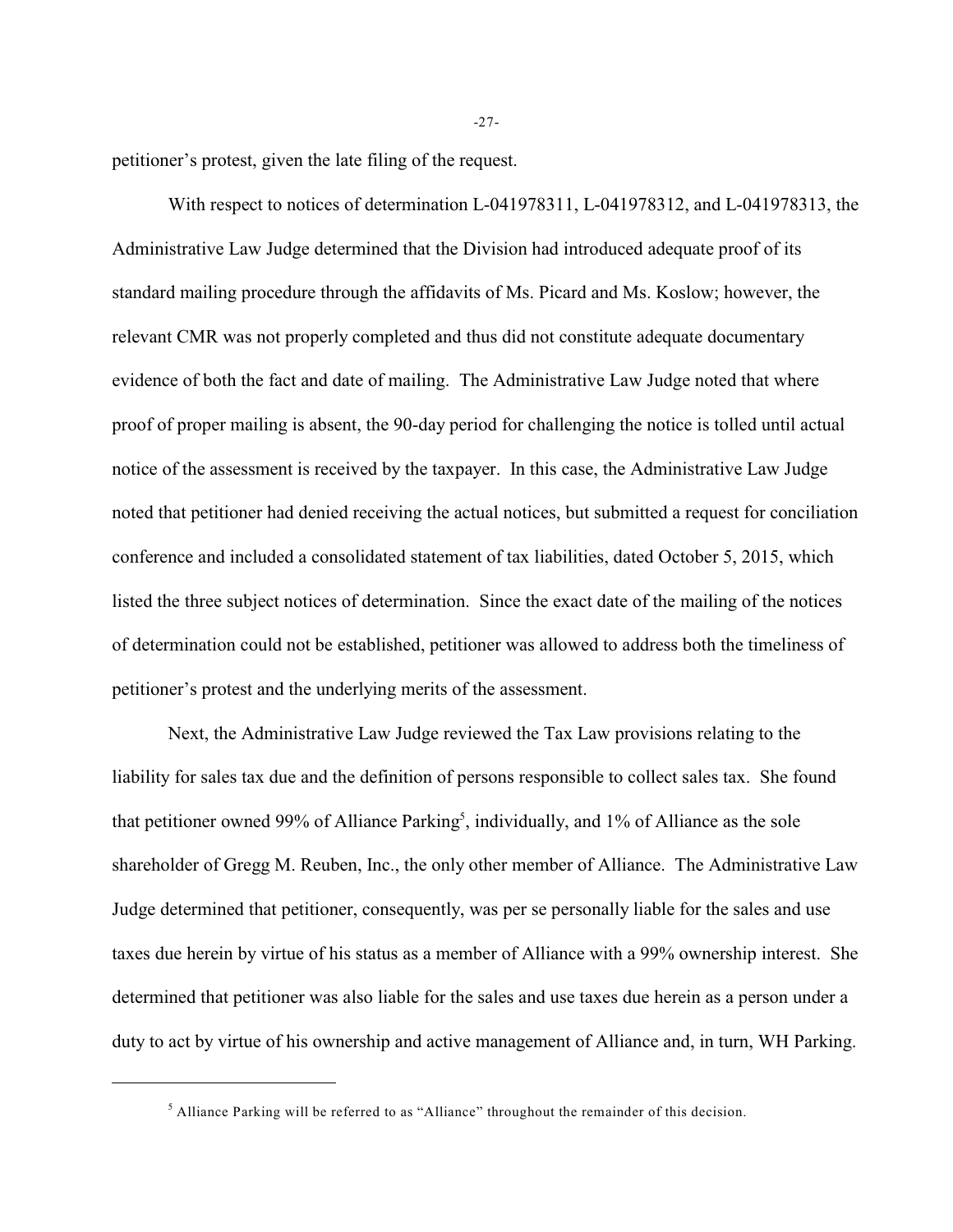The Administrative Law Judge rejected petitioner's argument that even if he had the authority to act, his failure to have done so resulted from the actions of Mr. Bovell and should be excused. The Administrative Law Judge found that petitioner delegated the responsibility to file sales and use tax returns and remit the taxes due to Mr. Bovell, but that he failed to take appropriate steps to determine whether the required sales tax returns were being filed, or whether the taxes due were being paid. Further, she found no evidence that petitioner lacked authority to access the records of the business, himself, or was otherwise precluded from ensuring that the taxes in question were remitted. The Administrative Law Judge determined that it was petitioner's choice to focus his attention on other business matters and that he could not absolve himself of his duty to act, or of the consequences of his failure to have done so.

The Administrative Law Judge also determined that the facts in this matter do not support abatement of penalties. Specifically, she found that it was not reasonable for petitioner to delegate to Mr. Bovell the responsibilities to file sales and use tax returns and remit the taxes due and then rely entirely upon Mr. Bovell to execute those responsibilities without exercising any oversight or having appropriate mechanisms in place to ensure that such responsibilities were being carried out.

The Administrative Law Judge thus dismissed the petition with respect to notice of determination L-042249602, denied the petition in all other respects and sustained notices of determination L-041978311, L-041978312, and L-041978313.

## *ARGUMENTS ON EXCEPTION*

Petitioner claims that he was not a member of WH Parking and, therefore, cannot be held strictly liable for the taxes due. He further maintains that, even if it is determined that he had the authority to act, he cannot be deemed a responsible person under a duty to act standard because he

-28-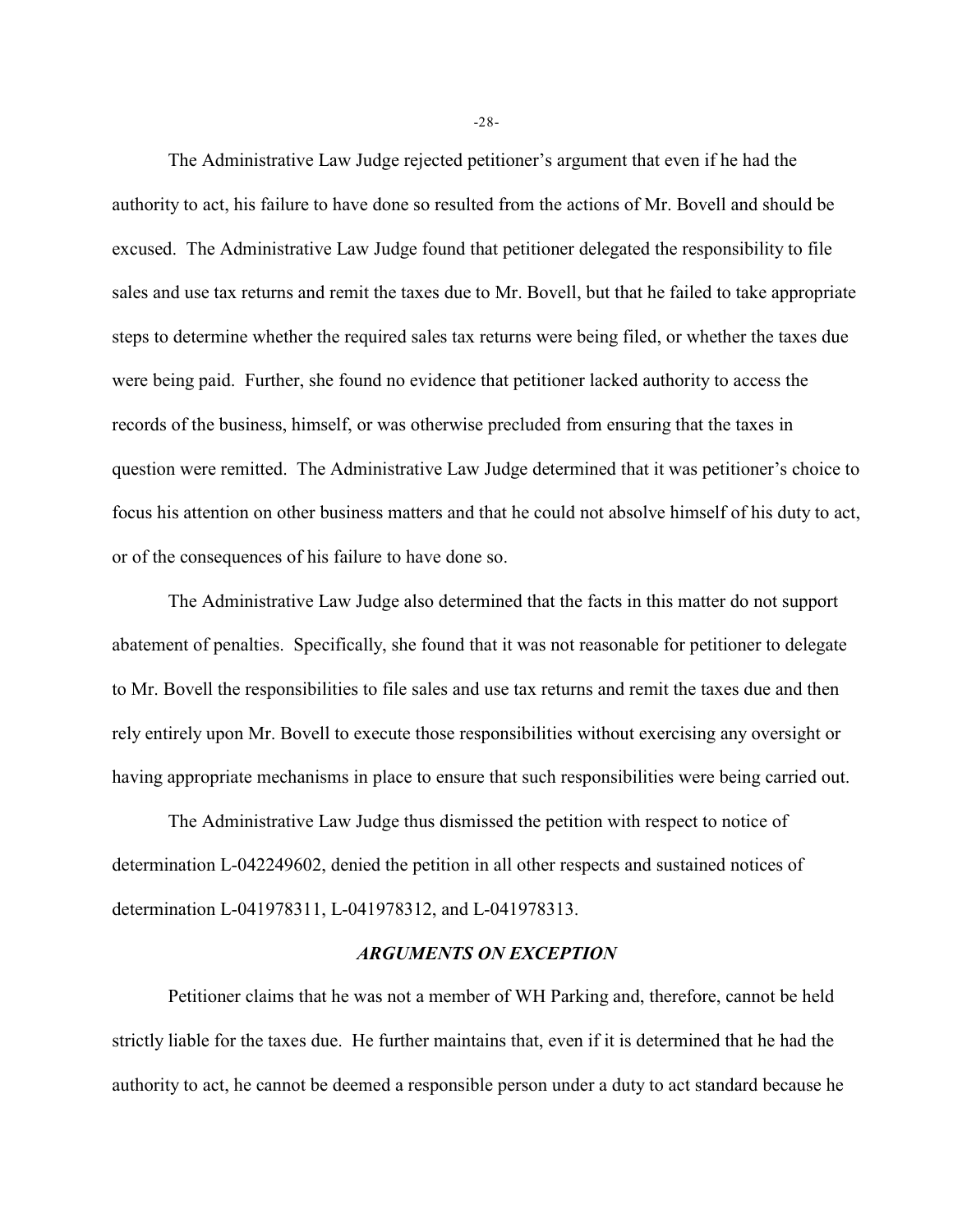was thwarted in carrying out his obligations to collect and remit by the actions of Mr. Bovell and through no fault of his own. Petitioner contends that the evidence shows that he took the proper steps to determine that the required returns were being filed and that the taxes due were being paid by retaining a certified public accounting firm to prepare financial statements and provide reports, none of which disclosed unfiled sales tax returns or unpaid sales taxes. Petitioner claims that there is reasonable cause to abate penalties. He contends that his delegation of responsibilities was reasonable. He maintains that he was acting in good faith and that he reasonably relied on his accountant's advice, but that the massive embezzlement of the funds of Alliance and its related entities kept the accountants and himself from uncovering the sales tax irregularities.

Finally, petitioner contends that notices of determination numbers L-041978311, L-041978312, and L-041978313 were not mailed in accordance with Tax Law § 1147 before the statute of limitations expired and, therefore, are invalid and void. He further maintains that his last known address was that reported on the last New York personal income tax return filed by him at the time that notice of determination number L-042249602 was issued. This is the West 59th Street, Apartment 32D address. Since that notice of determination was mailed to petitioner at the West 59<sup>th</sup> Street, Apartment 31D address, petitioner argues that this notice was also not mailed in accordance with Tax Law § 1147 and is void. Petitioner contends that the record lacks credible evidence to show that petitioner created an OLS account or that he gave notice to the Division through the OLS account of a change in his address after his 2012 and 2013 New York returns were filed.

The Division asserts that the Administrative Law Judge correctly determined that petitioner is strictly liable for the sales and use taxes due from WH Parking and correctly upheld the

-29-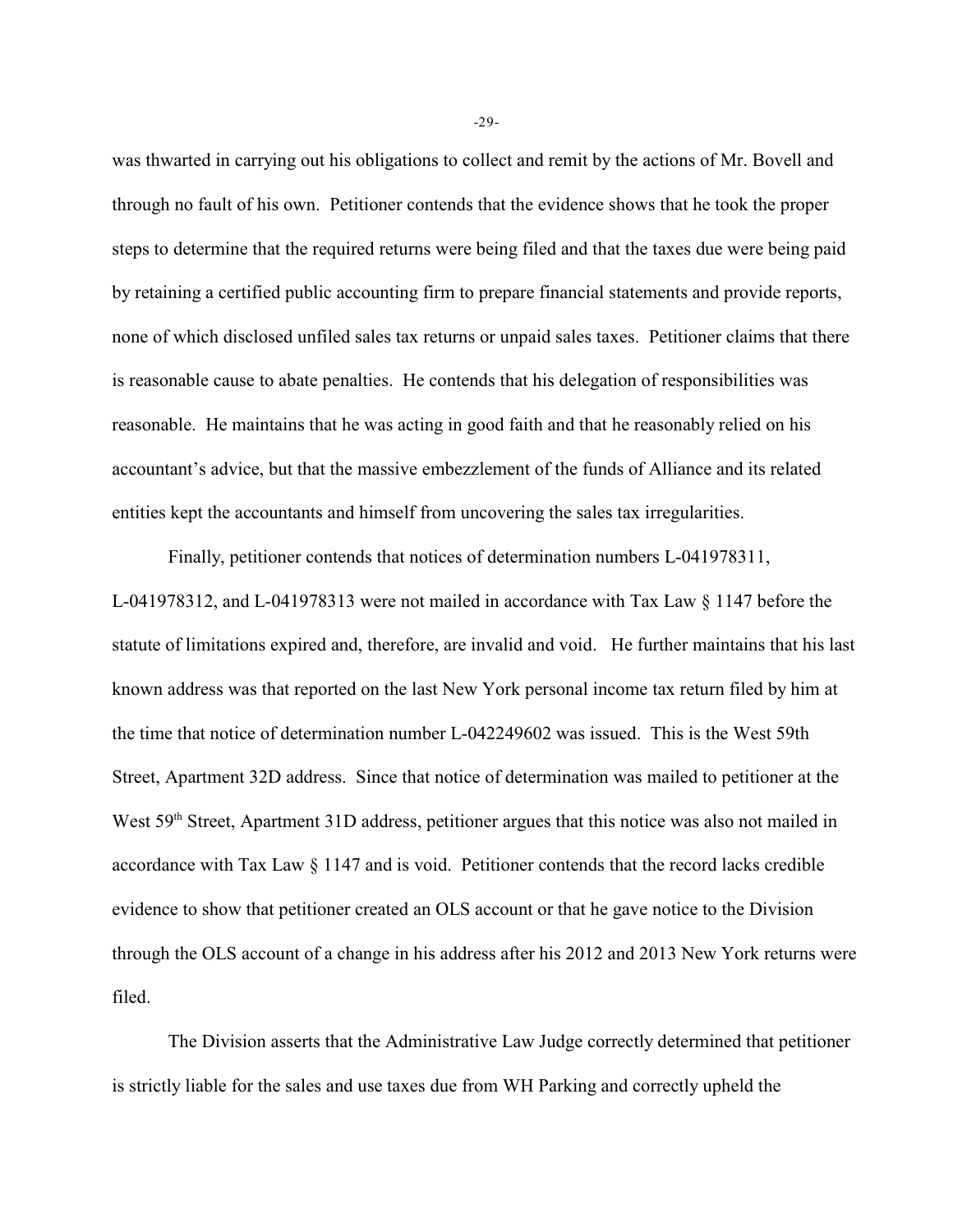imposition of penalties against petitioner. The Division claims that petitioner failed to provide any evidence, regardless of the alleged deceitful actions of his employee, that he lacked authority to access the records of the business to confirm its financial circumstances or to institute systems to ensure compliance with the business's financial obligations. It contends that petitioner's alleged reliance upon the advice of its accountant is not reasonable cause to waive penalties.

Finally, the Division maintains that the Administrative Law Judge correctly determined that BCMS properly dismissed the request for conciliation conference regarding notice of determination L-042249602 and that petitioner was entitled to a hearing on the merits regarding notices of determination L-041978311, L-041978312, and L-041978313. The Division did not specifically address petitioner's contention that he never created an OLS account and never changed his address using that account, but it argues that the Administrative Law Judge correctly decided the relevant issues in this matter.

#### *OPINION*

We note that the petition in this matter was filed with the Division of Tax Appeals within 90 days of the issuance of the conciliation order dismissing petitioner's request for a conciliation conference and, as such, the Division of Tax Appeals has jurisdiction over the petition (*see* Tax Law §§ 170 [3-a] [a], [e] and 2006 [4]; *Matter of Novar TV & Air Conditioner Sales & Serv., Inc.*, Tax Appeals Tribunal, May 23, 1991).

Tax Law § 1138 (a) (1) authorizes the Division to mail notices of determination to a person or persons liable for the collection or payment of tax at his or her last known address using certified or registered mail (*see also* Tax Law § 1147 [a] [1]). The mailing of a notice of determination is presumptive evidence of the receipt of that notice by the person to whom it is addressed (*id*). The

-30-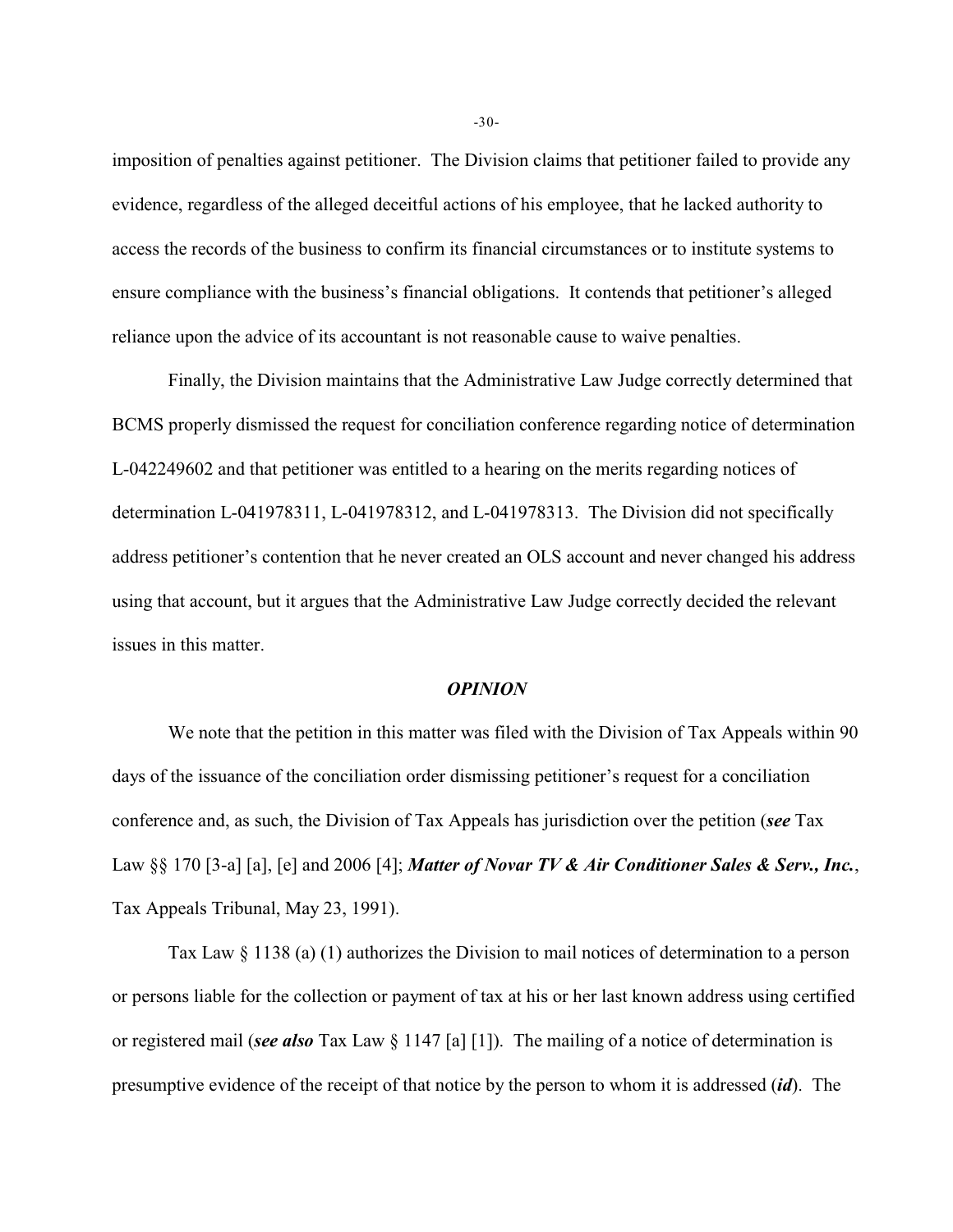Division is entitled to rely on the address listed on the last return filed with the Division as the last known address, unless the taxpayer has clearly informed the Division of a change of address (*Matter of Brager*, Tax Appeals Tribunal, March 23, 1996; *see also Matter of Garitta*, Tax Appeals Tribunal, February 21, 2017; *Matter of Toomer*, Tax Appeals Tribunal, August 14, 2003; Tax Law § 1147 [a] [1]). With certain exceptions not relevant here, such notice shall be an assessment of the amount due, plus interest and penalties, unless the person files a petition for hearing with the Division of Tax Appeals within 90 days from the date of the mailing of the notice (Tax Law § 1138) [a] [1]). A person also has the option of commencing an administrative challenge to such notice by filing a request for a conciliation conference with BCMS "if the time to petition for such a hearing has not elapsed" (Tax Law § 170 [3-a] [a]). The statutory time limit for the filing of a petition or a conciliation conference request is strictly enforced (*see e.g. Matter of Am. Woodcraft, Inc.*, Tax Appeals Tribunal, May 15, 2003 [petition filed one day late dismissed]). If a protest is not filed within the 90-day statutory period, the notice of determination becomes a fixed and final liability, leaving the Division of Tax Appeals without jurisdiction to consider the substantive merits of the protest (Tax Law § 1138 [a] [1]; *see e.g. Matter of Garitta*).

Where, as here, the timeliness of a taxpayer's request for a conciliation conference is in question, the initial inquiry is whether the Division has met its burden of demonstrating the fact and date of mailing of the relevant statutory notice, by certified or registered mail, to the taxpayer's last known address (*see Matter of Katz*, Tax Appeals Tribunal, November 14, 1991). A statutory notice is mailed when it is delivered into the custody of the USPS (*Matter of Air Flex Custom Furniture*, Tax Appeals Tribunal, November 25, 1992). This means that the Division must show proof of a standard mailing procedure and that such procedure was followed in the particular instance in

-31-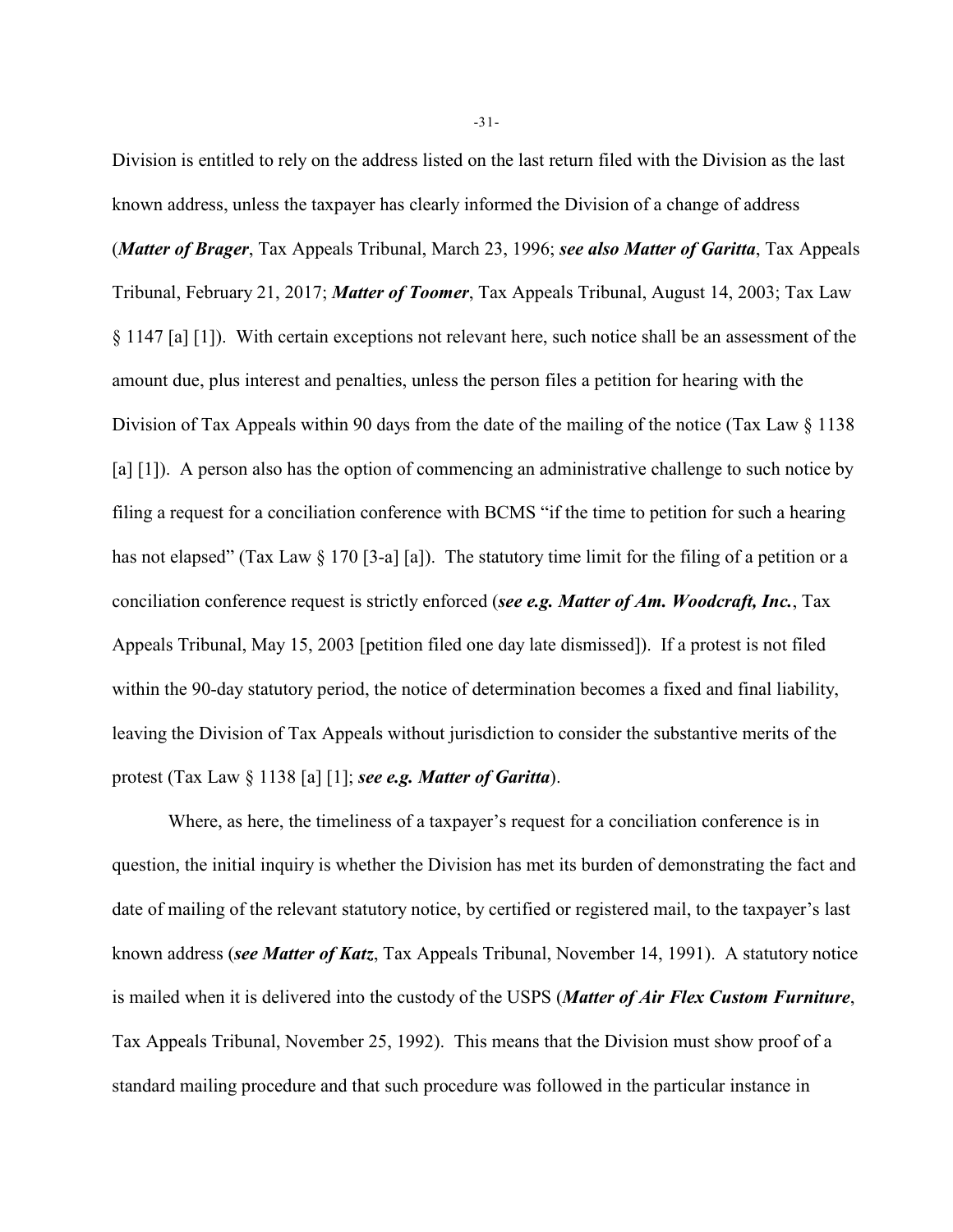question (*see Matter of New York City Billionaires Constr. Corp.*, Tax Appeals Tribunal, October 20, 2011; *Matter of Katz*). The Division may meet its burden by producing affidavits from individuals with the requisite knowledge of mailing procedures and a properly completed CMR (*Matter of Balan*, Tax Appeals Tribunal, October 27, 2016; *Matter of Western Aries Constr.*, Tax Appeals Tribunal, March 3, 2011).

With respect to notice of determination L-042249602, we agree with the conclusion of the Administrative Law Judge that the Division has introduced adequate proof of its standard mailing procedure through the affidavits of its employees, Ms. Nagengast and Mr. Peltier, and the attached CMR, dated December 2, 2014. The Nagengast and Peltier affidavits together with the mail cover sheet and the CMR establish the Division's standard mailing procedure for conciliation orders and that such procedure was followed in this instance. As noted above, a properly completed CMR constitutes highly probative evidence of the fact and date of mailing (*Matter of Balan)*.

On exception, petitioner contends that the notices were not mailed in compliance with Tax Law  $\S$  1147 (a) and are, therefore, invalid and void. He argues that there is no credible evidence that petitioner created an OLS account and used that account to change his address after the filing of his 2012 and 2013 New York State income tax returns. We agree with the Administrative Law Judge's conclusion that the Division has presented sufficient evidence to establish that it used petitioner's last known address when it mailed the subject notice to him on December 2, 2014. Specifically, through the affidavit of Ms. Schettine and the documents attached thereto, the Division has shown that it has a standard process by which a taxpayer may create an OLS account. The Division has shown that there are safeguards in place to prevent the creation of an erroneous account (*see* finding of fact 52) and that a taxpayer must affirmatively agree to certain terms and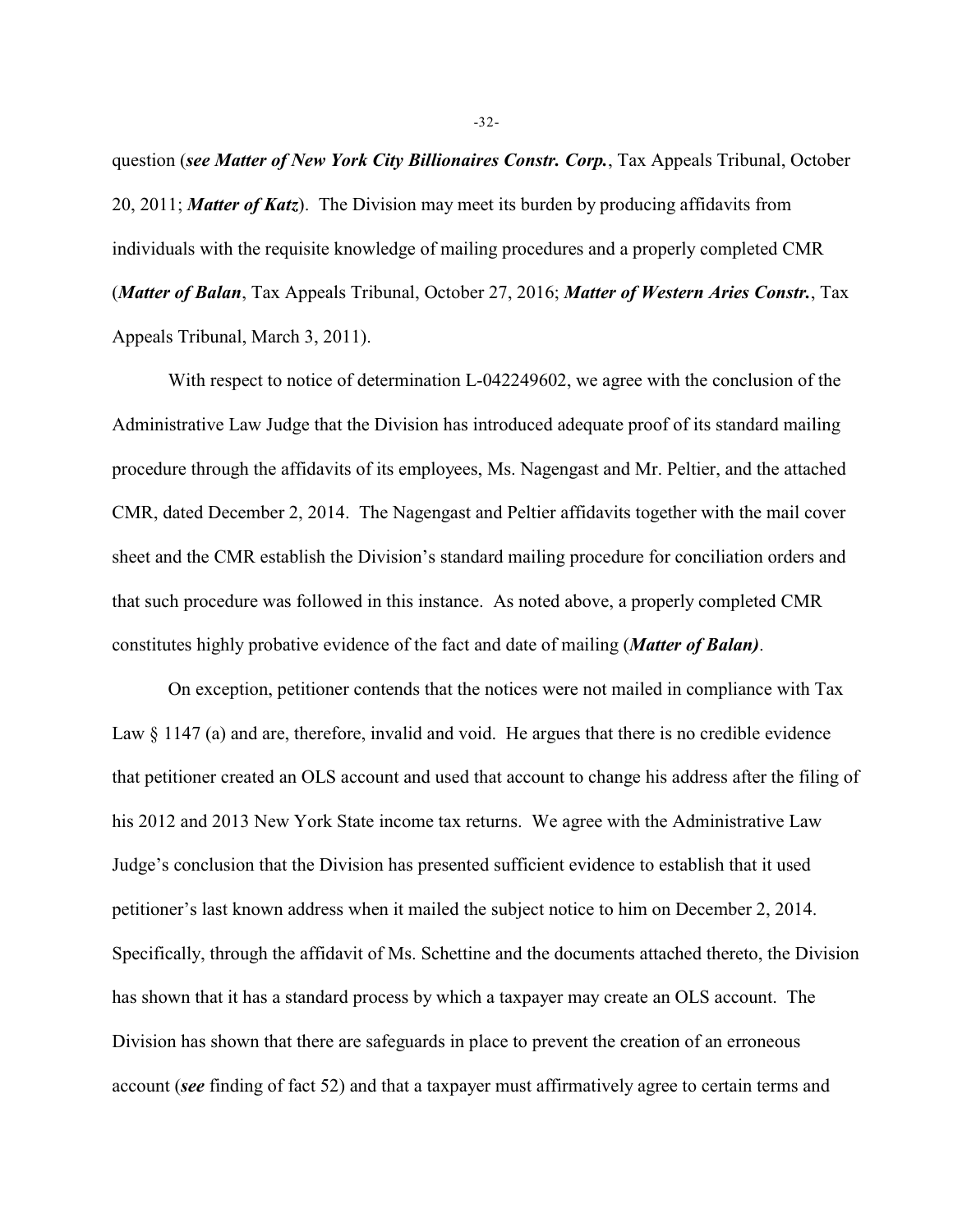conditions in order to create and use such an account (*see* finding of fact 53). Among such terms and conditions, the online account holder must agree to provide information that is accurate and upto-date (*id.*). Changing one's address of record is a service available through an OLS account and the Division has shown that there is a standard process by which online account holders may change their address (*see* findings of fact 54, 55). When an account holder changes his or her address, he or she is advised that the Division will use that new address for communications and notices between the Division and the taxpayer (*see* finding of fact 55). We find, again through the affidavit of Ms. Schettine and the documents attached thereto, that the Division has established that those standard processes were followed when petitioner's OLS account was created on November 15, 2012. We note that the Division's evidence includes a copy of a letter confirming the creation of his account addressed to petitioner at his address of record at the time, 4320 Broadway, New York, NY 10033, and Ms. Schettine's statement that the creation of the account was also confirmed in an email to petitioner's email address of record (*see* finding of fact 59).

We also find that the Division has established that those standard processes were followed when petitioner's address was updated using his OLS account on November 13, 2013 and October 27, 2014. This finding is based on the Schettine affidavit; the internal email notifications generated by petitioner's request, both indicating by the code "PROD" that the source of the requested change was petitioner's OLS account; and the listing of these address changes in the address summary record with the code "WEB ADR CHG (N9)," indicating that the change was made through the change of address service in the OLS account (*see* findings of fact 59 through 64). By these change requests, petitioner notified the Division that the 555 West 59th Street, Apartment 31D address was his correct address. This was petitioner's address of record with the Division at the time the subject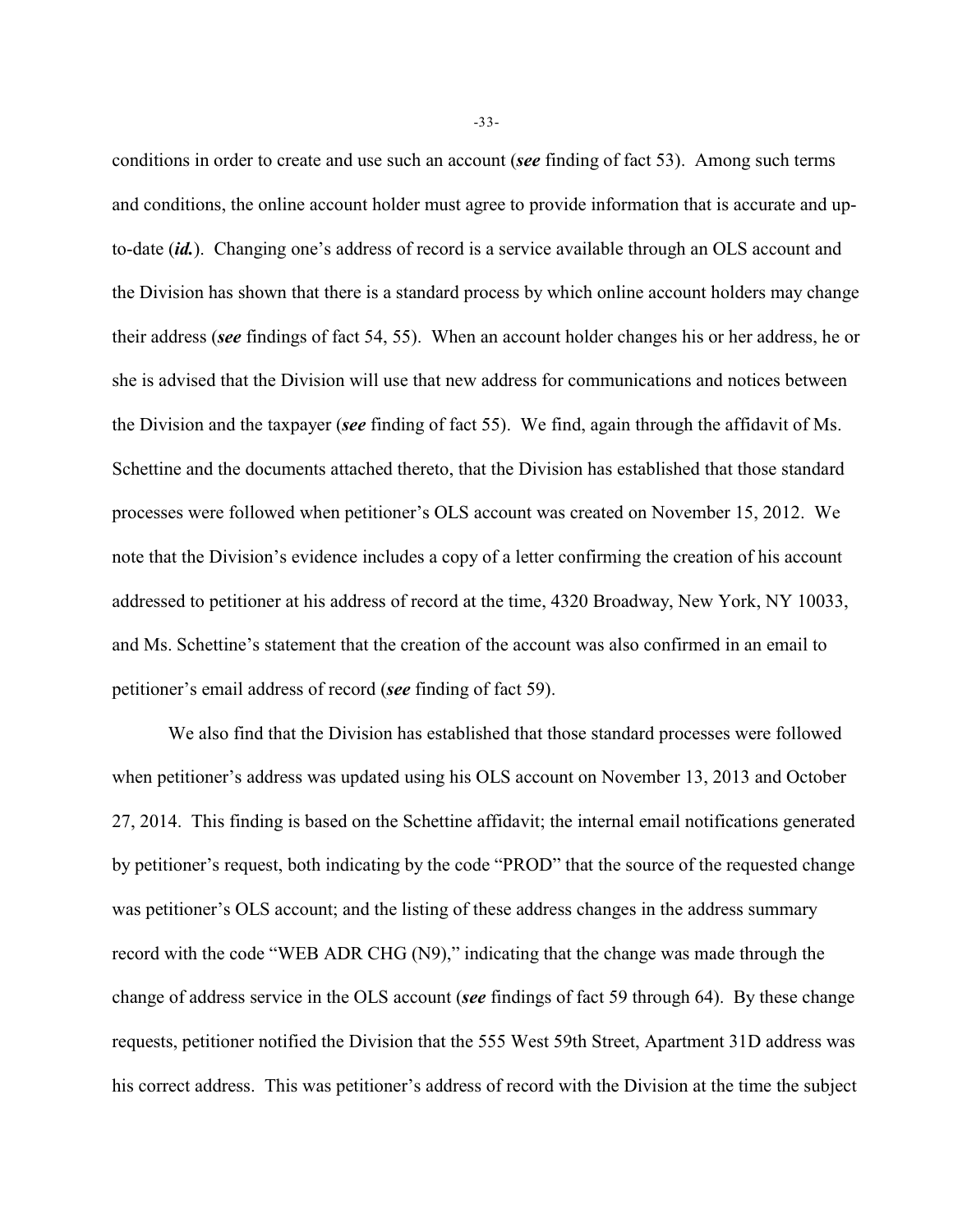notice of determination was mailed on December 2, 2014. That notice was thus mailed to petitioner at his last known address as defined in Tax Law §§ 1138 (a) and 1147 (a).

We disagree with petitioner's contention that there is no credible evidence in the record to show that he created the OLS account or that he gave notice to the Division through the OLS account of a change in his address after his 2012 and 2013 returns were filed. Pursuant to the foregoing discussion, we find that the Division has made a prima facie showing that petitioner did create an OLS account on November 15, 2012 and that he did initiate changes of address to that account on November 13, 2013 and October 27, 2014. While petitioner contends that he never resided at 4320 Broadway, New York, NY 10033, the address to which the confirmation letter was sent, and that he would not have used that address to create the OLS account, the Division has submitted documentary evidence along with the Schettine affidavit that demonstrates that the 4320 Broadway address was petitioner's address of record with the Division for a period of time in 2012, including November 15, 2012.

Having found that the Administrative Law Judge correctly determined that the Division bore its burden of demonstrating proper mailing of notice of determination L-042249602, we note that such a showing gives rise to a presumption of receipt of the notice by the person to whom it is addressed (*see* Tax Law § 1147 [a] [1]), at which point it is incumbent upon petitioner to put forth proof to rebut the presumption. Here, petitioner testified that he did not recall either creating an OLS account on the Division's website on November 15, 2012, or receiving the notice confirming the creation of the account (*see* finding of fact 67). Petitioner also testified that he did not recall ever notifying the Division that he had moved from the address used on his tax returns (*see* finding of fact 70). He further testified that he did not recall ever receiving the four notices of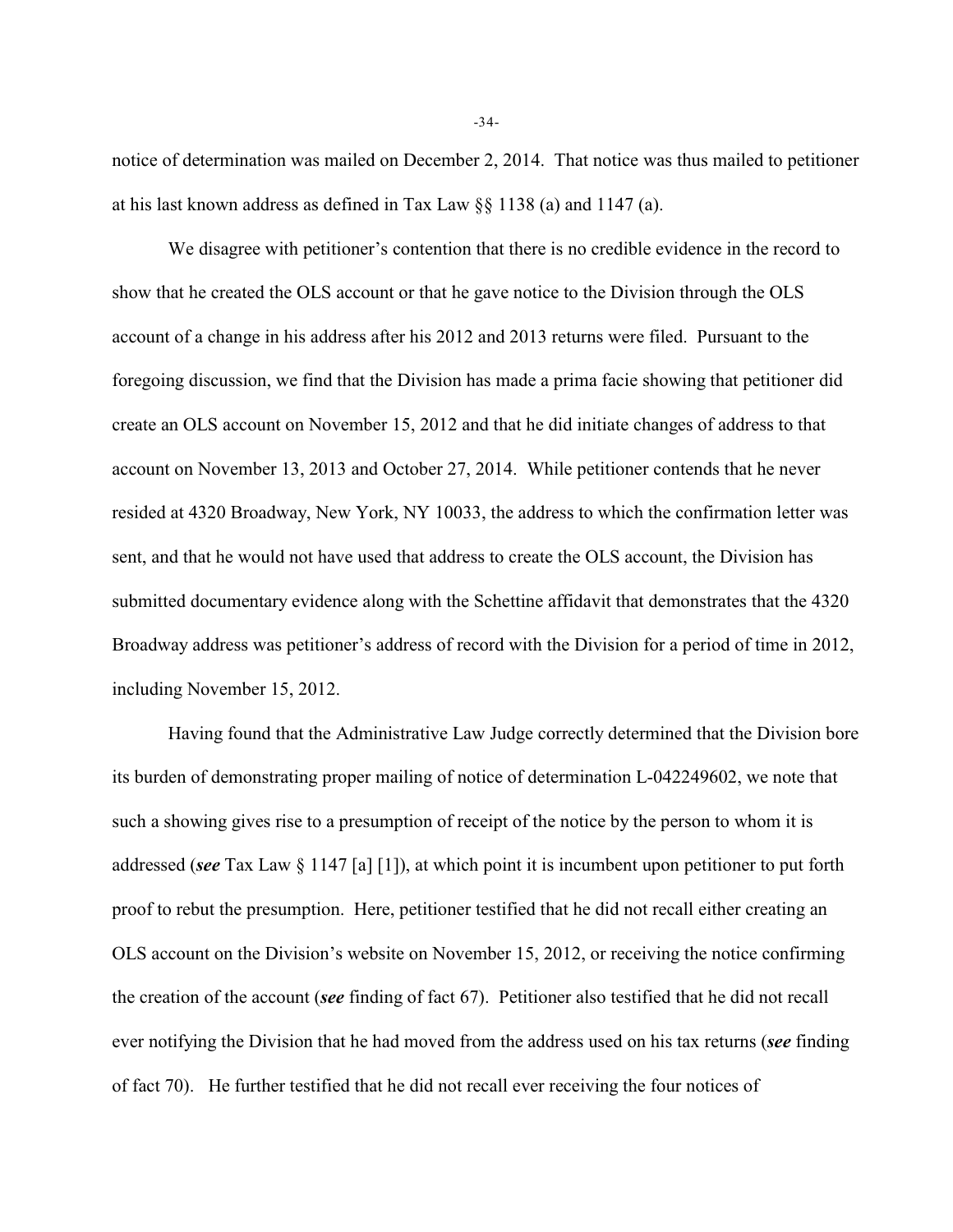determination at issue (*id.*). Other than his testimony, petitioner failed to introduce any competent evidence in support of his case. Petitioner did admit that the username to create the OLS account was, in fact, his email address (*see* finding of fact 69). Additionally, we note that both petitioner's request for conciliation conference in this matter, dated December 9, 2015, and the petition, dated January 27, 2016, include the 555 West 59th Street, Apartment 31D address as petitioner's address at the time of filing those documents. As such, petitioner's rebuttal must be rejected, as his mere denials and vague failure to recollect without substantiation in the form of evidentiary proof are not sufficient to overcome the statutory presumption of receipt (*see Matter of T.J. Gulf v New York State Tax Commn.*, 124 AD2d 314 [3d Dept 1986]). Given petitioner's untimely protest, we are precluded from addressing petitioner's substantive argument that he is not liable for the tax assessed in notice of determination L-042249602 (*Matter of Garitta*).

Turning next to notices of determination L-041978311, L-041978312, and L-041978313, we agree with the conclusion of the Administrative Law Judge that the Division has introduced adequate proof of its standard mailing procedure through the affidavits of Ms. Picard and Ms. Koslow, Division employees involved in and possessing knowledge of the process of generating, reviewing and issuing (mailing) statutory notices (*Matter of Balan*). We also agree with the Administrative Law Judge's conclusion that the October 3, 2014 CMR is flawed and, thus, inadequate to establish that notices of determination L-041978311, L-041978312, and L-041978313 were mailed as addressed to petitioner on that date. As determined by the Administrative Law Judge, there is no legible postmark on the last page of the CMR offered by the Division. The CMR is further flawed insofar as it failed to verify the total number of pieces of mail received at the USPS for mailing on the date of its alleged issuance. Specifically, the stamped instruction to the USPS

-35-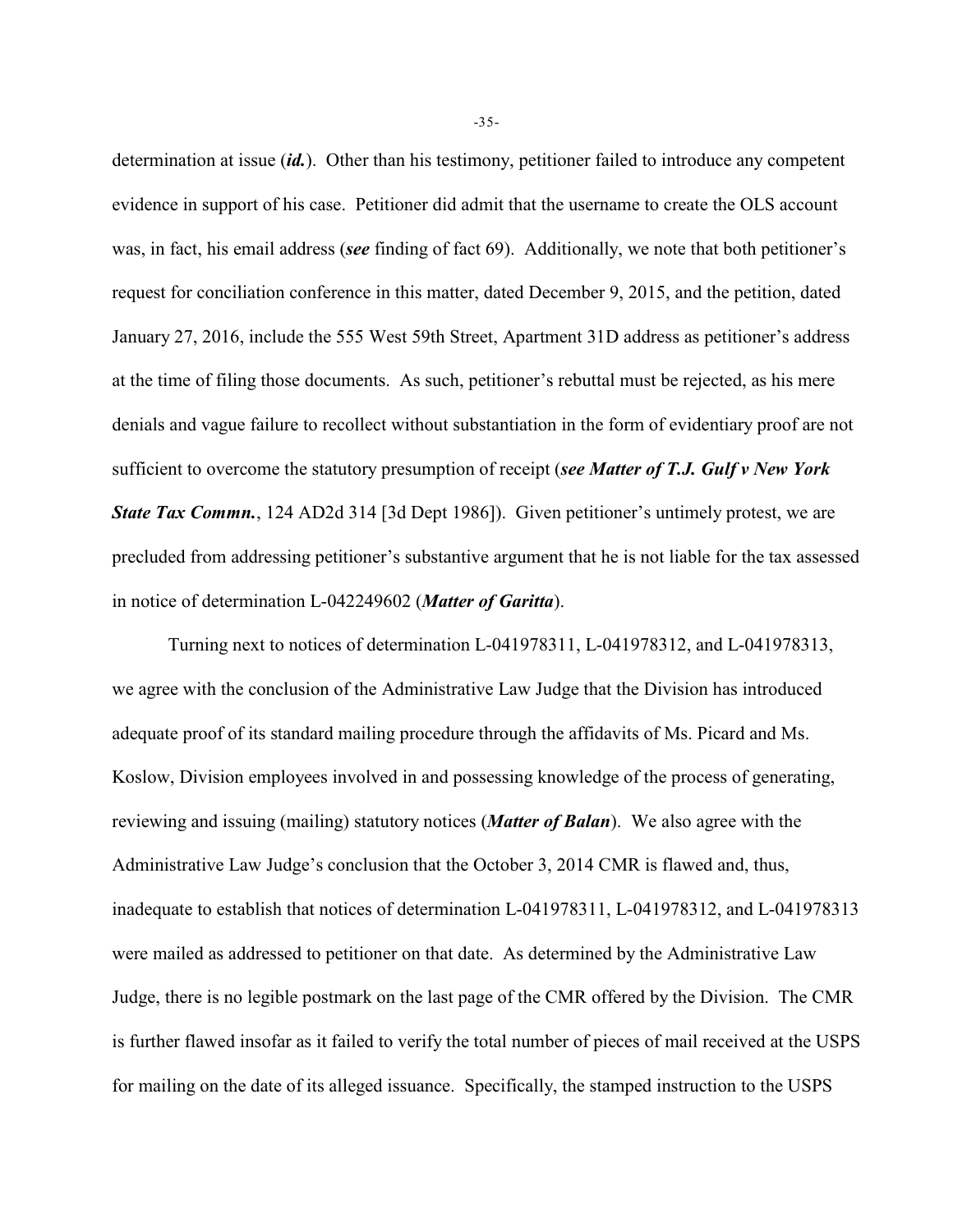employee to hand-write the total number of pieces of mail and initial on the CMR was not completed. Completion of this instruction confirms that the Division did not withhold any articles of mail from the multi-piece mailing and, in turn, establishes which specific pieces of mail were in fact delivered into the custody of the USPS for mailing on a specific date. The CMR, therefore, was not properly completed and does not constitute adequate documentary evidence of both the fact and date of mailing (*see Matter of Kayumi*, Tax Appeals Tribunal, June 27, 2019).

In addition to the conclusions of the Administrative Law Judge regarding the flaws in the CMR, we find that the subject notices of determination were not mailed to petitioner's "last known address." The record reflects that petitioner's resident income tax return for the year 2013 was electronically filed on or about October 2, 2014. That return was the last return filed by petitioner prior to the issuance of notices of determination L-041978311, L-041978312, and L-041978313. That return lists petitioner's address as 555 West 59th Street, Apt. 32D, New York, NY 10019 (*see* finding of fact 62). The subject notices were mailed on October 3, 2014 to the 555 West 59th Street, Apt. 31D address which, apparently, was still the petitioner's address of record in the Division's files. According to the Schettine affidavit, petitioner's address was updated in his e-MPIRE account to the 555 West 59th Street, Apt. 32D address on October 10, 2014, 8 days after the filing of the 2013 return. Schettine further states that, thereafter, on October 27, 2014, petitioner's address was changed through the OLS account back to the 555 West 59th Street, Apt. 31D address (*id*.). Thus, for a brief period of time between October 2, 2014 and October 27, 2014, petitioner's last known address was the 555 West 59th Street, Apt. 32D address.

Under such circumstances where the Division has failed to establish the fact and date of mailing, and where the Division has failed to establish that a statutory notice was mailed to

-36-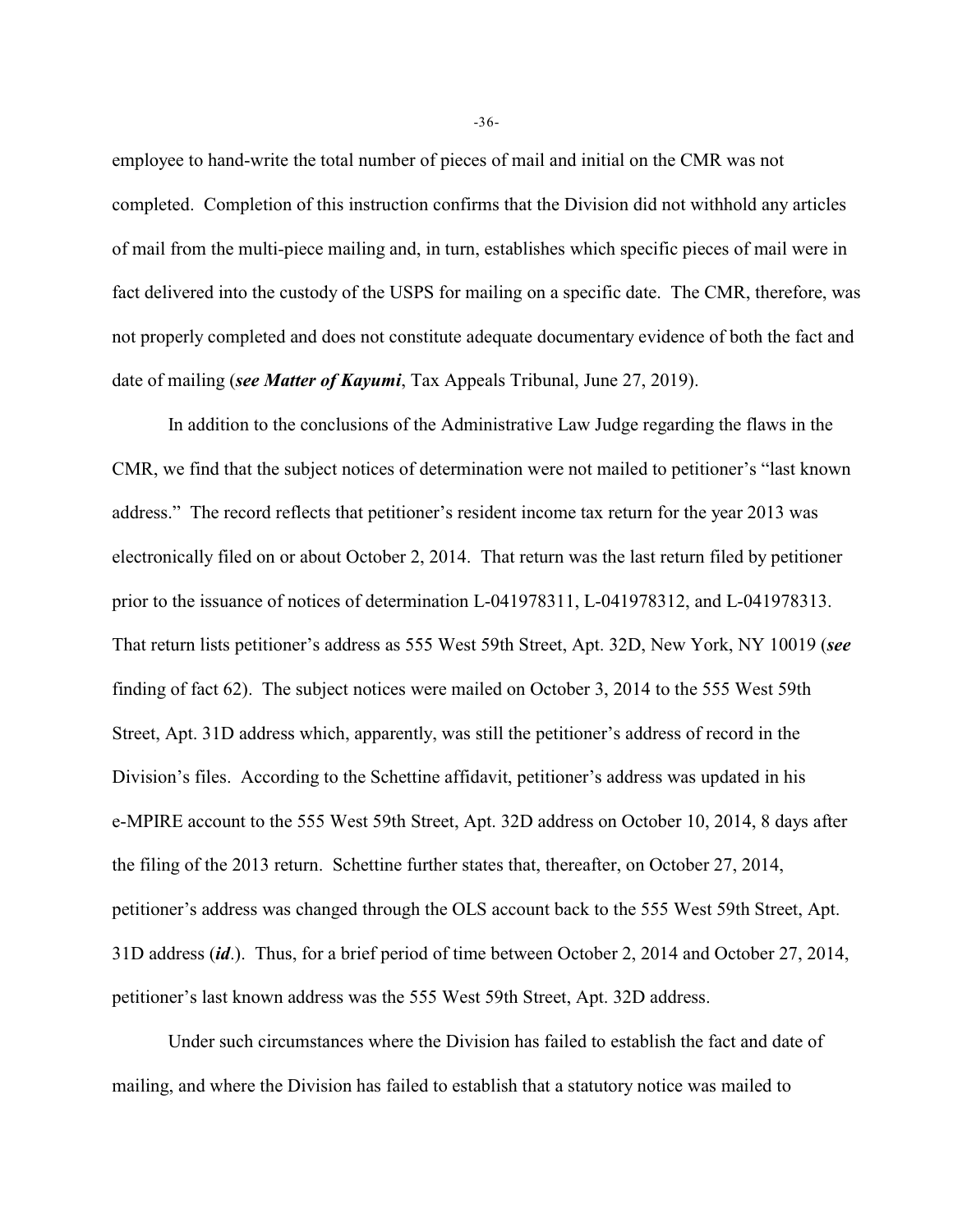petitioner's last known address, it has been held that the 90-day period for filing a petition or request for conciliation conference does not commence and the presumption of receipt does not attach (*id.*; *see Matter of Stickel*, Tax Appeals Tribunal, April 7, 2011; *Matter of Riehm v Tax Appeals Trib. of State of N.Y.*, 179 AD2d 970, 971 [3d Dept 1992], *lv denied* 79 NY2d 759 [1992], *rearg denied* 80 NY2d 893 [1992]). However, other evidence establishing the date of actual receipt of the notice, thereby commencing the 90-day period within which to bring a protest thereof, can overcome the Division's failure to prove the fact and date of mailing of the statutory notice in the flawed CMR (*Matter of Kayumi*). The Division offered no such evidence of receipt here (*see e.g. Matter of Rywin*, Tax Appeals Tribunal, April 24, 2008; *Matter of Chin*, Tax Appeals Tribunal, December 3, 2015; *see also Matter of Agosto v Tax Commn. of State of N.Y.*, 68 NY2D 891, 893 [1986], *revg* 118 AD2d 894 [3d Dept 1986]).

In this case, as the Administrative Law Judge found, petitioner filed a request for conciliation conference in protest of notices L-041978311, L-041978312, and L-041978313 on December 14, 2015. Attached to that request was a consolidated statement of tax liabilities, dated October 6, 2015, issued to petitioner, on which a number of statutory notices, including notices L-041978311, L-041978312, and L-041978313, were listed. As we have previously held, where a petitioner has received notice of the tax liability, but the fact and date of mailing of the statutory notice has not been established, or where the statutory notice may not have been mailed to petitioner's last known address, petitioner is entitled to a hearing to challenge the assessment of tax due (*Matter of Stickel*; *see also Matter of Brager*). Here, petitioner received actual notice of the assessment in the consolidated statement of tax liabilities, dated October 6, 2015, which date triggered the 90-day period within which to bring a protest (*Matter of Stickel*). As petitioner's

-37-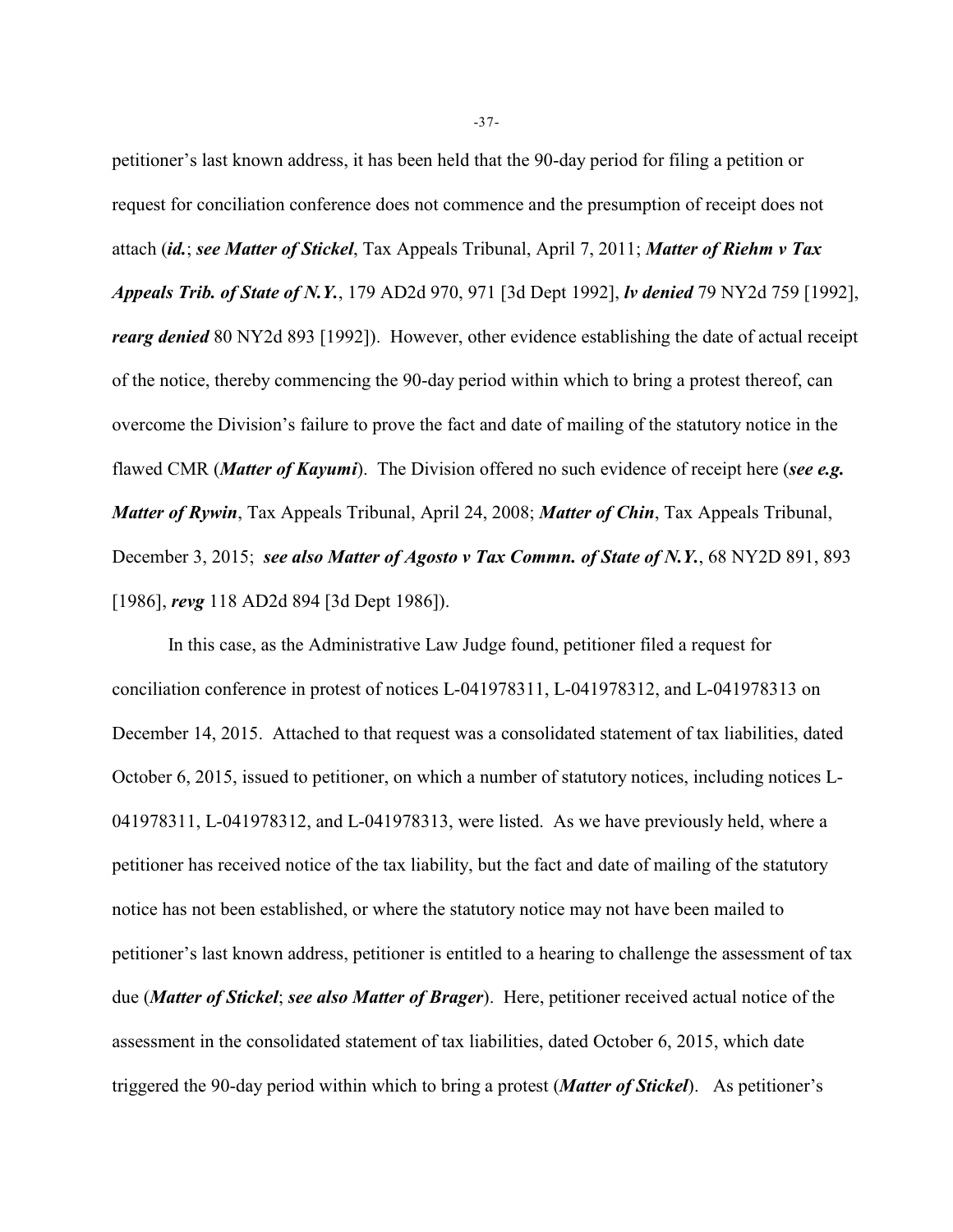request for a BCMS conference fell within 90 days of the earliest date of actual notice of the assessment, we agree with the Administrative Law Judge that petitioner was entitled to a hearing on the underlying merits of the assessments. We note that the Division agrees with the Administrative Law Judge on this point.

We reject petitioner's contention that the mailing of the subject notices was not in compliance with Tax Law  $\S 1147$ , thereby rendering them ineffective and void. The Division has, through the affidavits of Ms. Picard and Ms. Koslow, adequately established its standard procedure for mailing notices of determination. The position of this Tribunal has been consistent that where the Division has offered proof of its standard mailing procedure, but cannot establish the fact and date of mailing to a petitioner's last known address in a particular case, the proper remedy is not to cancel the assessment, but to view the petitioner's application as timely filed and to require a hearing on the merits (*Matter of Brager*). Here, as stated above, the 90-day statutory period of limitations was tolled until such time as petitioner received actual notice of the assessments. We note that, since the relevant sales and use tax returns were filed less than three years before petitioner received actual notice of the assessments, the three-year limitations period within which the Division may assert an assessment of additional sales and use tax has not been exceeded (*see* findings of fact 18, 19, 20; Tax Law § 1147 [b]; *see also Matter of Riehm*).

Turning to the merits of the underlying assessments and petitioner's contentions that he is not personally liable for the sales and use tax due and that penalties should be abated, we affirm the determination of the Administrative Law Judge.

Tax Law § 1133 (a) imposes personal liability for sales and use taxes upon all individuals that may be considered persons required to collect such taxes (*see Matter of Franklin*, Tax Appeals

-38-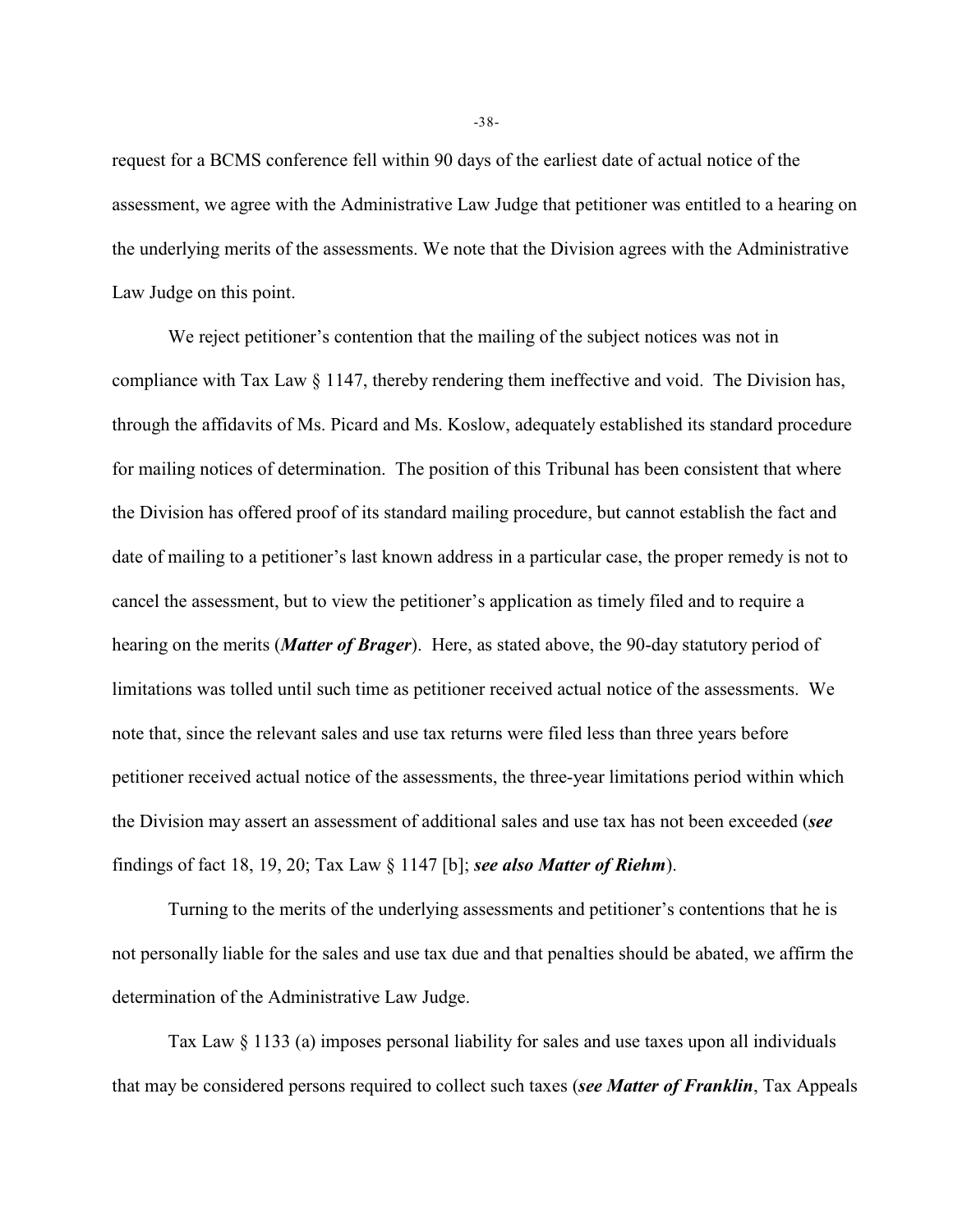-39-

Tribunal, May 14, 2015).

Tax Law § 1131 (1) defines "persons required to collect tax" to include, *inter alia*:

"every vendor of tangible personal property or services; . . . any officer, director or employee of a corporation or of a dissolved corporation, any employee of a partnership, any employee or manager of a limited liability company, or any employee of an individual proprietorship who as such officer, director, employee or manager is under a duty to act for such corporation, partnership, limited liability company or individual proprietorship in complying with any requirement of this article; *and any member of a partnership or limited liability company*" (emphasis added).

Thus, as correctly noted by the Administrative Law Judge, Tax Law  $\S$  1131 (1) imposes

strict or per se liability for the collection of taxes on members of partnerships and members of LLCs

(*see Matter of Franklin*; *see also Matter of Santo*, Tax Appeals Tribunal, December 23, 2009).

The critical question is whether the sales and use tax liabilities of WH Parking are liabilities of Alliance, as the sole member of that LLC and, if so, whether petitioner, as a member and 99% owner of Alliance, is personally liable for the sales and use tax due. Petitioner contends that he cannot be held strictly liable for the tax due because he was not a member of WH Parking.

The record in this matter shows that petitioner was engaged in the business of operating parking lots and garages in the New York City area, including the parking garage operated by WH Parking. Each parking facility was operated as a separate LLC. Accordingly, WH Parking was a "vendor" as defined by Tax Law  $\S 1101$  (b) (8)  $\delta$  and was therefore a person required to collect tax under Tax Law § 1131 (1). As plainly stated in the statute, the term "persons required to collect

 $6$  Tax Law  $8$  1101 (b) (8) (i) defines "vendor" to include:

<sup>&</sup>quot;(A) A person making sales of tangible personal property or services, the receipts from which are taxed by this article;

<sup>&</sup>quot;(B) A person maintaining a place of business in the state and making sales, whether at such place of business or elsewhere, to persons within the state of tangible personal property or services, the use of which is taxed by this article,  $\dots$ ."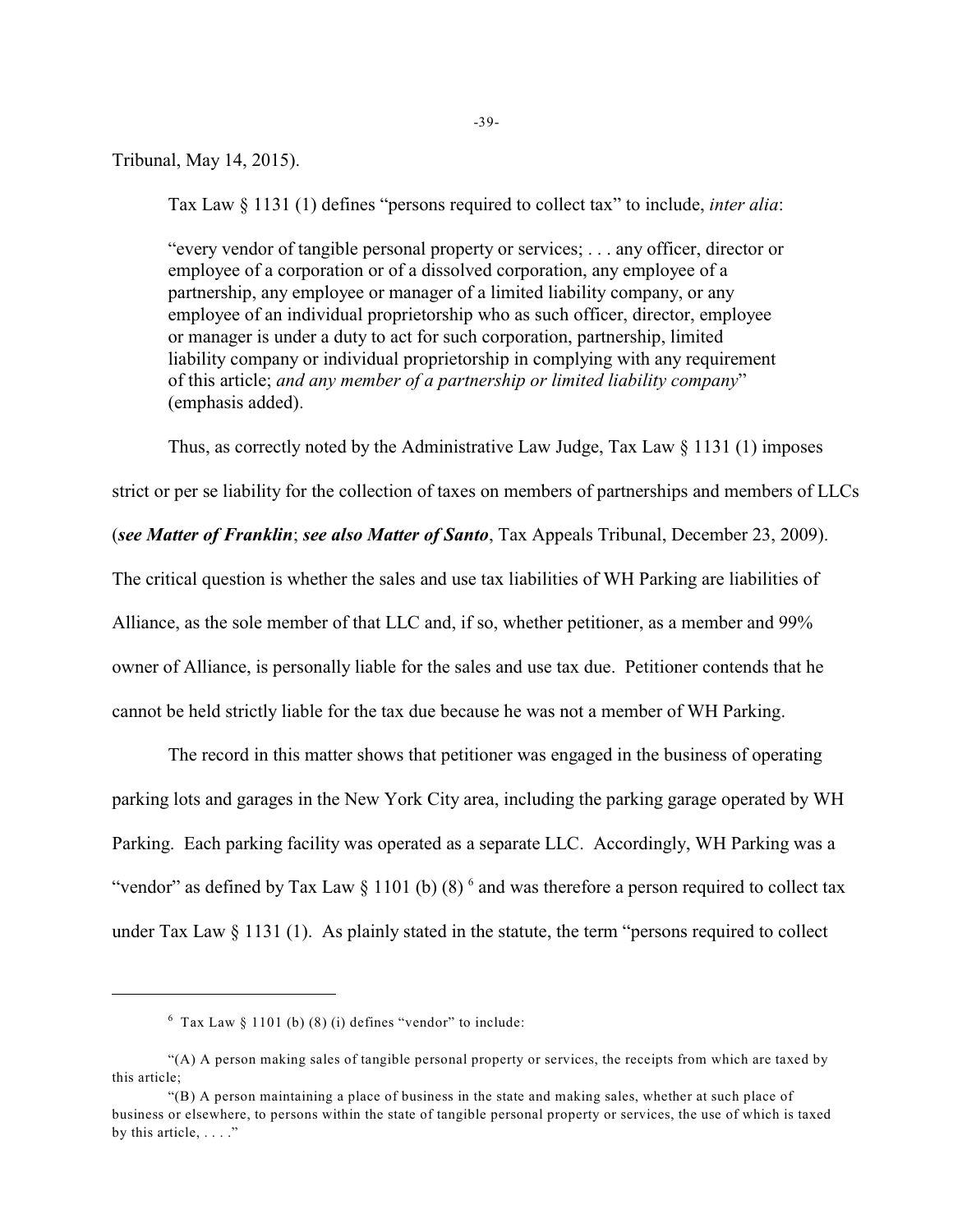tax" also includes any member of a limited liability company. Alliance was the sole member of WH Parking. Accordingly, it follows that Alliance is also, by statutory definition, such a person and is, therefore, liable for the tax due on behalf of WH Parking (*see* Tax Law §§ 1131 (1) and 1133 (a); *Matter of Franklin*; *Matter of Santo*). Continuing with the analysis, Alliance had two members: petitioner, who owned a 99% share of Alliance, individually, and Gregg M. Reuben, Inc., an S corporation with petitioner as its sole shareholder, which owned the remaining 1% share (*see* finding of fact 2). Consequently, by virtue of their status as members of an LLC, petitioner and Gregg M. Reuben, Inc., are also "persons required to collect tax" and, therefore, share joint and several liability for the tax due herein pursuant to Tax Law §§ 1131 (1) and 1133 (a) (*see Matter of Santo*; *Matter of Franklin*; *see also Matter of Marchello*, Tax Appeals Tribunal, April 14, 2011 [Tax Law § 1133 (a) creates joint and several liability for unpaid sales tax]; *see also Matter of Hammerman*, Tax Appeals Tribunal, August 17, 1995 [finding that sole shareholder and president of corporation is personally liable for tax due from partnership where corporation was a member of the partnership]).

We disagree with petitioner's argument on exception that a finding of strict liability would be the contrary to the intention of the Legislature when it created the limited liability company statute in 1994. When presented with questions of statutory interpretation, the courts have held that the statutory text is the clearest indicator of legislative intent and unambiguous language should be construed to give effect to its plain meaning (*Matter of DaimlerChrysler Corp. v Spitzer*, 7 NY3d 653, 660 [2006]). The text of Tax Law § 1131 (1) unambiguously includes "any member of a partnership or limited liability company" within the definition of "persons required to collect sales tax" (*see Matter of Boissiere and Krystal*, Tax Appeals Tribunal, July 28, 2015). The Legislature

-40-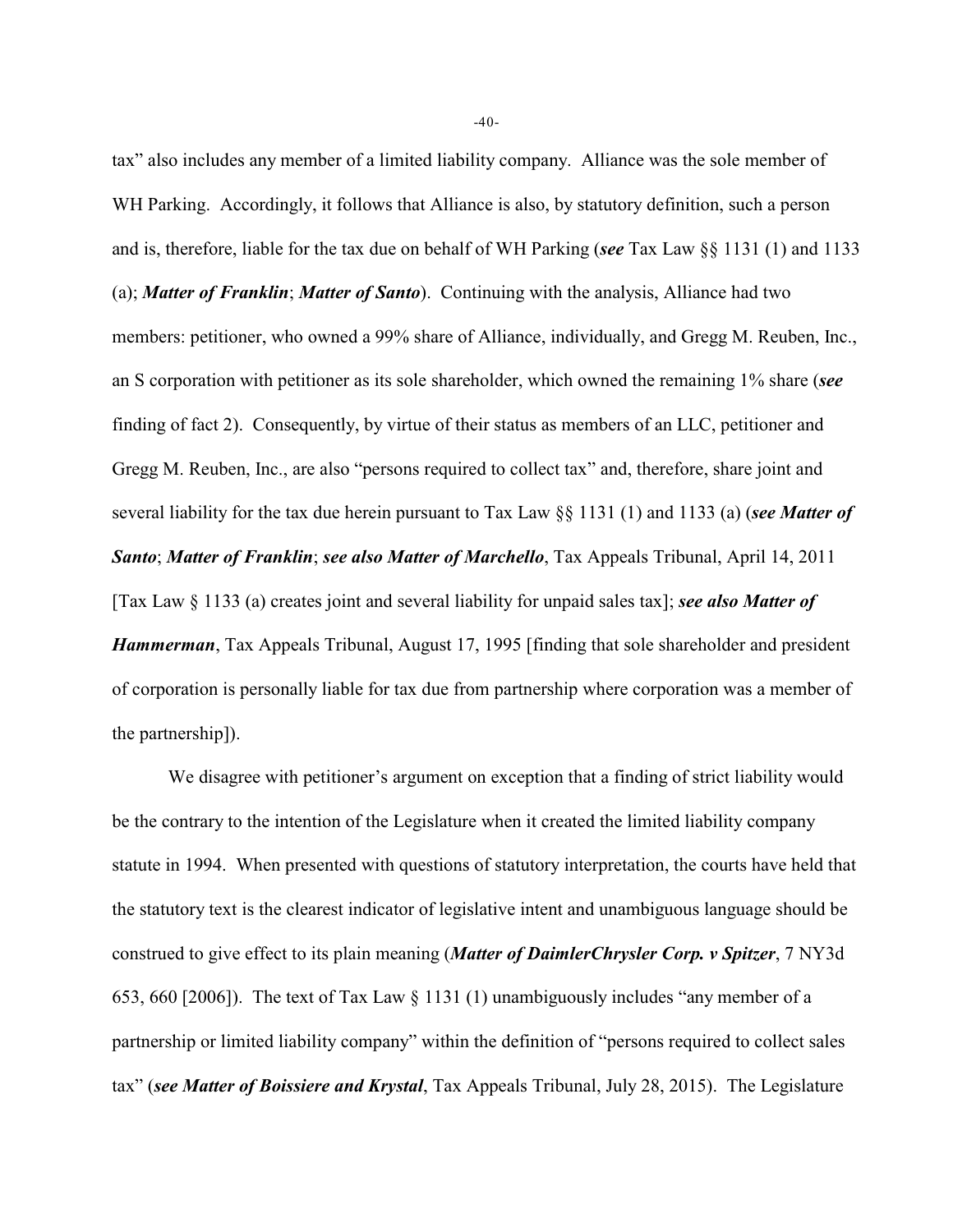amended the definition of persons required to collect tax in Tax Law  $\S$  1131 (1) to specifically include any member of an LLC at the same time that it created the limited liability company statute (L 1994, ch 576; *Matter of Boissiere and Krystal*). At that time, it also amended Tax Law § 1131 (1) to impose responsible person liability under the "duty to act" standard upon any employees or managers of an LLC. We note that the Legislature could have made LLC members responsible persons under the "duty to act" standard, as it did with LLC managers and employees, but it chose not to. That legislative choice supports the legislative intent reflected in the statute's unambiguous language (*Matter of Boissiere and Krystal*).

Although it is not necessary for the purposes of determining petitioner's liability for the tax due given our conclusion above, we agree with the determination of the Administrative Law Judge that petitioner is also a person responsible under the duty to act standard of Tax Law  $\S$  1131 (1). As the Administrative Law Judge noted, the factors relevant in reaching a determination as to whether an individual is a person under a duty to act are well established:

"Whether a person is responsible for collecting and remitting sales tax for a corporation so that the person would have personal liability for the taxes not collected or paid depends on the facts of each case (*Matter of Cohen v State Tax Commn.*, 128 AD2d 1022 [1987]). We look to various factors in making this factual determination. The holding of corporate office is one such factor, but is not determinative (*see Chevlowe v Koerner*, 95 Misc 2d 388 [1978]). 'Generally, a person who is authorized to sign a corporation's tax returns or who is responsible for maintaining the corporate books, or who is responsible for the corporation's management, is under a duty to act' (20 NYCRR 526.11 [b] [2]). Other relevant factors include authority to hire and fire employees, authority to sign corporate checks and status as a stockholder (*see*, *e.g.*, *Matter of Ippolito v Commissioner of N.Y. Dept. of Taxation and Fin.*, 116 AD3d 1176 [2014]; *Matter of Constantino* (Tax Appeals Tribunal, September 27, 1990). 'What must be considered is petitioner's authority and responsibility to exercise control over the corporation, not his actual assertion of such authority (citations omitted)' (*Matter of Coppola v Tax Appeals Trib. of State of N.Y.*, 37 AD3d 901 [2007])" (*Matter of Kieran*, Tax Appeals Tribunal, November 13, 2014).

The facts here reveal that petitioner owned and managed Alliance, which, as the sole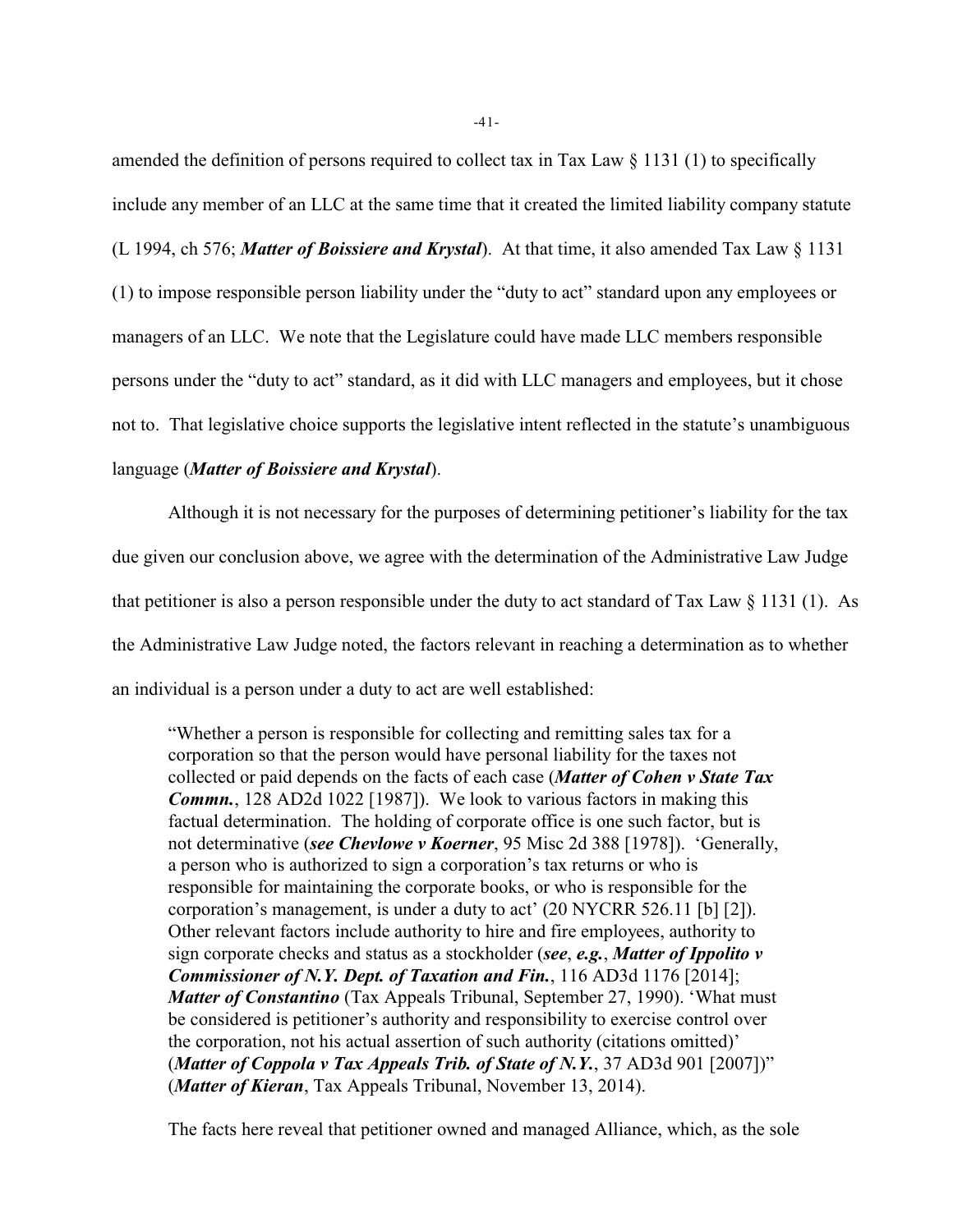member, owned and managed the affairs of WH Parking. Petitioner established WH Parking and the other individual LLCs as his business was expanding and, at all times, he played a significant, active and ongoing role in the business. He signed the certificates of authority and is listed as the organizer for WH Parking (*see* finding of fact 5). He filed the certificates of authority to register as a sales tax vendor for WH Parking and listed himself as the sole responsible person (*id.*).

In addition, petitioner was responsible for maintaining the financial books and records of Alliance; he was the sole authorized signatory on the bank accounts for Alliance and WH Parking, although Mr. Bovell was authorized to use petitioner's electronic signature (*see* finding of fact 14); he signed or had authority to sign checks for Alliance; he signed or had authority to sign sales and use tax returns for Alliance and WH Parking; he hired and fired employees; and he hired or engaged outside vendors for goods and services, including retention of an accounting firm. In view of these facts, petitioner clearly was a responsible person who was under a duty to act for Alliance, as well as WH Parking.

Petitioner contends that he cannot be deemed a responsible person under a duty to act because Mr. Bovell thwarted his ability to know, or learn, of the nonfiling of returns and the nonpayment of sales and use taxes, among other liabilities. To prevail on this argument, petitioner was required to establish by clear and convincing evidence that he was not a responsible person under a duty to act, or that he had the necessary authority to act, but was thwarted by others in carrying out his duties through no fault of his own (*see Matter of Goodfriend*, Tax Appeals Tribunal, January 15, 1998). It is well established that one cannot absolve himself of liability by simply delegating authority to a subordinate, or by disregarding his duty and leaving it to someone else to discharge (*see Blodnick v New York State Tax Commn.*, 124 AD2d 437 [3d Dept 1986]). Petitioner thus cannot prevail by simply shifting blame to Mr. Bovell.

-42-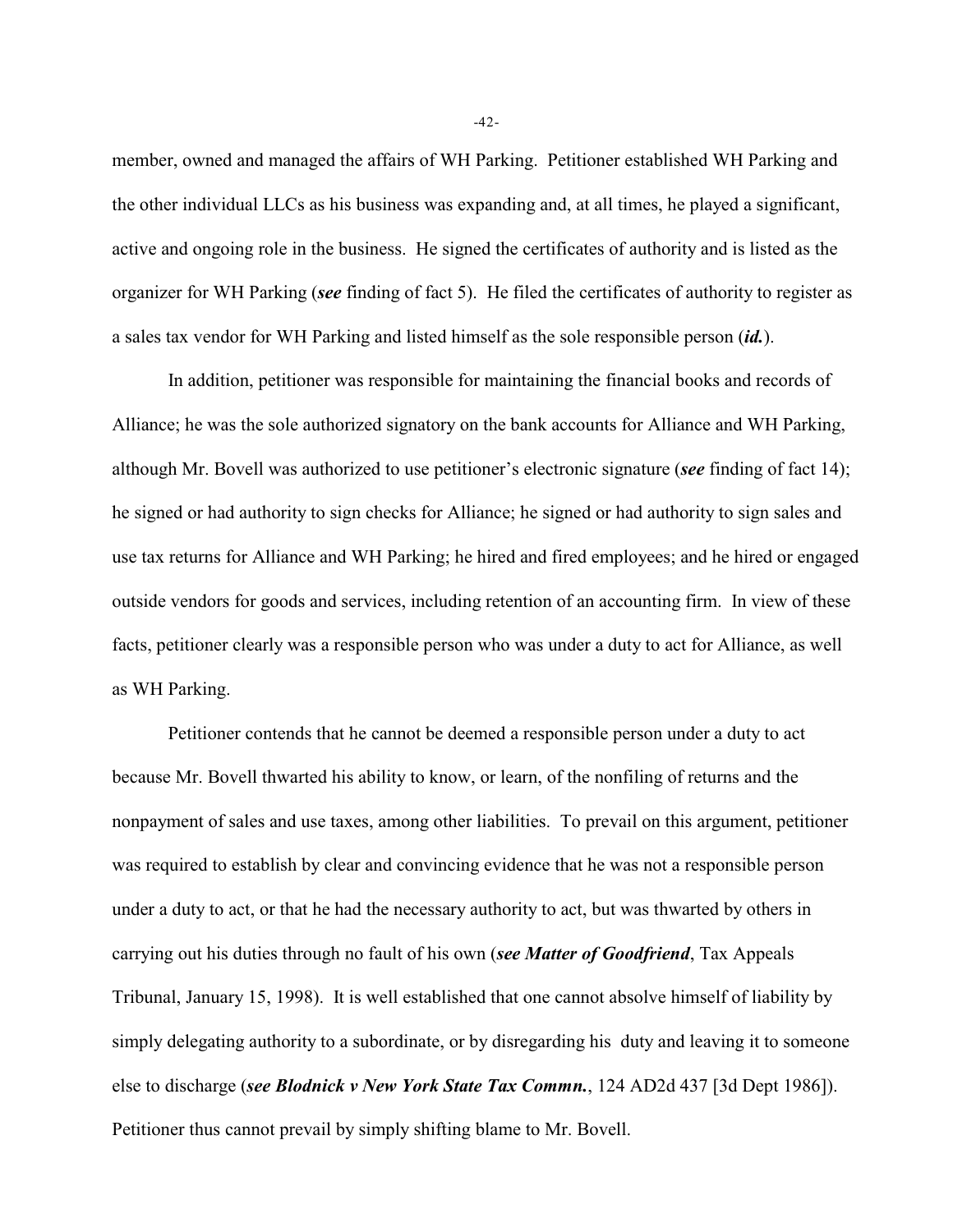The evidence reflects that petitioner delegated all financial responsibilities, including the obligation to file sales and use tax returns and remit the taxes due thereon, to Mr. Bovell, and that he relied entirely upon that subordinate to execute those responsibilities. Petitioner testified that he directed his attention to operating the facilities and expanding the growth of the business (*see* finding of fact 15). There is no evidence that, notwithstanding the assertedly deceitful actions of Mr. Bovell, petitioner lacked authority to affirmatively access the records of the business so as to confirm its financial circumstances, or to institute systems to ensure compliance with requisite financial obligations to which the business was subject. There is no evidence of any specific instance where Mr. Bovell prevented petitioner from asserting his supervisory and oversight authority. Although Mr. Bovell may have attempted to hide his scheme, there is no evidence that it could not have been uncovered with the exercise of ordinary due diligence, which is actually what happened when petitioner began looking into the reasons for the business's cash shortage. We have found exceptions to liability where the corporate officer proved that he was precluded from acting on behalf of the corporation by the acts of another (*see e.g. Matter of Moschetto*, Tax Appeals Tribunal, March 17, 1994; *Matter of Turiansky*, Tax Appeals Tribunal, January 20, 1994). Petitioner, however, has failed to meet his burden of showing such preclusion here. Unfortunately, the fact that petitioner's employee abused his position of trust and allegedly created a scheme to embezzle funds from the business does not lead to a conclusion that petitioner was precluded from assuring that the taxes in question were remitted based on this record.

We also reject petitioner's contention that the Administrative Law Judge erred by sustaining the penalties imposed upon him for the nonfiling of returns and underpayment of tax. Although the Division has the authority to waive penalties, petitioner bears the burden of establishing that the failure to pay tax "was due to reasonable cause and not due to willful neglect" (Tax Law § 1145 [a]

-43-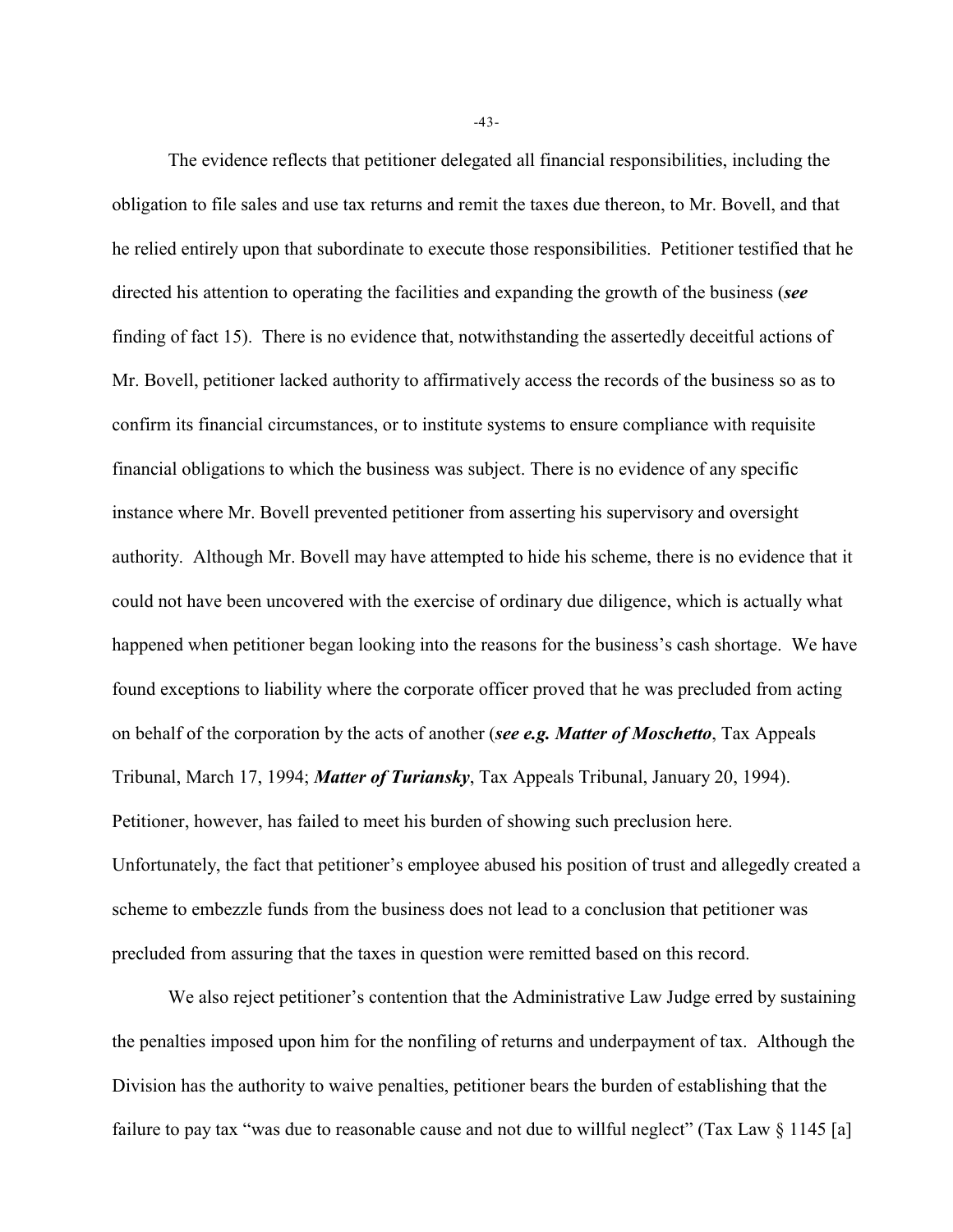[1] [iii]; *see Matter of Coppola*; *Matter of MCI Telecommunications Corp.*, Tax Appeals Tribunal, January 16, 1992; *confirmed* 193 AD2d 978 [3d Dept 1993]).

Petitioner contends that the alleged embezzlement occurred through no fault of his own, but we cannot agree. Petitioner hired Mr. Bovell and was responsible for his actions (*see Matter of Marchello*). Petitioner made the choice to focus his attention on other aspects of the business, thereby leaving Mr. Bovell unsupervised and allowing him to perpetuate his seemingly criminal scheme. Although petitioner did retain an accounting firm to prepare financial statements, Mr. Bovell was able to manipulate the books so as to conceal his fraud from the accountants. Mr. Bovell was given near total control over all financial matters. There is no evidence of a system of internal controls being put in place to reduce the risk of improper behavior. Other than questioning Mr. Bovell and receiving his assurances, there is no evidence that petitioner took any affirmative steps to determine whether the required returns were being filed, or whether the taxes due were, in fact, being paid until he became aware of a problem. This is not a situation where petitioner was prevented from exercising his authority to properly supervise his subordinate; rather he trusted his employee and simply neglected to do so. Indeed, petitioner's actions taken after discovering the embezzlement underscore his ability to assume the financial responsibilities of the business and control his employees; he terminated Mr. Bovell's employment and hired an outside firm to prepare and file sales and use tax returns for WH Parking (*see* findings of fact 16, 17).

Finally, petitioner asserts that he relied on the fact that his accountants failed to uncover Mr. Bovell's wrongdoing. We note that reasonable reliance upon the advice of an accountant or tax professional does not, in and of itself, provide "reasonable cause" for the abatement of penalties (*see Matter of LT & B Realty Corp. v New York State Tax Commn.*, 141 AD2d 185 [3d Dept 1988]). The outside accountant firm retained by petitioner prepared annual financial statements and

-44-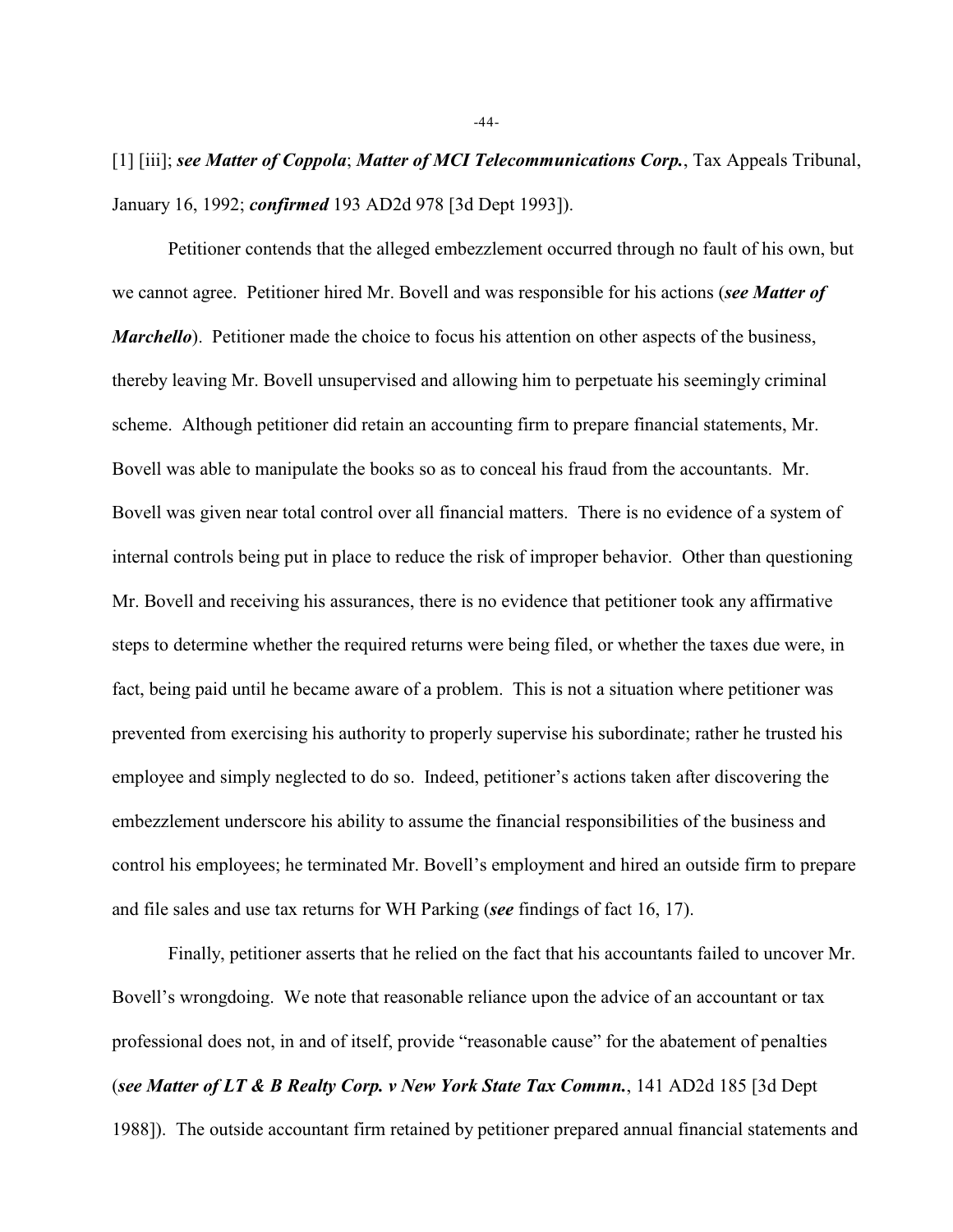handled income tax preparation and filing matters for Alliance and WH Parking. It did not, however, provide an audit-level examination (*see* finding of fact 13). Further, the accounting firm was not responsible for filing sales and use tax returns and ensuring that sales and use taxes were paid. That responsibility remained solely with Mr. Bovell. Finally, we note that petitioner failed to offer in evidence any of the financial statements or reports prepared by the accounting firm in support of his claim of reasonable cause (*see* finding of fact 26). Based on the facts before us, we agree with the Administrative Law Judge that there is no basis for modifying the assertion of penalties.

Accordingly, it is ORDERED, ADJUDGED and DECREED that:

1. The exception of Gregg M. Reuben is denied;

2. The determination of the Administrative Law Judge is affirmed;

3. The petition of Gregg M. Reuben is dismissed with respect to notice of determination L-042249602, dated December 2, 2014, and is denied in all other respects;

4. The notices of determination L-041978311, L-041978312, and L-041978313, dated October 3, 2014, are sustained.